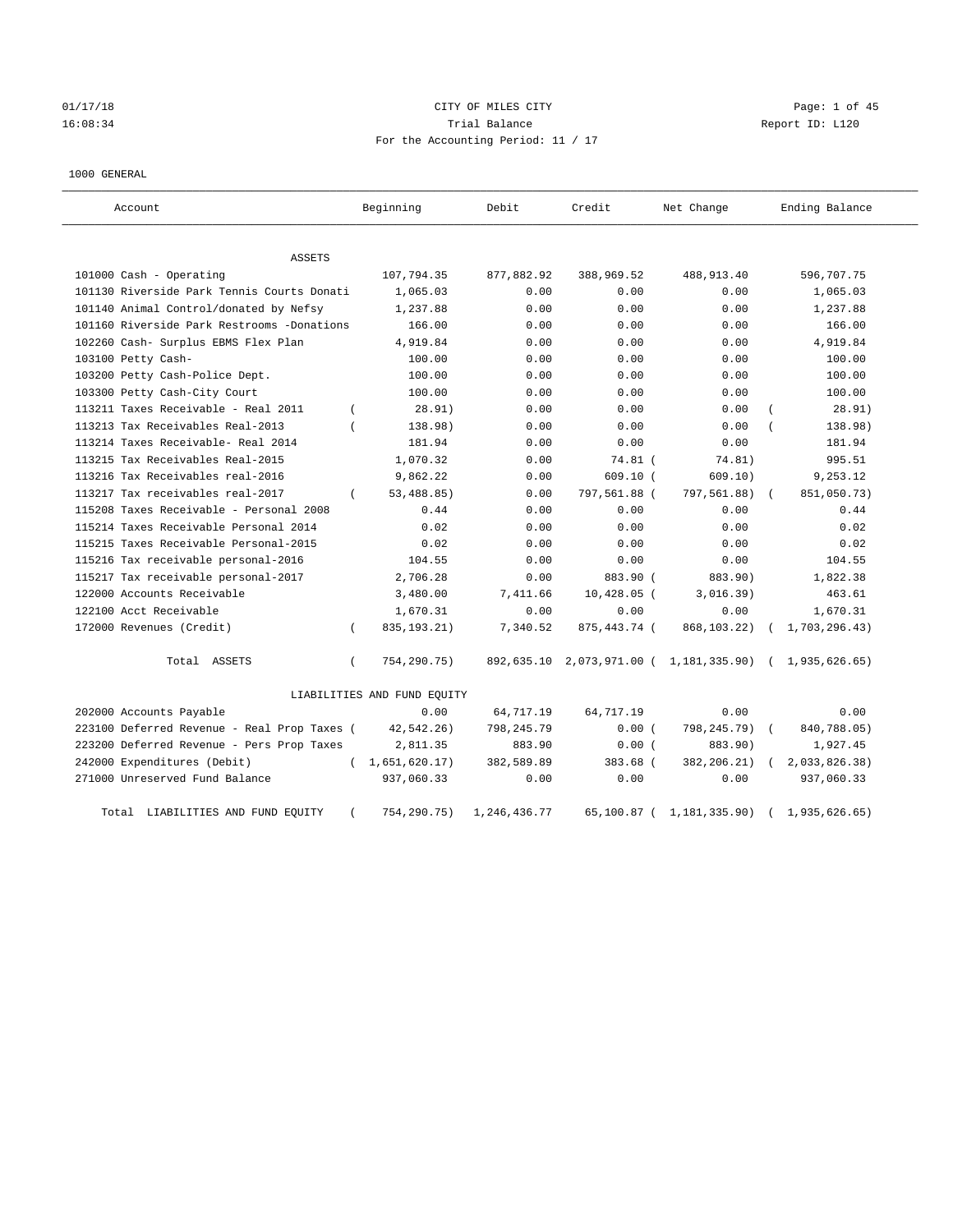# 01/17/18 Page: 2 of 45 16:08:34 Report ID: L120 For the Accounting Period: 11 / 17

#### 2220 LIBRARY

| Account                                    | Beginning                   | Debit       | Credit        | Net Change       | Ending Balance |
|--------------------------------------------|-----------------------------|-------------|---------------|------------------|----------------|
|                                            |                             |             |               |                  |                |
| ASSETS                                     |                             |             |               |                  |                |
| 101000 Cash - Operating                    | 21, 196. 13                 | 25,071.65   | 28, 253. 17 ( | 3,181.52)        | 18,014.61      |
| 101032 Cash- Library Board of Trustees Mul | 35,386.64                   | 946.00      | 0.00          | 946.00           | 36, 332.64     |
| 103000 Petty Cash                          | 75.00                       | 0.00        | 0.00          | 0.00             | 75.00          |
| 172000 Revenues (Credit)                   | 101,472.69)                 | 0.00        | 26,017.65 (   | 26,017.65)       | 127,490.34)    |
| Total ASSETS                               | 44,814.92)                  | 26,017.65   | 54,270.82 (   | $28, 253, 17)$ ( | 73,068.09)     |
|                                            | LIABILITIES AND FUND EQUITY |             |               |                  |                |
| 202000 Accounts Payable                    | 0.00                        | 3,158.11    | 3,158.11      | 0.00             | 0.00           |
| 242000 Expenditures (Debit)                | 112,946.04)                 | 28, 253. 17 | 0.00(         | $28, 253, 17)$ ( | 141, 199. 21)  |
| 271000 Unreserved Fund Balance             | 68,131.12                   | 0.00        | 0.00          | 0.00             | 68,131.12      |
| LIABILITIES AND FUND EQUITY<br>Total       | 44,814.92)                  | 31, 411.28  | $3,158.11$ (  | 28, 253. 17)     | 73,068.09)     |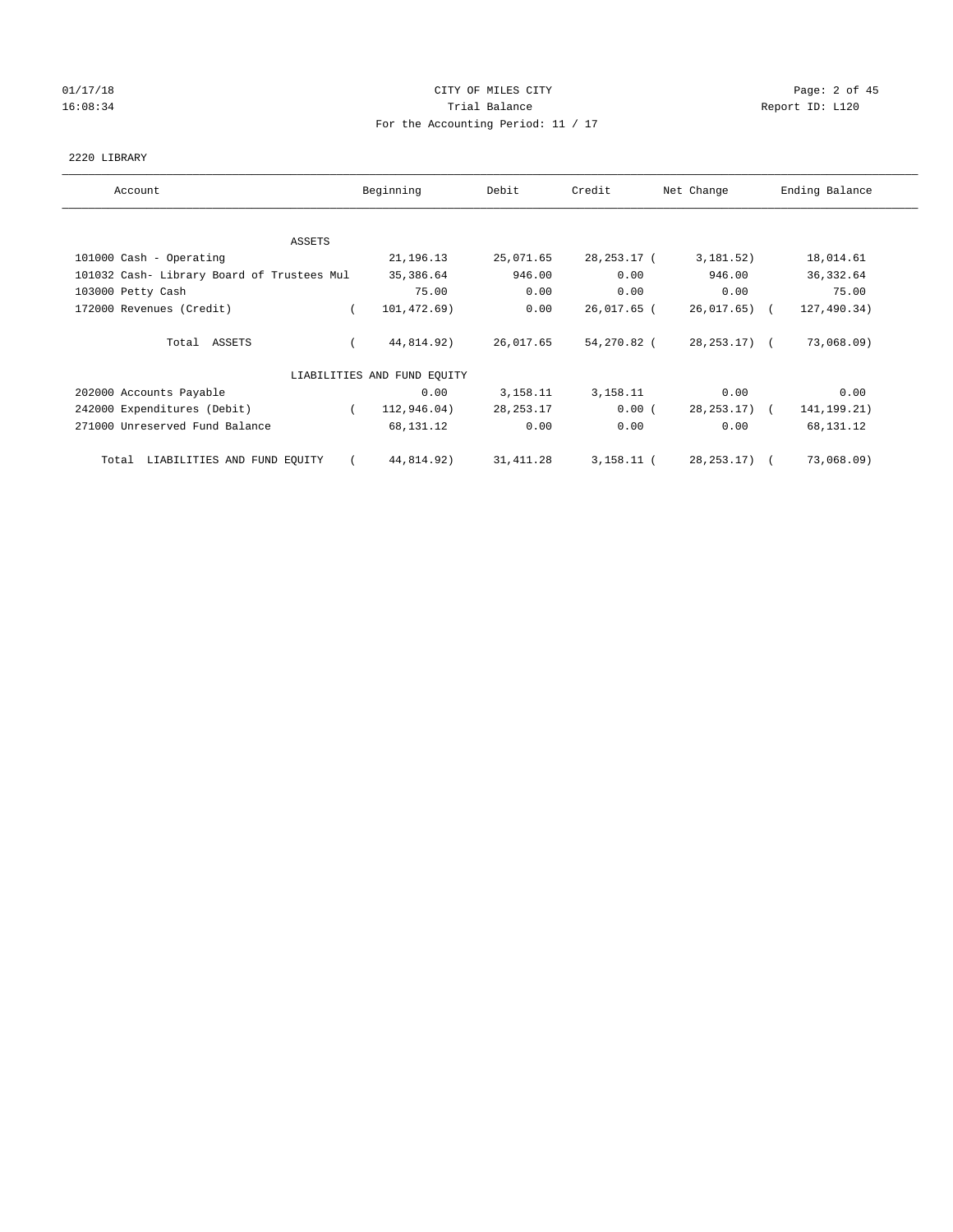# 01/17/18 Page: 3 of 45 16:08:34 Report ID: L120 For the Accounting Period: 11 / 17

#### 2260 EMERGENCY DISASTER

| Account                                   | Beginning                   | Debit | Credit   | Net Change | Ending Balance |
|-------------------------------------------|-----------------------------|-------|----------|------------|----------------|
|                                           |                             |       |          |            |                |
| ASSETS                                    |                             |       |          |            |                |
| 101000 Cash - Operating                   | 24.65                       | 0.75  | 0.00     | 0.75       | 25.40          |
| 113211 Taxes Receivable - Real 2011       | 3.46                        | 0.00  | 0.00     | 0.00       | 3.46           |
| 172000 Revenues (Credit)                  | 14.37)                      | 0.00  | $0.75$ ( | $0.75)$ (  | 15.12)         |
| Total ASSETS                              | 13.74                       | 0.75  | 0.75     | 0.00       | 13.74          |
|                                           | LIABILITIES AND FUND EQUITY |       |          |            |                |
| 223100 Deferred Revenue - Real Prop Taxes | 3.46                        | 0.00  | 0.00     | 0.00       | 3.46           |
| 271000 Unreserved Fund Balance            | 10.28                       | 0.00  | 0.00     | 0.00       | 10.28          |
| LIABILITIES AND FUND EQUITY<br>Total      | 13.74                       | 0.00  | 0.00     | 0.00       | 13.74          |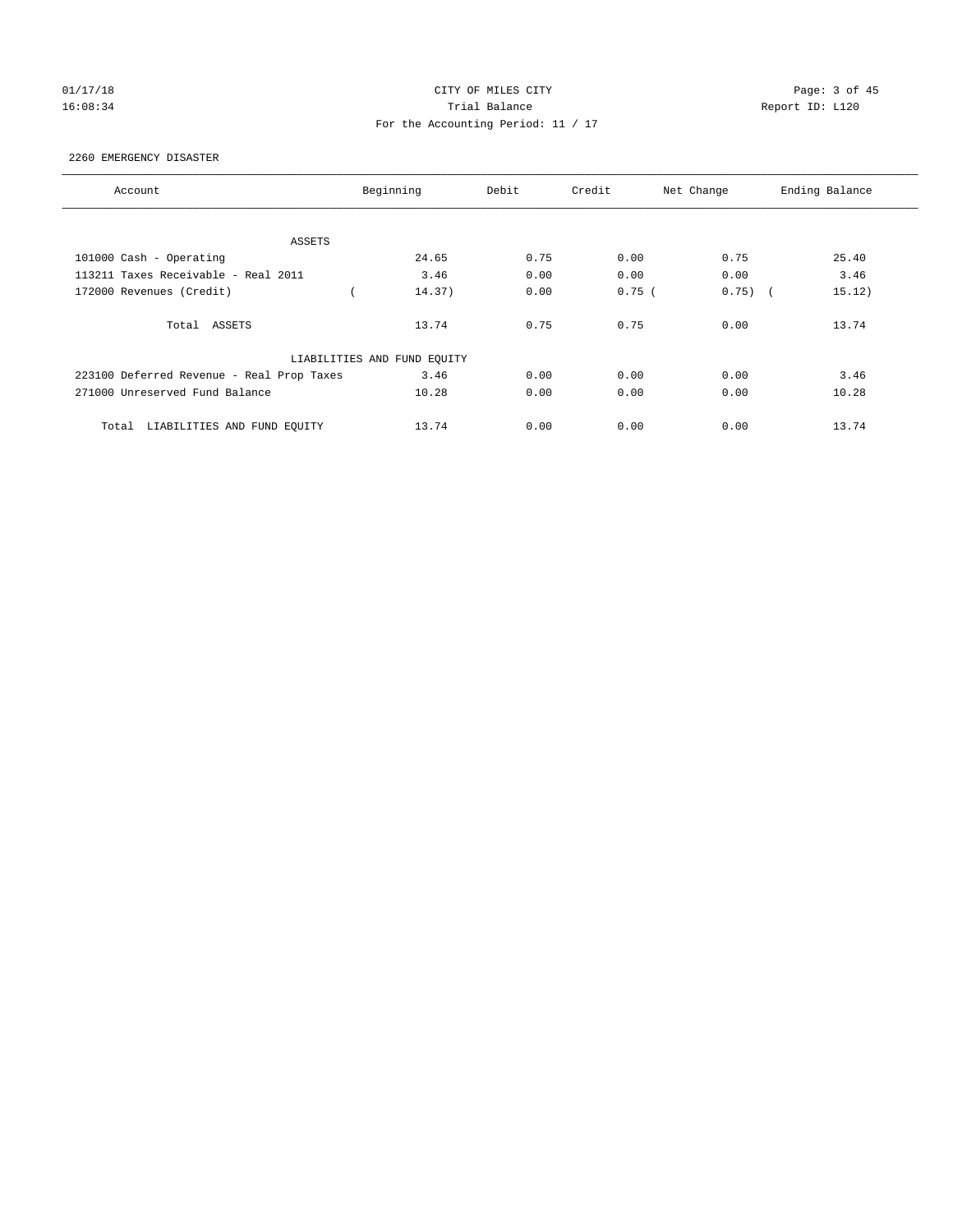| 01/17/18 |  |
|----------|--|
| 16:08:34 |  |

#### CITY OF MILES CITY CONTROL CONTROL CITY CONTROL PAGE: 4 of 45 16:08:34 Trial Balance Report ID: L120 For the Accounting Period: 11 / 17

#### 2270 Health

| Account                              | Beginning                   | Debit | Credit | Net Change | Ending Balance |
|--------------------------------------|-----------------------------|-------|--------|------------|----------------|
|                                      |                             |       |        |            |                |
|                                      | ASSETS                      |       |        |            |                |
| 101000 Cash - Operating              | 19,058.88                   | 0.00  | 0.00   | 0.00       | 19,058.88      |
| Total ASSETS                         | 19,058.88                   | 0.00  | 0.00   | 0.00       | 19,058.88      |
|                                      | LIABILITIES AND FUND EQUITY |       |        |            |                |
| 271000 Unreserved Fund Balance       | 19,058.88                   | 0.00  | 0.00   | 0.00       | 19,058.88      |
|                                      |                             |       |        |            |                |
| LIABILITIES AND FUND EQUITY<br>Total | 19,058.88                   | 0.00  | 0.00   | 0.00       | 19,058.88      |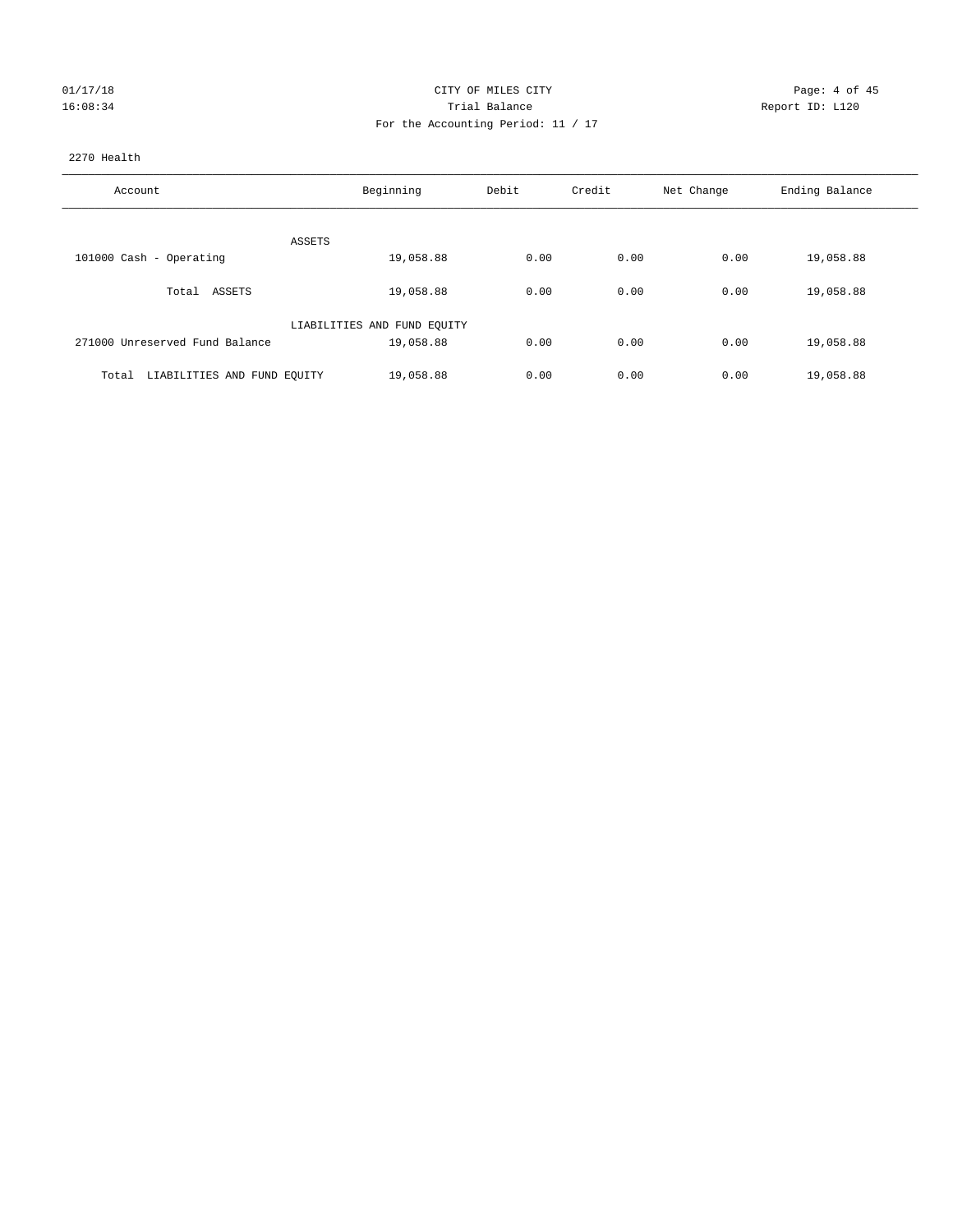# 01/17/18 Page: 5 of 45 16:08:34 Report ID: L120 For the Accounting Period: 11 / 17

#### 2310 TIFD-Downtown

| Account                              | Beginning                   | Debit     | Credit      | Net Change   | Ending Balance           |
|--------------------------------------|-----------------------------|-----------|-------------|--------------|--------------------------|
|                                      |                             |           |             |              |                          |
| ASSETS                               |                             |           |             |              |                          |
| 101000 Cash - Operating              | 3,317.19)                   | 18,437.14 | 1,650.85    | 16,786.29    | 13,469.10                |
| 172000 Revenues (Credit)             | 11,531.65)                  | 0.00      | 18,437.14 ( | 18,437.14)   | 29,968.79)<br>$\sqrt{2}$ |
| Total ASSETS                         | 14,848.84)                  | 18,437.14 | 20,087.99 ( | $1,650.85$ ( | 16, 499.69)              |
|                                      | LIABILITIES AND FUND EQUITY |           |             |              |                          |
| 202000 Accounts Payable              | 0.00                        | 241.52    | 241.52      | 0.00         | 0.00                     |
| 242000 Expenditures (Debit)          | 14,848.84)                  | 1,650.85  | 0.00(       | 1,650.85)    | 16, 499.69)              |
| LIABILITIES AND FUND EQUITY<br>Total | 14,848.84)                  | 1,892.37  | 241.52 (    | 1,650.85)    | 16, 499.69)              |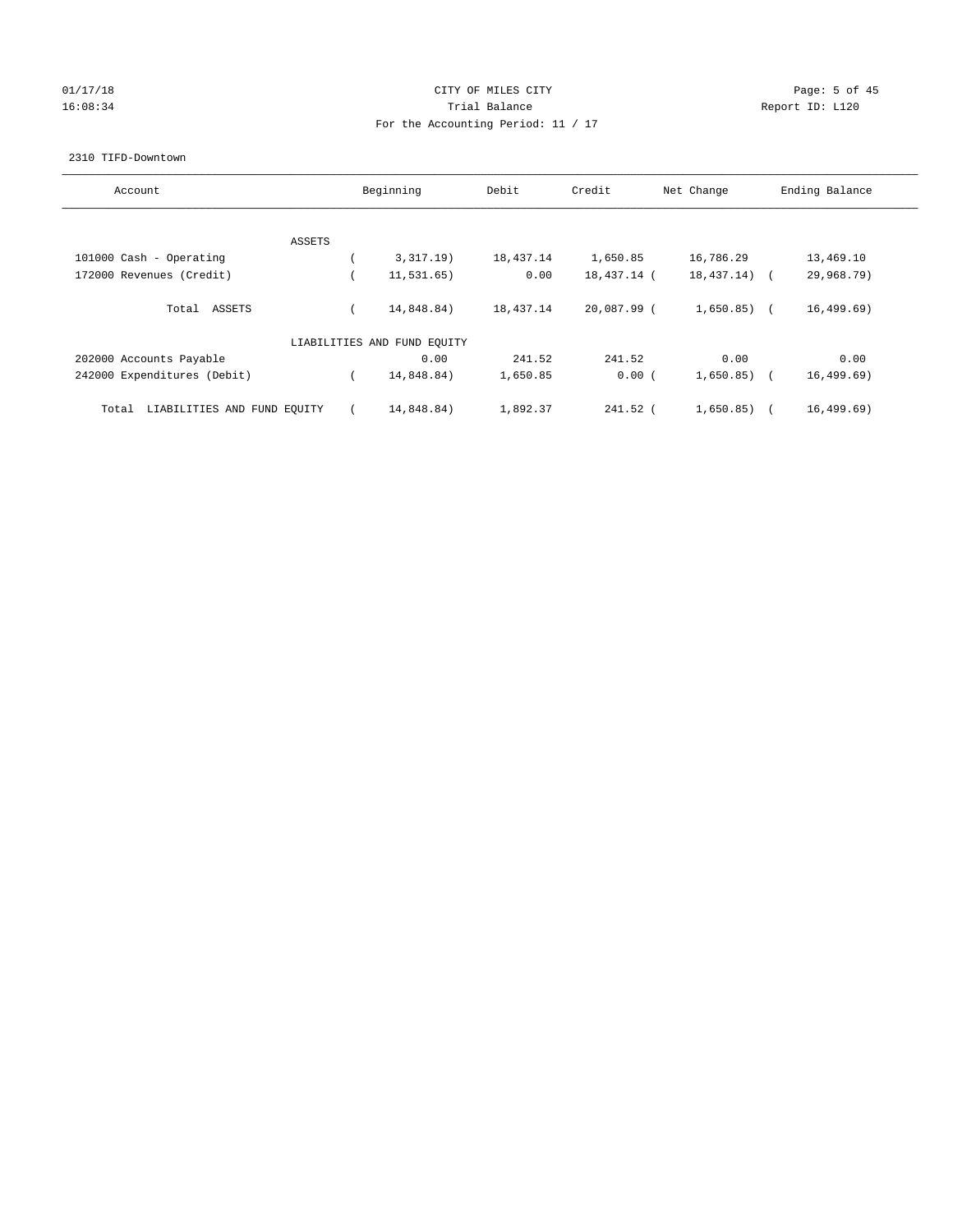# 01/17/18 Page: 6 of 45 16:08:34 Trial Balance Report ID: L120 For the Accounting Period: 11 / 17

#### 2350 Local Government/Study Commission

| Account                                   | Beginning                   | Debit | Credit   | Net Change | Ending Balance |
|-------------------------------------------|-----------------------------|-------|----------|------------|----------------|
| <b>ASSETS</b>                             |                             |       |          |            |                |
| 101000 Cash - Operating                   | 11.81                       | 0.43  | 0.00     | 0.43       | 12.24          |
| 113214 Taxes Receivable- Real 2014        | 0.87                        | 0.00  | 0.00     | 0.00       | 0.87           |
| 113215 Tax Receivables Real-2015          | 6.08                        | 0.00  | $0.43$ ( | 0.43)      | 5.65           |
| 115215 Taxes Receivable Personal-2015     | 0.01)                       | 0.00  | 0.00     | 0.00       | 0.01)          |
| 115216 Tax receivable personal-2016       | 0.59                        | 0.00  | 0.00     | 0.00       | 0.59           |
| 172000 Revenues (Credit)                  | 11.81)                      | 0.00  | $0.43$ ( | 0.43)      | 12.24)         |
| Total ASSETS                              | 7.53                        | 0.43  | $0.86$ ( | 0.43)      | 7.10           |
|                                           | LIABILITIES AND FUND EQUITY |       |          |            |                |
| 223100 Deferred Revenue - Real Prop Taxes | 6.95                        | 0.43  | 0.00(    | 0.43)      | 6.52           |
| 223200 Deferred Revenue - Pers Prop Taxes | 0.58                        | 0.00  | 0.00     | 0.00       | 0.58           |
| LIABILITIES AND FUND EQUITY<br>Total      | 7.53                        | 0.43  | 0.00(    | 0.43)      | 7.10           |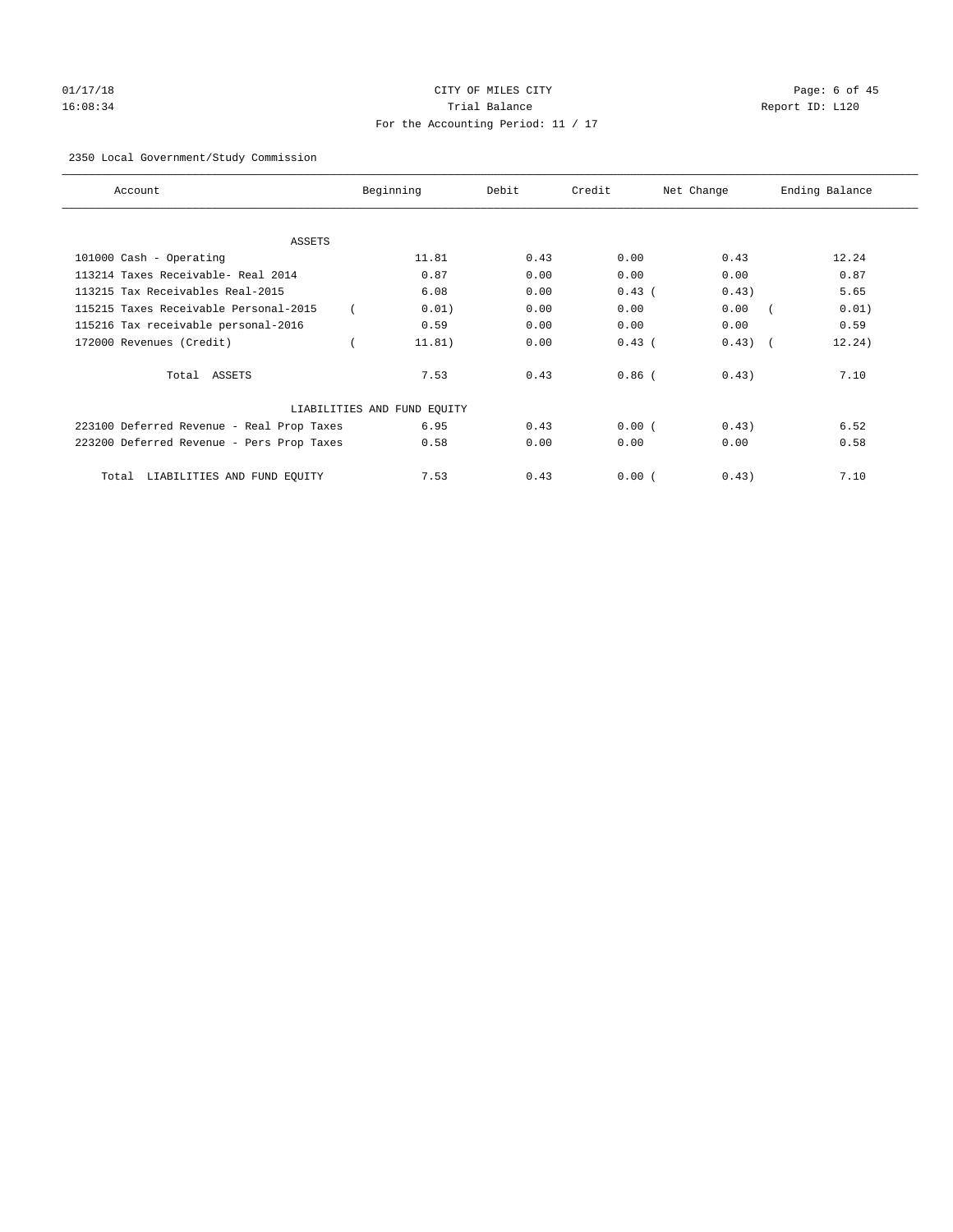# 01/17/18 Page: 7 of 45 16:08:34 Trial Balance Report ID: L120 For the Accounting Period: 11 / 17

2372 Permissive Medical Levy

| Account                                     | Beginning                   | Debit     | Credit       | Net Change     | Ending Balance |
|---------------------------------------------|-----------------------------|-----------|--------------|----------------|----------------|
|                                             |                             |           |              |                |                |
| <b>ASSETS</b>                               |                             |           |              |                |                |
| 101000 Cash - Operating                     | 8,891.39                    | 93,616.84 | 0.00         | 93,616.84      | 102,508.23     |
| 113211 Taxes Receivable - Real 2011         | 5.80)                       | 0.00      | 0.00         | 0.00           | 5.80)          |
| 113213 Tax Receivables Real-2013            | 13.72)                      | 0.00      | 0.00         | 0.00           | 13.72)         |
| 113214 Taxes Receivable- Real 2014          | 19.98                       | 0.00      | 0.00         | 0.00           | 19.98          |
| 113215 Tax Receivables Real-2015            | 117.64                      | 0.00      | 8.23(        | 8.23)          | 109.41         |
| 113216 Tax Receivables real-2016            | 1,120.66                    | 0.00      | $69.22$ (    | 69.22)         | 1,051.44       |
| 113217 Tax receivables real-2017            | 6, 266.35)                  | 0.00      | 93,436.34 (  | $93,436.34)$ ( | 99,702.69)     |
| 115214 Taxes Receivable Personal 2014       | 0.01)                       | 0.00      | 0.00         | 0.00           | 0.01)          |
| 115215 Taxes Receivable Personal-2015       | 0.01)                       | 0.00      | 0.00         | 0.00           | 0.01)          |
| 115216 Tax receivable personal-2016         | 11.47                       | 0.00      | 0.00         | 0.00           | 11.47          |
| 115217 Tax receivable personal-2017         | 307.51                      | 0.00      | $100.44$ (   | 100.44)        | 207.07         |
| 172000 Revenues (Credit)                    | 8,891.39)                   | 0.00      | 93,616.84 (  | 93,616.84) (   | 102, 508.23)   |
| Total ASSETS                                | 4,708.63)                   | 93,616.84 | 187,231.07 ( | 93,614.23) (   | 98,322.86)     |
|                                             | LIABILITIES AND FUND EOUITY |           |              |                |                |
| 223100 Deferred Revenue - Real Prop Taxes ( | 5,027.62)                   | 93,513.79 | 0.00(        | 93,513.79) (   | 98,541.41)     |
| 223200 Deferred Revenue - Pers Prop Taxes   | 316.36                      | 100.44    | 0.00(        | 100.44)        | 215.92         |
| 271000 Unreserved Fund Balance              | 2.63                        | 0.00      | 0.00         | 0.00           | 2.63           |
| Total LIABILITIES AND FUND EQUITY           | 4.708.63                    | 93,614.23 | 0.00(        | 93,614.23) (   | 98,322.86)     |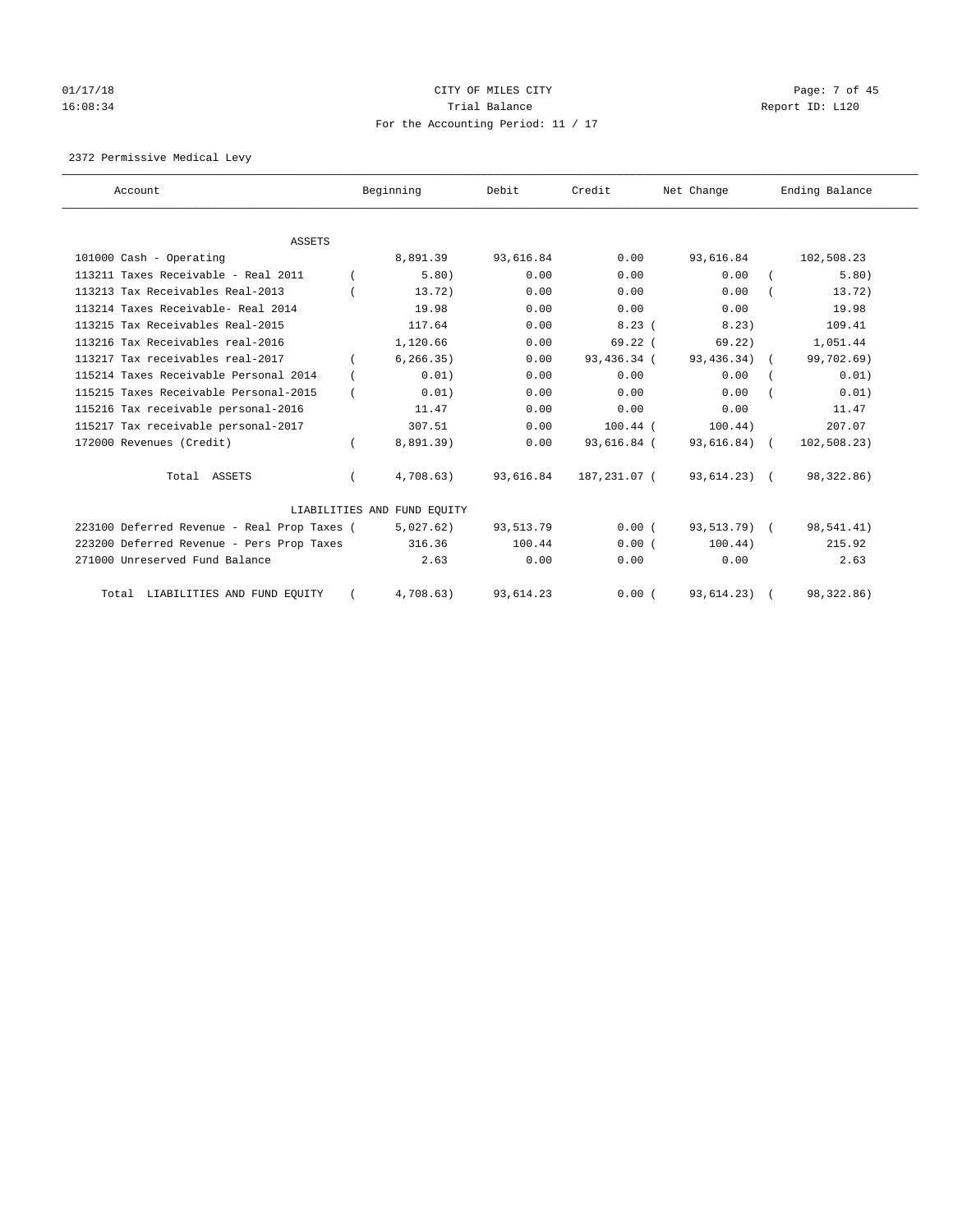## 01/17/18 Page: 8 of 45 16:08:34 Trial Balance Report ID: L120 For the Accounting Period: 11 / 17

#### 2394 BUILDING CODE ENFORCEMENT

| Account                              | Beginning                   | Debit    | Credit       | Net Change   | Ending Balance |
|--------------------------------------|-----------------------------|----------|--------------|--------------|----------------|
|                                      |                             |          |              |              |                |
| ASSETS                               |                             |          |              |              |                |
| 101000 Cash - Operating              | 109,686.92                  | 3,592.10 | $6,038.50$ ( | 2,446.40)    | 107,240.52     |
| 172000 Revenues (Credit)             | 36,205.07)                  | 0.00     | $3,592.10$ ( | $3,592.10$ ( | 39,797.17)     |
| Total ASSETS                         | 73,481.85                   | 3,592.10 | $9,630.60$ ( | 6,038.50)    | 67, 443.35     |
|                                      | LIABILITIES AND FUND EQUITY |          |              |              |                |
| 202000 Accounts Payable              | 9.000.00                    | 3,953.54 | 3,953.54     | 0.00         | 9,000.00       |
| 242000 Expenditures (Debit)          | 46,066.83)                  | 6,038.50 | 0.00(        | $6,038.50$ ( | 52, 105.33)    |
| 271000 Unreserved Fund Balance       | 110,548.68                  | 0.00     | 0.00         | 0.00         | 110,548.68     |
| LIABILITIES AND FUND EQUITY<br>Total | 73,481.85                   | 9,992.04 | $3.953.54$ ( | 6,038.50)    | 67, 443.35     |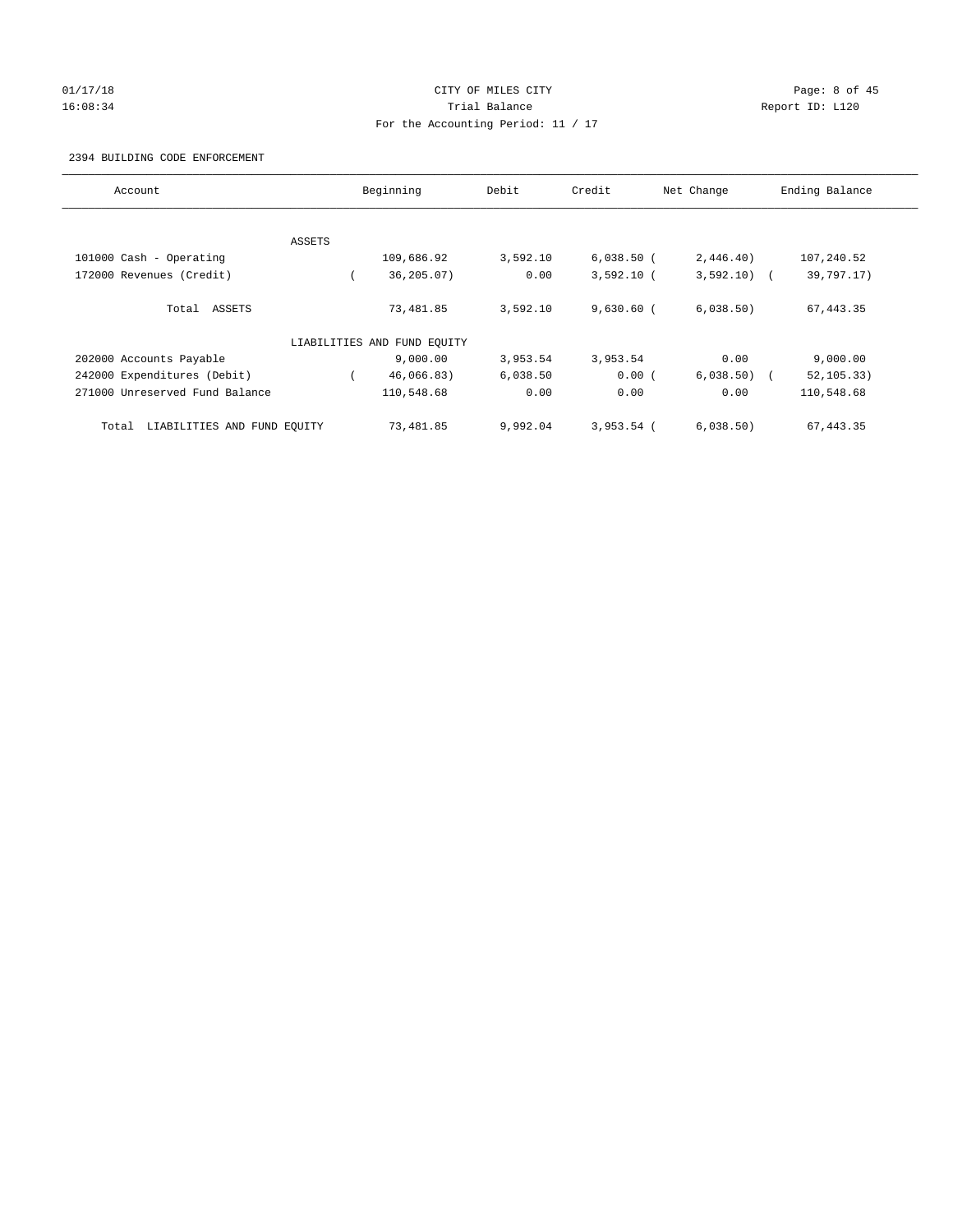# 01/17/18 Page: 9 of 45 16:08:34 Report ID: L120 For the Accounting Period: 11 / 17

2400 LTG M D#165-(Gen City)

| Account                                     | Beginning                   | Debit      | Credit       | Net Change       | Ending Balance |
|---------------------------------------------|-----------------------------|------------|--------------|------------------|----------------|
|                                             |                             |            |              |                  |                |
| <b>ASSETS</b>                               |                             |            |              |                  |                |
| 101000 Cash - Operating                     | 16,924.58)                  | 103,534.33 | 15,884.16    | 87,650.17        | 70,725.59      |
| 118130 Special Assessments Receivable 2013( | 26.44)                      | 0.00       | 0.00         | 0.00             | 26.44)         |
| 118140 Special Assessments Receivables-201  | 39.03                       | 0.00       | 0.00         | 0.00             | 39.03          |
| 118150 Special Assessments Receivables-201  | 165.26                      | 0.00       | $59.26$ (    | 59.26)           | 106.00         |
| 118160 Special Assessments Receivables-201  | 1,812.92                    | 0.00       | $309.17$ (   | 309.17)          | 1,503.75       |
| 118170 Special Assessments Receivables-201  | 197,440.08                  | 0.00       | 103,126.92 ( | 103,126.92)      | 94, 313.16     |
| 172000 Revenues (Credit)                    | 11,956.35)                  | 0.00       | 103,534.33 ( | $103, 534.33)$ ( | 115,490.68)    |
| Total ASSETS                                | 170,549.92                  | 103,534.33 | 222,913.84 ( | 119,379.51)      | 51,170.41      |
|                                             | LIABILITIES AND FUND EQUITY |            |              |                  |                |
| 202000 Accounts Payable                     | 0.00                        | 15,884.16  | 15,884.16    | 0.00             | 0.00           |
| 223000 Deferred Revenue/Uncollected Taxes   | 199,432.21                  | 103,495.35 | 0.00(        | 103, 495.35)     | 95,936.86      |
| 242000 Expenditures (Debit)                 | 66,069.14)                  | 15,884.16  | 0.00(        | 15,884.16) (     | 81,953.30)     |
| 271000 Unreserved Fund Balance              | 37,186.85                   | 0.00       | 0.00         | 0.00             | 37,186.85      |
| Total LIABILITIES AND FUND EQUITY           | 170,549.92                  | 135,263.67 | 15,884.16 (  | 119, 379.51)     | 51,170.41      |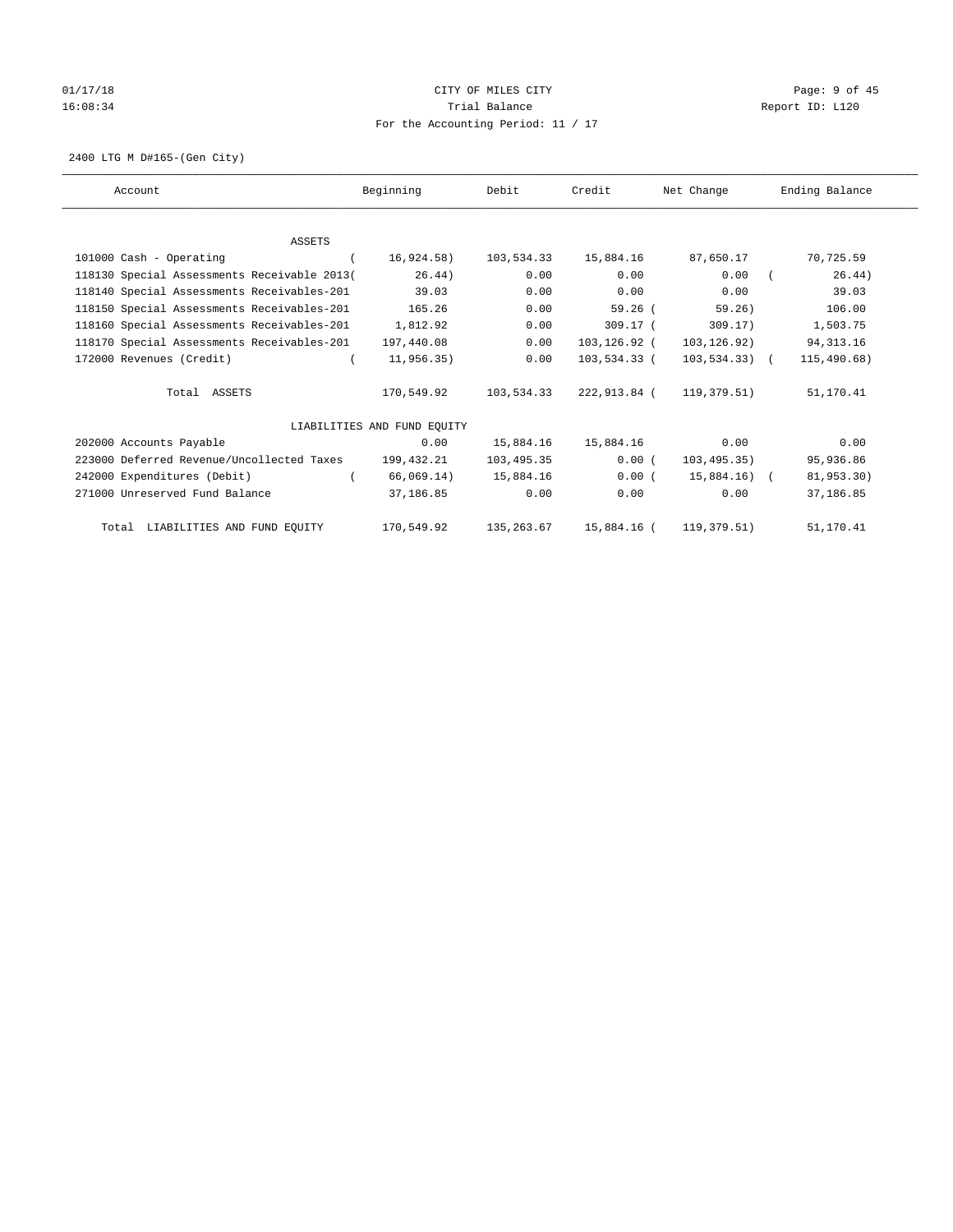# 01/17/18 Page: 10 of 45 16:08:34 Report ID: L120 For the Accounting Period: 11 / 17

#### 2420 LTG M D#167-(MilesAddn Etc)

| Account                                    | Beginning                   | Debit     | Credit      | Net Change    | Ending Balance |
|--------------------------------------------|-----------------------------|-----------|-------------|---------------|----------------|
|                                            |                             |           |             |               |                |
| ASSETS                                     |                             |           |             |               |                |
| 101000 Cash - Operating                    | 3,425.77                    | 12,711.40 | 2,661.26    | 10,050.14     | 13,475.91      |
| 118160 Special Assessments Receivables-201 | 75.00                       | 0.00      | 0.00        | 0.00          | 75.00          |
| 118170 Special Assessments Receivables-201 | 26,367.98                   | 0.00      | 12,704.13 ( | 12,704.13)    | 13,663.85      |
| 172000 Revenues (Credit)                   | 2,732.19                    | 0.00      | 12,711.40 ( | $12,711.40$ ( | 15, 443.59)    |
| Total ASSETS                               | 27,136.56                   | 12,711.40 | 28,076.79 ( | 15,365.39)    | 11,771.17      |
|                                            | LIABILITIES AND FUND EQUITY |           |             |               |                |
| 202000 Accounts Payable                    | 0.00                        | 2,661.26  | 2,661.26    | 0.00          | 0.00           |
| 223000 Deferred Revenue/Uncollected Taxes  | 26,442.98                   | 12,704.13 | 0.00(       | 12,704.13)    | 13,738.85      |
| 242000 Expenditures (Debit)                | 11,949.24)                  | 2,661.26  | 0.00(       | $2,661.26$ (  | 14,610.50)     |
| 271000 Unreserved Fund Balance             | 12,642.82                   | 0.00      | 0.00        | 0.00          | 12,642.82      |
| LIABILITIES AND FUND EQUITY<br>Total       | 27,136.56                   | 18,026.65 | 2,661.26 (  | 15,365.39)    | 11,771.17      |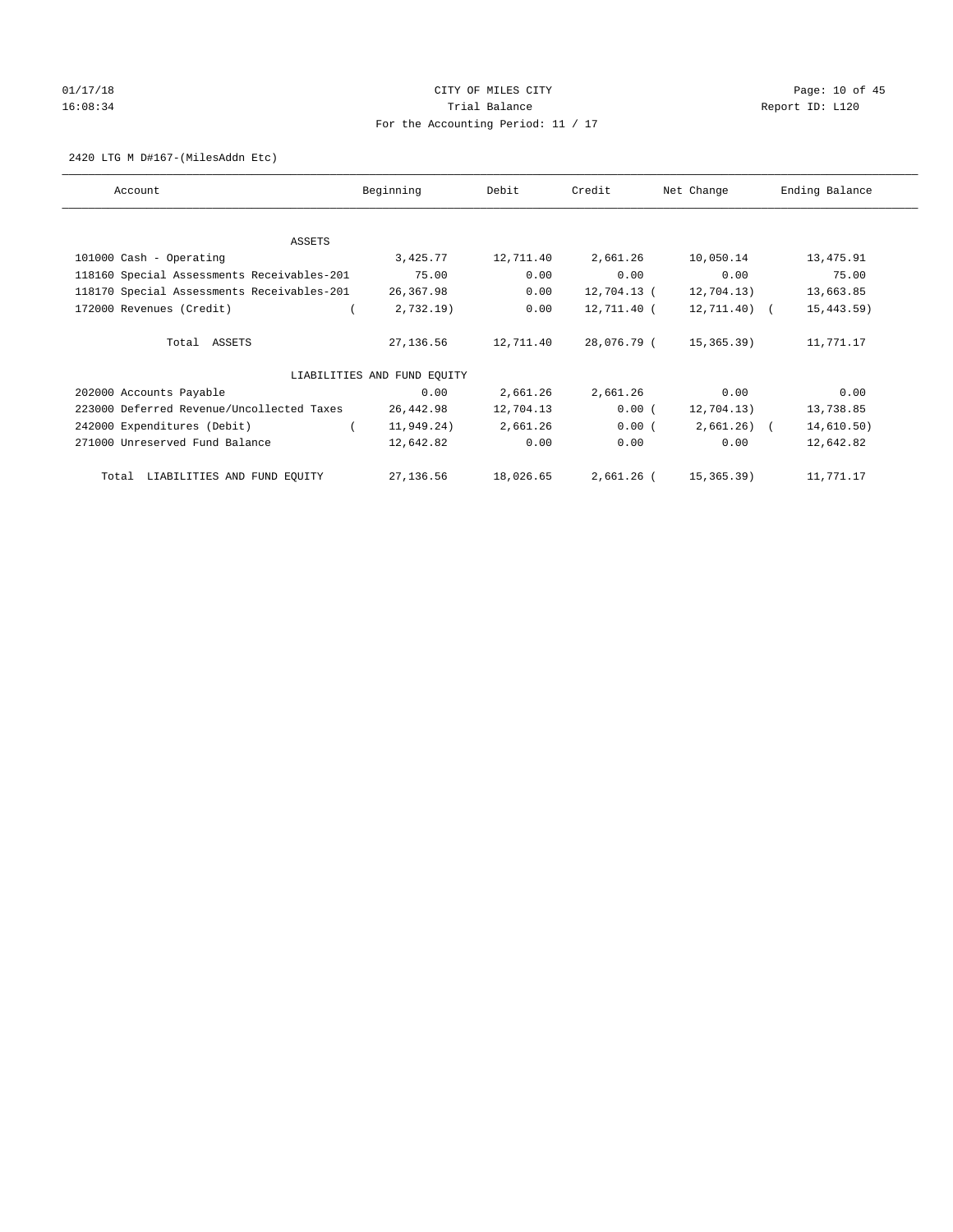# 01/17/18 Page: 11 of 45 16:08:34 Report ID: L120 For the Accounting Period: 11 / 17

2430 LTG M D#171-(Balsam Est)

| Account                                    | Beginning                   | Debit    | Credit       | Net Change   | Ending Balance |
|--------------------------------------------|-----------------------------|----------|--------------|--------------|----------------|
| ASSETS                                     |                             |          |              |              |                |
|                                            | 540.02                      | 2,509.18 | 396.27       | 2,112.91     |                |
| 101000 Cash - Operating                    |                             |          |              |              | 2,652.93       |
| 118170 Special Assessments Receivables-201 | 4,967.14                    | 0.00     | $2,508.03$ ( | 2,508.03)    | 2,459.11       |
| 172000 Revenues (Credit)                   | 108.27)                     | 0.00     | $2,509.18$ ( | $2,509.18$ ( | 2,617.45)      |
| Total ASSETS                               | 5,398.89                    | 2,509.18 | $5,413.48$ ( | 2,904.30)    | 2,494.59       |
|                                            | LIABILITIES AND FUND EOUITY |          |              |              |                |
| 202000 Accounts Payable                    | 0.00                        | 396.27   | 396.27       | 0.00         | 0.00           |
| 223000 Deferred Revenue/Uncollected Taxes  | 4,967.14                    | 2,508.03 | 0.00(        | 2,508.03)    | 2,459.11       |
| 242000 Expenditures (Debit)                | 1,745.53)                   | 396.27   | 0.00(        | $396.27$ ) ( | 2, 141.80)     |
| 271000 Unreserved Fund Balance             | 2,177.28                    | 0.00     | 0.00         | 0.00         | 2,177.28       |
| LIABILITIES AND FUND EQUITY<br>Total       | 5,398.89                    | 3,300.57 | 396.27(      | 2,904.30)    | 2,494.59       |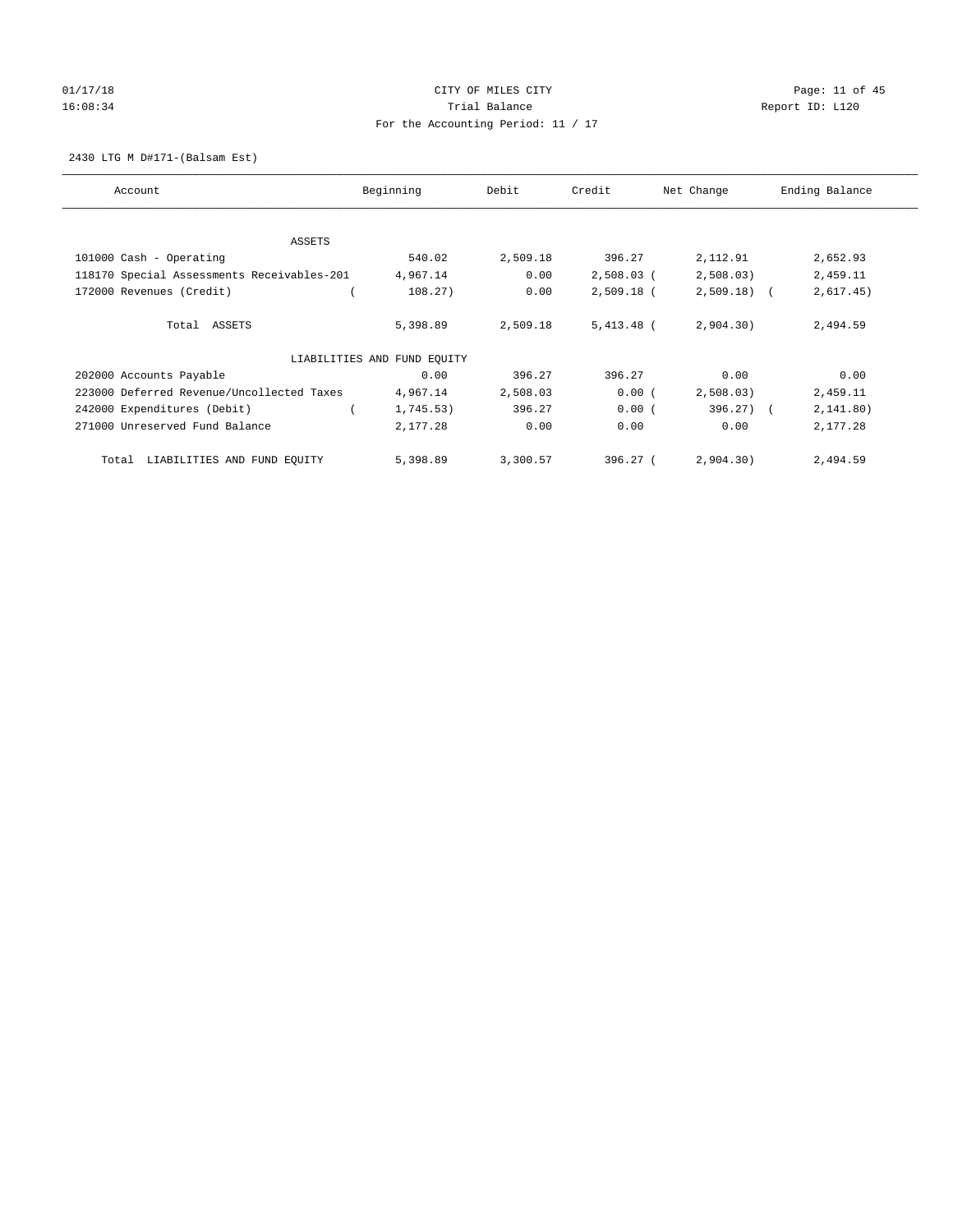# 01/17/18 Page: 12 of 45 16:08:34 Report ID: L120 For the Accounting Period: 11 / 17

2440 LTG M D#172-(Main Str)

| Account                                    | Beginning                   | Debit     | Credit       | Net Change   | Ending Balance |
|--------------------------------------------|-----------------------------|-----------|--------------|--------------|----------------|
|                                            |                             |           |              |              |                |
| <b>ASSETS</b>                              |                             |           |              |              |                |
| 101000 Cash - Operating                    | 1,448.52                    | 9,146.63  | 2,586.17     | 6,560.46     | 8,008.98       |
| 118170 Special Assessments Receivables-201 | 17,884.73                   | 0.00      | $9,143.56$ ( | 9, 143.56)   | 8,741.17       |
| 172000 Revenues (Credit)                   | 2,779.39                    | 0.00      | $9,146.63$ ( | $9,146.63$ ( | 11,926.02)     |
| Total ASSETS                               | 16,553.86                   | 9,146.63  | 20,876.36 (  | 11,729.73)   | 4,824.13       |
|                                            | LIABILITIES AND FUND EQUITY |           |              |              |                |
| 202000 Accounts Payable                    | 0.00                        | 2,586.17  | 2,586.17     | 0.00         | 0.00           |
| 223000 Deferred Revenue/Uncollected Taxes  | 17,884.73                   | 9,143.56  | 0.00(        | 9, 143.56)   | 8,741.17       |
| 242000 Expenditures (Debit)                | 6,783.95)                   | 2,586.17  | 0.00(        | $2,586.17$ ( | 9,370.12)      |
| 271000 Unreserved Fund Balance             | 5,453.08                    | 0.00      | 0.00         | 0.00         | 5,453.08       |
| LIABILITIES AND FUND EQUITY<br>Total       | 16,553.86                   | 14,315.90 | 2,586.17 (   | 11,729.73)   | 4,824.13       |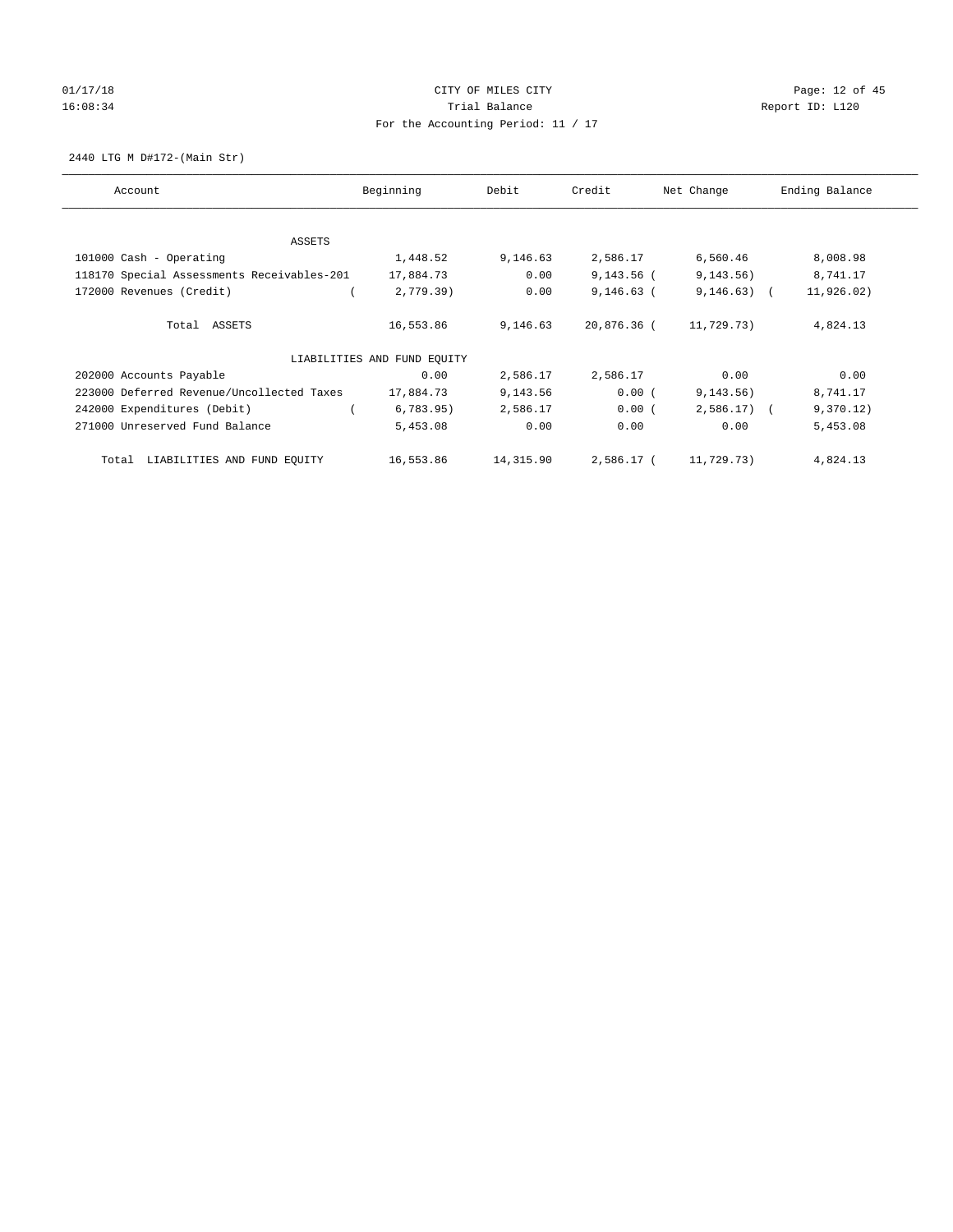# 01/17/18 Page: 13 of 45 16:08:34 Report ID: L120 For the Accounting Period: 11 / 17

2450 LTG M D#195-(SG-Trico)

| Account                                    | Beginning                   | Debit    | Credit       | Net Change   | Ending Balance |
|--------------------------------------------|-----------------------------|----------|--------------|--------------|----------------|
|                                            |                             |          |              |              |                |
| ASSETS                                     | 381.58                      | 2,519.21 | 401.84       | 2,117.37     | 2,498.95       |
| 101000 Cash - Operating                    |                             |          |              |              |                |
| 118170 Special Assessments Receivables-201 | 5,694.43                    | 0.00     | $2,518.40$ ( | 2,518.40)    | 3,176.03       |
| 172000 Revenues (Credit)                   | 82.79)                      | 0.00     | $2,519.21$ ( | $2,519.21$ ( | 2,602.00       |
| Total ASSETS                               | 5,993.22                    | 2,519.21 | $5,439.45$ ( | 2,920.24)    | 3,072.98       |
|                                            | LIABILITIES AND FUND EOUITY |          |              |              |                |
| 202000 Accounts Payable                    | 0.00                        | 401.84   | 401.84       | 0.00         | 0.00           |
| 223000 Deferred Revenue/Uncollected Taxes  | 5,694.43                    | 2,518.40 | 0.00(        | 2,518.40)    | 3,176.03       |
| 242000 Expenditures (Debit)                | 2,607.36)                   | 401.84   | 0.00(        | 401.84) (    | 3,009.20)      |
| 271000 Unreserved Fund Balance             | 2,906.15                    | 0.00     | 0.00         | 0.00         | 2,906.15       |
| LIABILITIES AND FUND EQUITY<br>Total       | 5,993.22                    | 3,322.08 | $401.84$ (   | 2,920.24)    | 3,072.98       |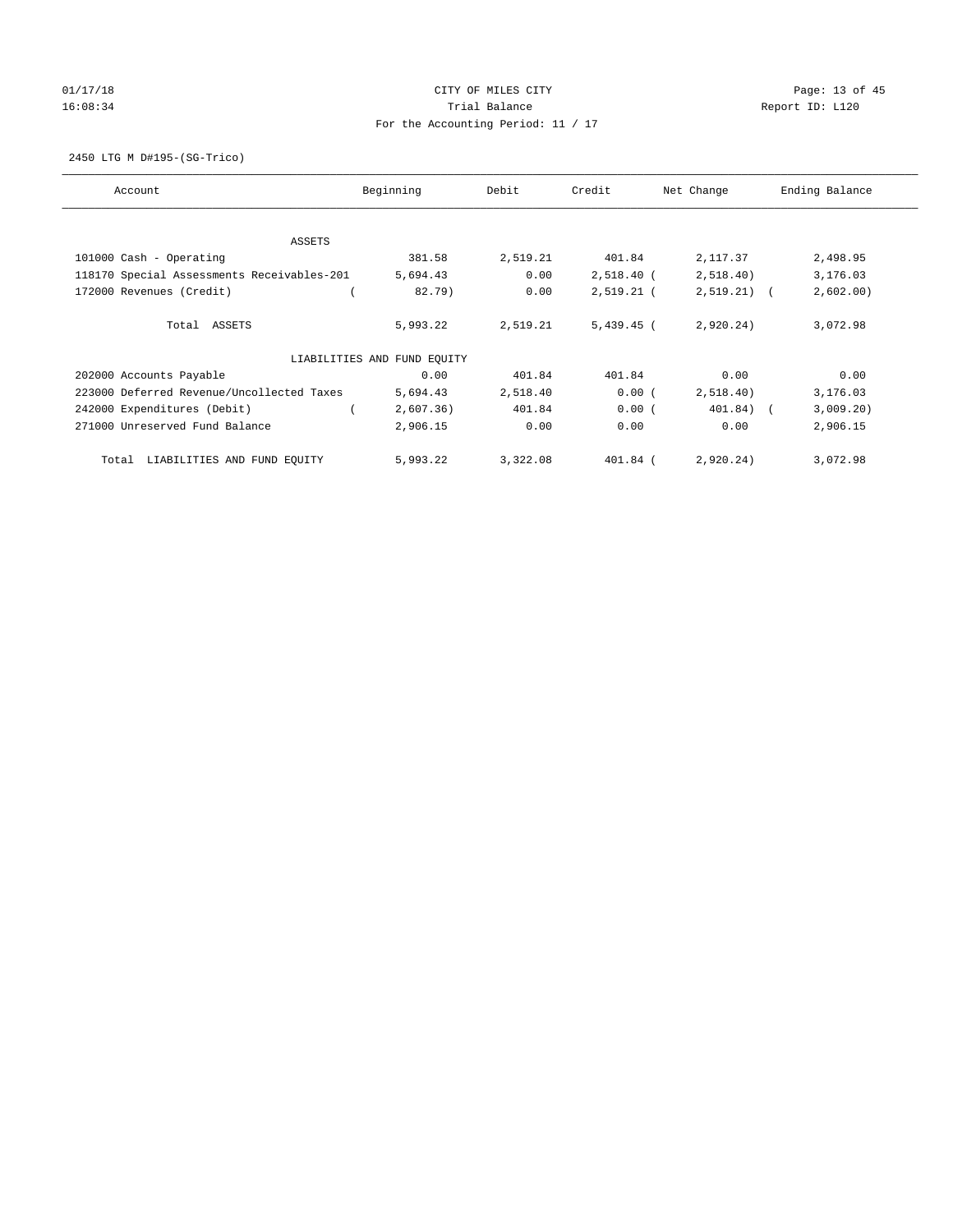# 01/17/18 Page: 14 of 45 16:08:34 Report ID: L120 For the Accounting Period: 11 / 17

2470 LTG M D#202-(SG-MDU&NV)

| Account                                    | Beginning                   | Debit    | Credit       | Net Change   | Ending Balance |
|--------------------------------------------|-----------------------------|----------|--------------|--------------|----------------|
|                                            |                             |          |              |              |                |
| ASSETS                                     |                             | 3,392.80 |              | 2,794.02     |                |
| 101000 Cash - Operating                    | 260.62)                     |          | 598.78       |              | 2,533.40       |
| 118160 Special Assessments Receivables-201 | 87.52                       | 0.00     | 0.00         | 0.00         | 87.52          |
| 118170 Special Assessments Receivables-201 | 6,689.19                    | 0.00     | $3,392.80$ ( | 3,392.80)    | 3,296.39       |
| 172000 Revenues (Credit)                   | 557.50)                     | 0.00     | $3,392.80$ ( | $3,392.80$ ( | 3,950.30)      |
| Total ASSETS                               | 5,958.59                    | 3,392.80 | 7,384.38 (   | 3,991.58)    | 1,967.01       |
|                                            | LIABILITIES AND FUND EQUITY |          |              |              |                |
| 202000 Accounts Payable                    | 0.00                        | 598.78   | 598.78       | 0.00         | 0.00           |
| 223000 Deferred Revenue/Uncollected Taxes  | 6,776.71                    | 3,392.80 | 0.00(        | 3,392.80)    | 3,383.91       |
| 242000 Expenditures (Debit)                | 3,444.77)                   | 598.78   | 0.00(        | 598.78)      | 4,043.55)      |
| 271000 Unreserved Fund Balance             | 2,626.65                    | 0.00     | 0.00         | 0.00         | 2,626.65       |
| LIABILITIES AND FUND EQUITY<br>Total       | 5,958.59                    | 4,590.36 | 598.78 (     | 3,991.58)    | 1,967.01       |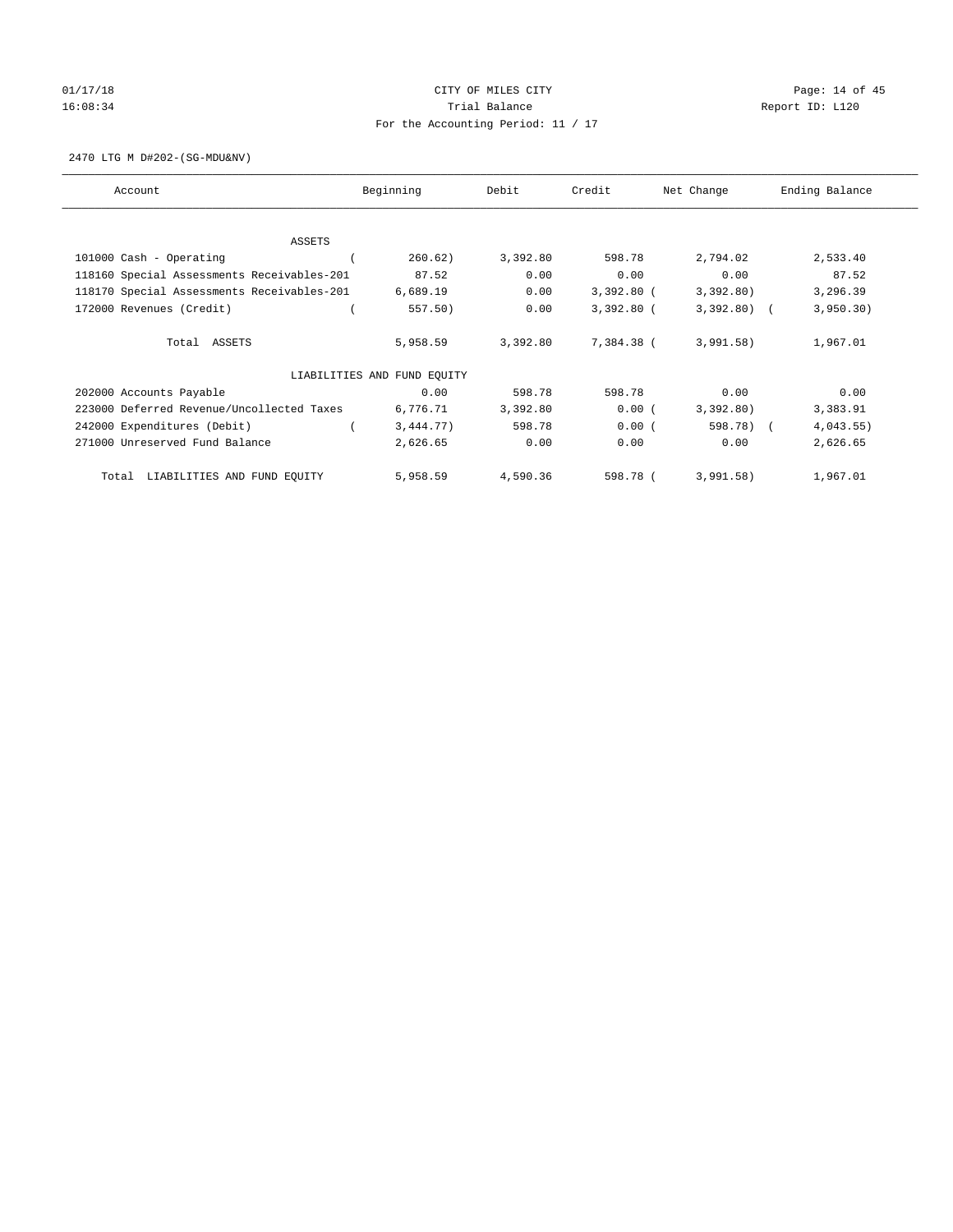# 01/17/18 Page: 15 of 45 16:08:34 Report ID: L120 For the Accounting Period: 11 / 17

#### 2480 LTG M M#173-(Milestown Estates)

| Account                                    | Beginning                   | Debit  | Credit       | Net Change  | Ending Balance |
|--------------------------------------------|-----------------------------|--------|--------------|-------------|----------------|
|                                            |                             |        |              |             |                |
| ASSETS                                     |                             |        |              |             |                |
| 101000 Cash - Operating                    | 943.46                      | 548.02 | 109.34       | 438.68      | 1,382.14       |
| 118170 Special Assessments Receivables-201 | 962.14                      | 0.00   | 546.02 (     | 546.02)     | 416.12         |
| 172000 Revenues (Credit)                   | 471.69)                     | 0.00   | $548.02$ (   | 548.02) (   | 1,019.71)      |
| Total ASSETS                               | 1,433.91                    | 548.02 | $1,203.38$ ( | 655.36)     | 778.55         |
|                                            | LIABILITIES AND FUND EQUITY |        |              |             |                |
| 202000 Accounts Payable                    | 0.00                        | 109.34 | 109.34       | 0.00        | 0.00           |
| 223000 Deferred Revenue/Uncollected Taxes  | 962.14                      | 546.02 | 0.00(        | 546.02)     | 416.12         |
| 242000 Expenditures (Debit)                | 815.50)                     | 109.34 | 0.00(        | $109.34)$ ( | 924.84)        |
| 271000 Unreserved Fund Balance             | 1,287.27                    | 0.00   | 0.00         | 0.00        | 1,287.27       |
| LIABILITIES AND FUND EQUITY<br>Total       | 1,433.91                    | 764.70 | $109.34$ (   | 655.36)     | 778.55         |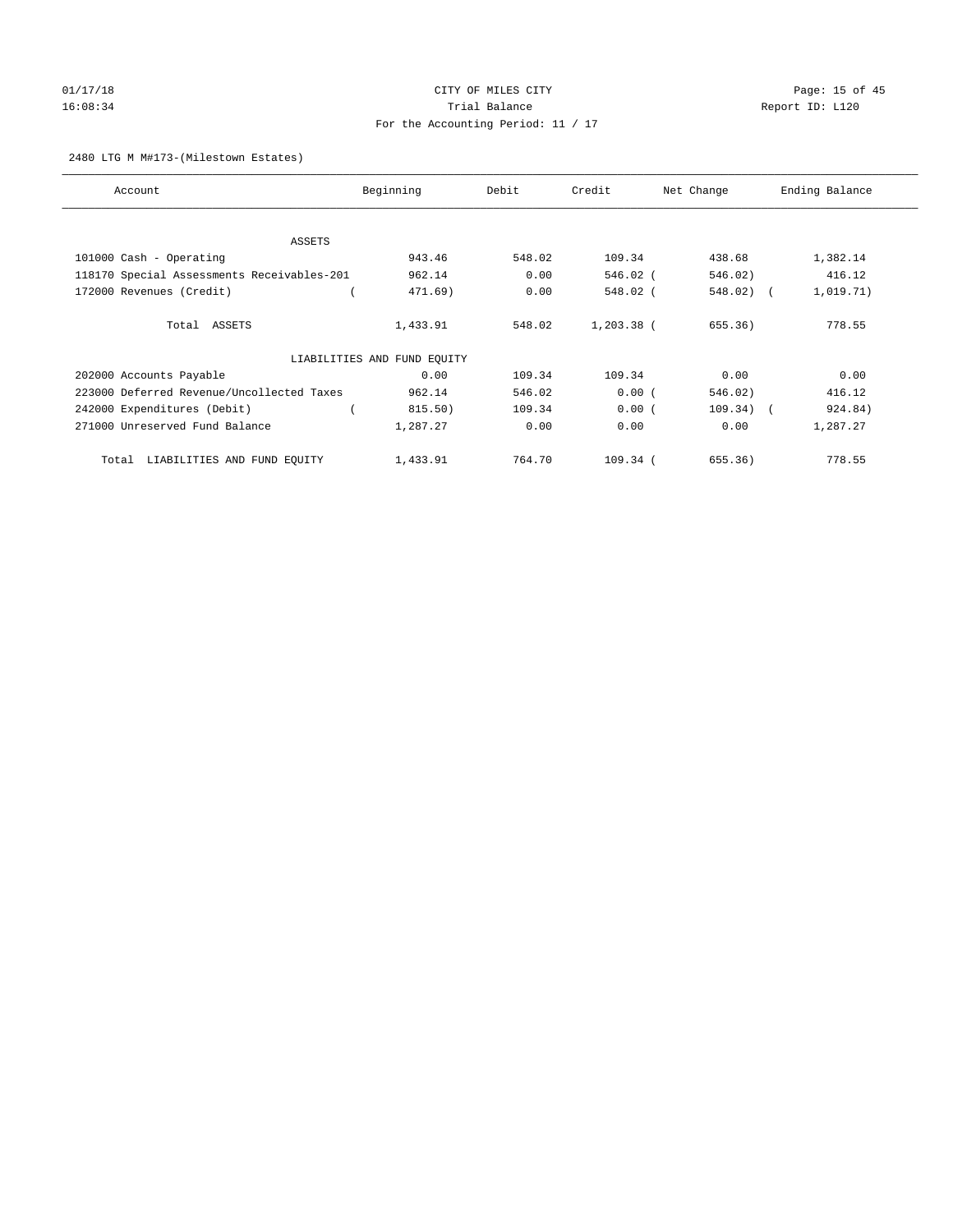# 01/17/18 Page: 16 of 45 16:08:34 Report ID: L120 For the Accounting Period: 11 / 17

2510 STR MAINT DIST #204

| Account                                                   | Beginning                   | Debit      | Credit                    | Net Change     | Ending Balance |
|-----------------------------------------------------------|-----------------------------|------------|---------------------------|----------------|----------------|
|                                                           |                             |            |                           |                |                |
| <b>ASSETS</b>                                             |                             |            |                           |                |                |
| 101000 Cash - Operating                                   | 270,047.10                  | 619,512.77 | 63,791.51                 | 555,721.26     | 825,768.36     |
| 118130 Special Assessments Receivable 2013                | 104.31                      | 0.00       | 0.00                      | 0.00           | 104.31         |
| 118140 Special Assessments Receivables-201                | 31.99                       | 0.00       | 0.00                      | 0.00           | 31.99          |
| 118150 Special Assessments Receivables-201                | 760.68                      | 0.00       | $345.51$ (                | 345.51)        | 415.17         |
| 118160 Special Assessments Receivables-201                | 8,823.96                    | 0.00       | 977.75 (                  | 977.75)        | 7,846.21       |
| 118170 Special Assessments Receivables-201 1, 187, 149.45 |                             | 0.00       | 617,192.65 (              | 617, 192.65)   | 569,956.80     |
| 172000 Revenues (Credit)                                  | 68,315.80)                  | 0.00       | 619,242.78 (              | 619,242.78) (  | 687, 558.58)   |
| Total ASSETS                                              | 1,398,601.69                |            | 619,512.77 1,301,550.20 ( | 682,037.43)    | 716,564.26     |
|                                                           | LIABILITIES AND FUND EQUITY |            |                           |                |                |
| 202000 Accounts Payable                                   | 0.00                        | 26,179.36  | 26,179.36                 | 0.00           | 0.00           |
| 223000 Deferred Revenue/Uncollected Taxes                 | 1,196,870.40                | 618,515.91 | 0.00(                     | 618, 515.91)   | 578, 354.49    |
| 242000 Expenditures (Debit)                               | 473,145.92)                 | 63,791.51  | $269.99$ (                | $63,521.52)$ ( | 536,667.44)    |
| 271000 Unreserved Fund Balance                            | 674,877.21                  | 0.00       | 0.00                      | 0.00           | 674,877.21     |
| Total LIABILITIES AND FUND EQUITY                         | 1,398,601.69                | 708,486.78 | 26,449.35 (               | 682,037.43)    | 716,564.26     |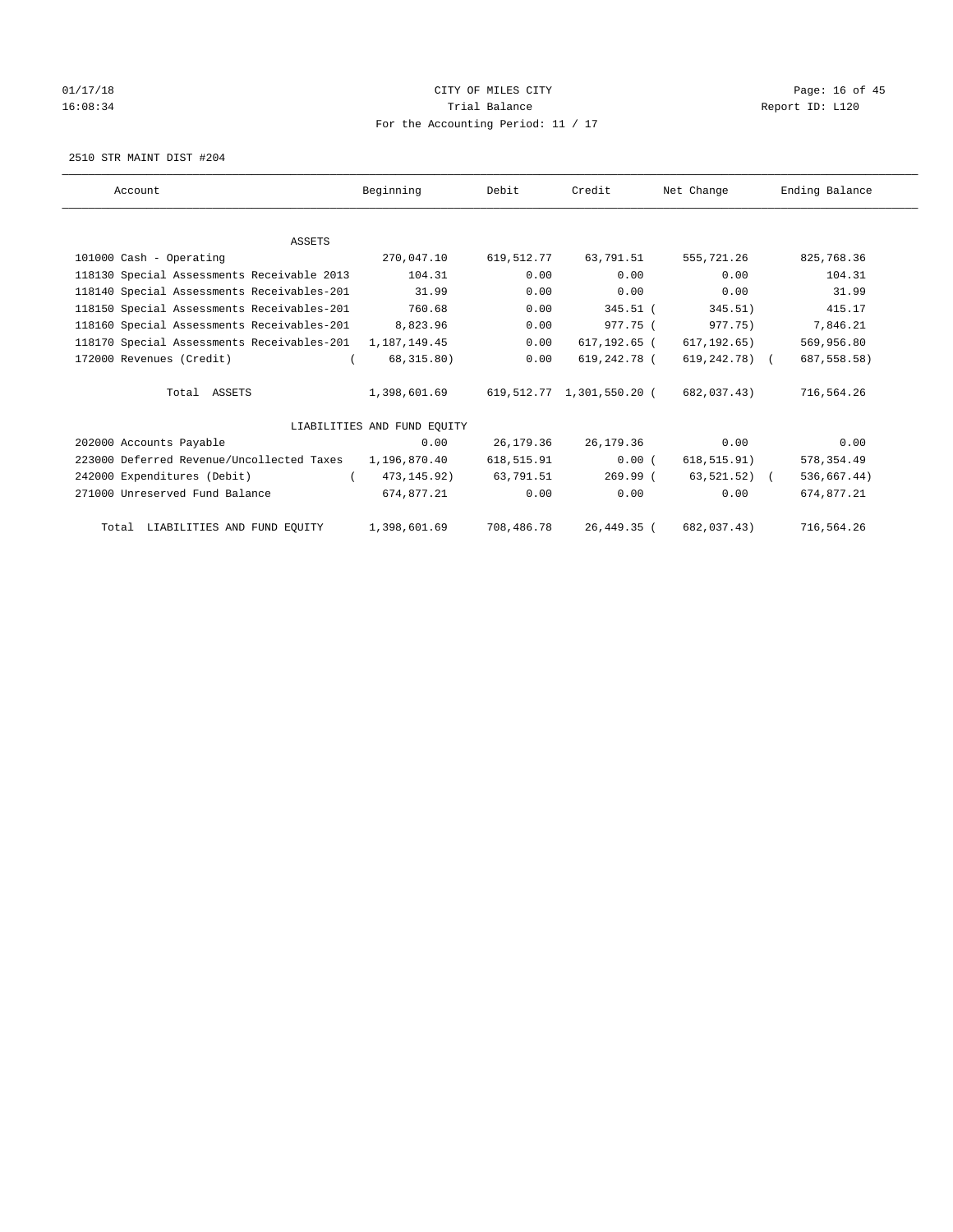# 01/17/18 Page: 17 of 45 16:08:34 Report ID: L120 For the Accounting Period: 11 / 17

2520 STR MAINT DIST #205

| Account                                     | Beginning                   | Debit      | Credit       | Net Change   | Ending Balance |
|---------------------------------------------|-----------------------------|------------|--------------|--------------|----------------|
|                                             |                             |            |              |              |                |
| <b>ASSETS</b>                               |                             |            |              |              |                |
| 101000 Cash - Operating                     | 188,644.79                  | 90,500.81  | 18,997.95    | 71,502.86    | 260,147.65     |
| 118130 Special Assessments Receivable 2013( | 45.28)                      | 0.00       | 0.00         | 0.00         | 45.28)         |
| 118140 Special Assessments Receivables-201  | 409.50                      | 0.00       | 0.00         | 0.00         | 409.50         |
| 118150 Special Assessments Receivables-201  | 401.06                      | 0.00       | 0.00         | 0.00         | 401.06         |
| 118160 Special Assessments Receivables-201  | 3,012.03                    | 0.00       | 641.32 (     | 641.32)      | 2,370.71       |
| 118170 Special Assessments Receivables-201  | 165,633.81                  | 0.00       | 89,401.93 (  | 89,401.93)   | 76,231.88      |
| 172000 Revenues (Credit)                    | 20,748.52)                  | 0.00       | 90,500.81 (  | 90,500.81) ( | 111,249.33)    |
| Total ASSETS                                | 337,307.39                  | 90,500.81  | 199,542.01 ( | 109,041.20)  | 228, 266.19    |
|                                             | LIABILITIES AND FUND EOUITY |            |              |              |                |
| 202000 Accounts Payable                     | 0.00                        | 7.774.06   | 7.774.06     | 0.00         | 0.00           |
| 223000 Deferred Revenue/Uncollected Taxes   | 169,410.96                  | 90,043.25  | 0.00(        | 90,043.25)   | 79,367.71      |
| 242000 Expenditures (Debit)                 | 173,321.86)                 | 18,997.95  | 0.00(        | 18,997.95) ( | 192,319.81)    |
| 271000 Unreserved Fund Balance              | 341,218.29                  | 0.00       | 0.00         | 0.00         | 341,218.29     |
| Total LIABILITIES AND FUND EQUITY           | 337, 307.39                 | 116,815.26 | 7,774.06 (   | 109,041.20)  | 228, 266.19    |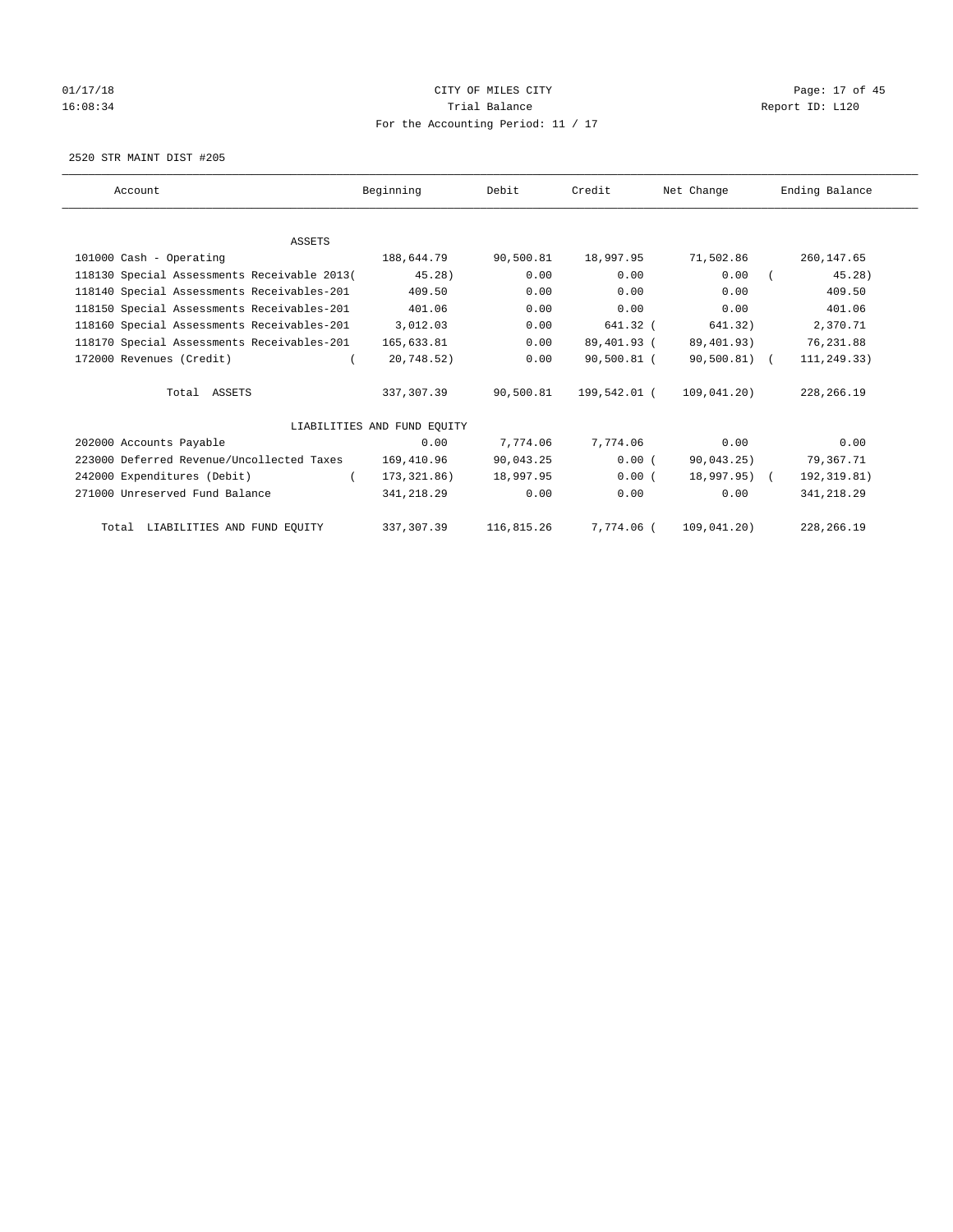# 01/17/18 Page: 18 of 45 16:08:34 Report ID: L120 For the Accounting Period: 11 / 17

#### 2540 STR MAINT DIST#207-(MILESTOWN ESTATES)

| Account                                    | Beginning                   | Debit    | Credit       | Net Change   | Ending Balance |
|--------------------------------------------|-----------------------------|----------|--------------|--------------|----------------|
|                                            |                             |          |              |              |                |
| ASSETS                                     |                             |          |              |              |                |
| 101000 Cash - Operating                    | 3,601.49                    | 3,054.32 | 471.61       | 2,582.71     | 6,184.20       |
| 118170 Special Assessments Receivables-201 | 5,421.34                    | 0.00     | $3,046.68$ ( | 3,046.68)    | 2,374.66       |
| 172000 Revenues (Credit)                   | 2,435.41)                   | 0.00     | $3,054.32$ ( | $3,054.32$ ( | 5,489.73)      |
|                                            |                             |          |              |              |                |
| Total ASSETS                               | 6,587.42                    | 3,054.32 | $6,572.61$ ( | 3,518.29     | 3,069.13       |
|                                            | LIABILITIES AND FUND EQUITY |          |              |              |                |
|                                            |                             |          |              |              |                |
| 223000 Deferred Revenue/Uncollected Taxes  | 5,421.34                    | 3,046.68 | 0.00(        | 3,046.68)    | 2,374.66       |
| 242000 Expenditures (Debit)                | 1,973.03)                   | 471.61   | 0.00(        | $471.61$ (   | 2,444.64)      |
| 271000 Unreserved Fund Balance             | 3,139.11                    | 0.00     | 0.00         | 0.00         | 3,139.11       |
|                                            |                             |          |              |              |                |
| LIABILITIES AND FUND EQUITY<br>Total       | 6,587.42                    | 3,518.29 | 0.00(        | 3,518.29)    | 3,069.13       |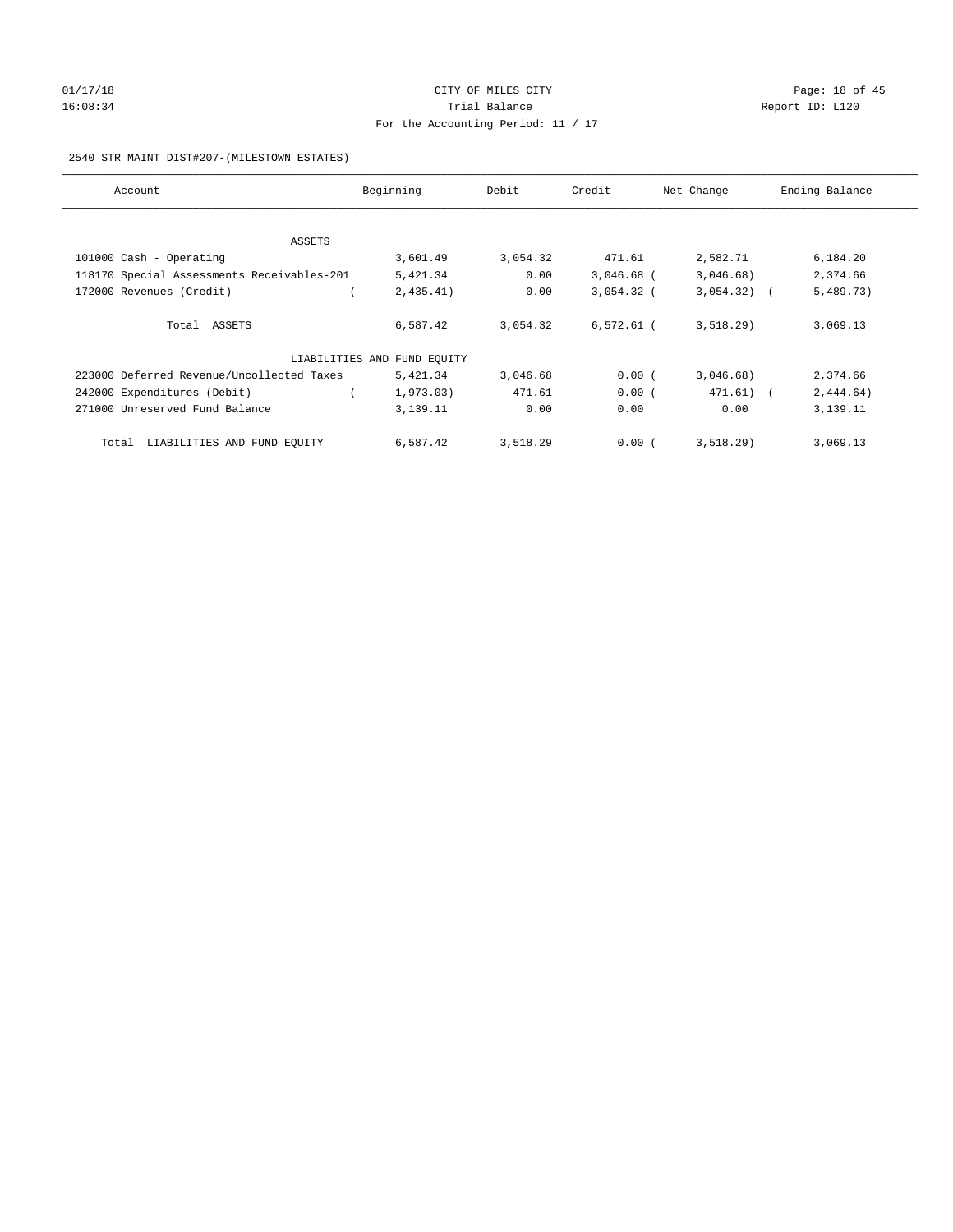| 01/17/18 |  |
|----------|--|
| 16:08:34 |  |

#### CITY OF MILES CITY CONTROL CONTROL CITY CONTROL Page: 19 of 45 16:08:34 Report ID: L120 For the Accounting Period: 11 / 17

#### 2701 Fire Grants

| Account                              | Beginning                   | Debit | Credit | Net Change | Ending Balance |
|--------------------------------------|-----------------------------|-------|--------|------------|----------------|
|                                      |                             |       |        |            |                |
| ASSETS                               |                             |       |        |            |                |
| 101000 Cash - Operating              | 1,376.15                    | 0.00  | 0.00   | 0.00       | 1,376.15       |
| Total ASSETS                         | 1,376.15                    | 0.00  | 0.00   | 0.00       | 1,376.15       |
|                                      | LIABILITIES AND FUND EQUITY |       |        |            |                |
| 271000 Unreserved Fund Balance       | 1,376.15                    | 0.00  | 0.00   | 0.00       | 1,376.15       |
| LIABILITIES AND FUND EQUITY<br>Total | 1,376.15                    | 0.00  | 0.00   | 0.00       | 1,376.15       |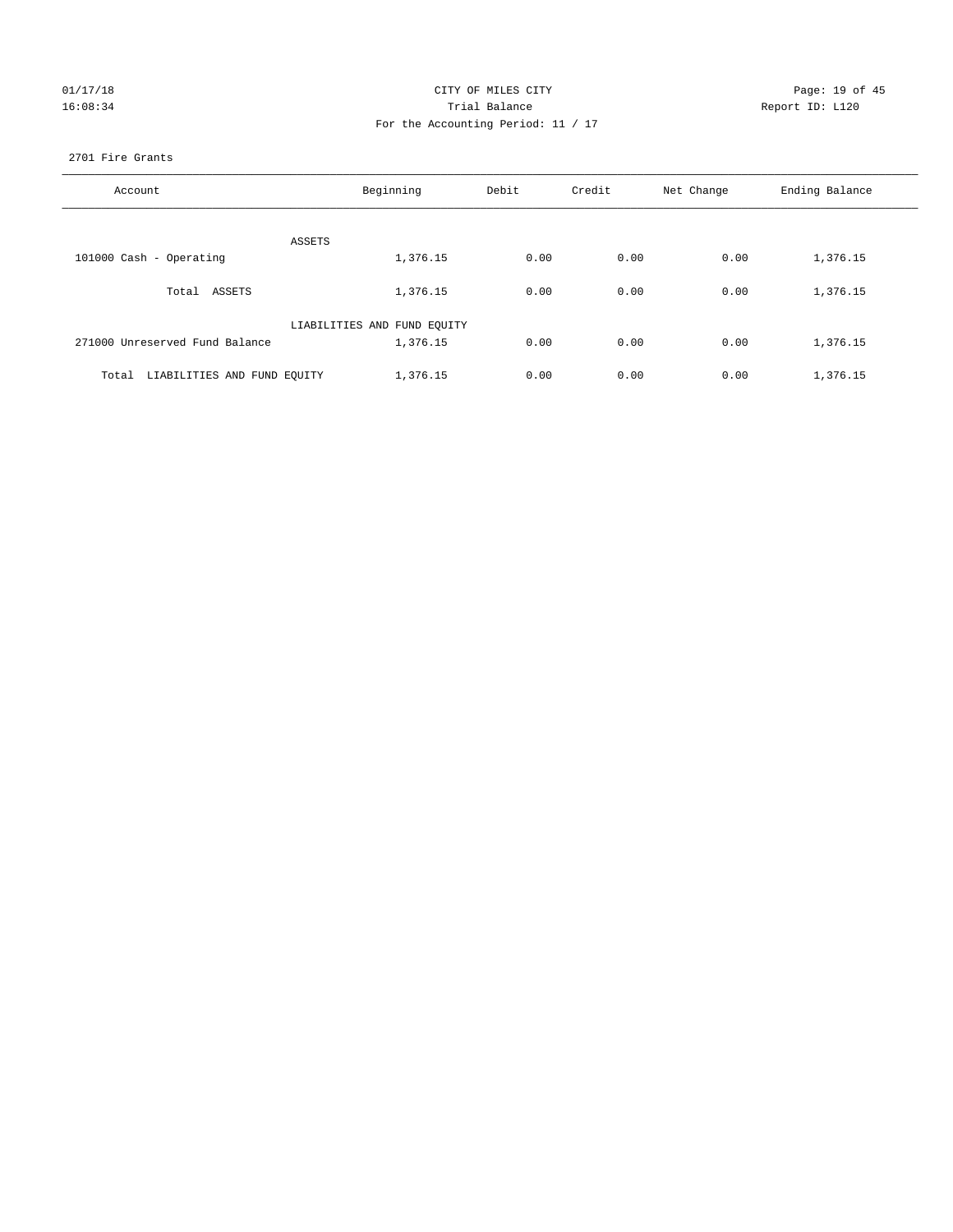## 01/17/18 Page: 20 of 45 16:08:34 Report ID: L120 For the Accounting Period: 11 / 17

#### 2820 GAS TAX

| Account                              |        | Beginning                   | Debit     | Credit      | Net Change      | Ending Balance |
|--------------------------------------|--------|-----------------------------|-----------|-------------|-----------------|----------------|
|                                      | ASSETS |                             |           |             |                 |                |
| 101000 Cash - Operating              |        | 57,615.04                   | 14,739.75 | 336.50      | 14,403.25       | 72,018.29      |
| 172000 Revenues (Credit)             |        | 58,959.01)                  | 0.00      | 14,739.75 ( | $14,739.75$ ) ( | 73,698.76)     |
| Total ASSETS                         |        | 1,343.97)                   | 14,739.75 | 15,076.25 ( | $336.50$ (      | 1,680.47)      |
|                                      |        | LIABILITIES AND FUND EQUITY |           |             |                 |                |
| 242000 Expenditures (Debit)          |        | 1,346.00)                   | 336.50    | 0.00(       | $336.50$ (      | 1,682.50)      |
| 271000 Unreserved Fund Balance       |        | 2.03                        | 0.00      | 0.00        | 0.00            | 2.03           |
| LIABILITIES AND FUND EQUITY<br>Total |        | 1,343.97)                   | 336.50    | 0.00(       | 336.50)         | 1,680.47)      |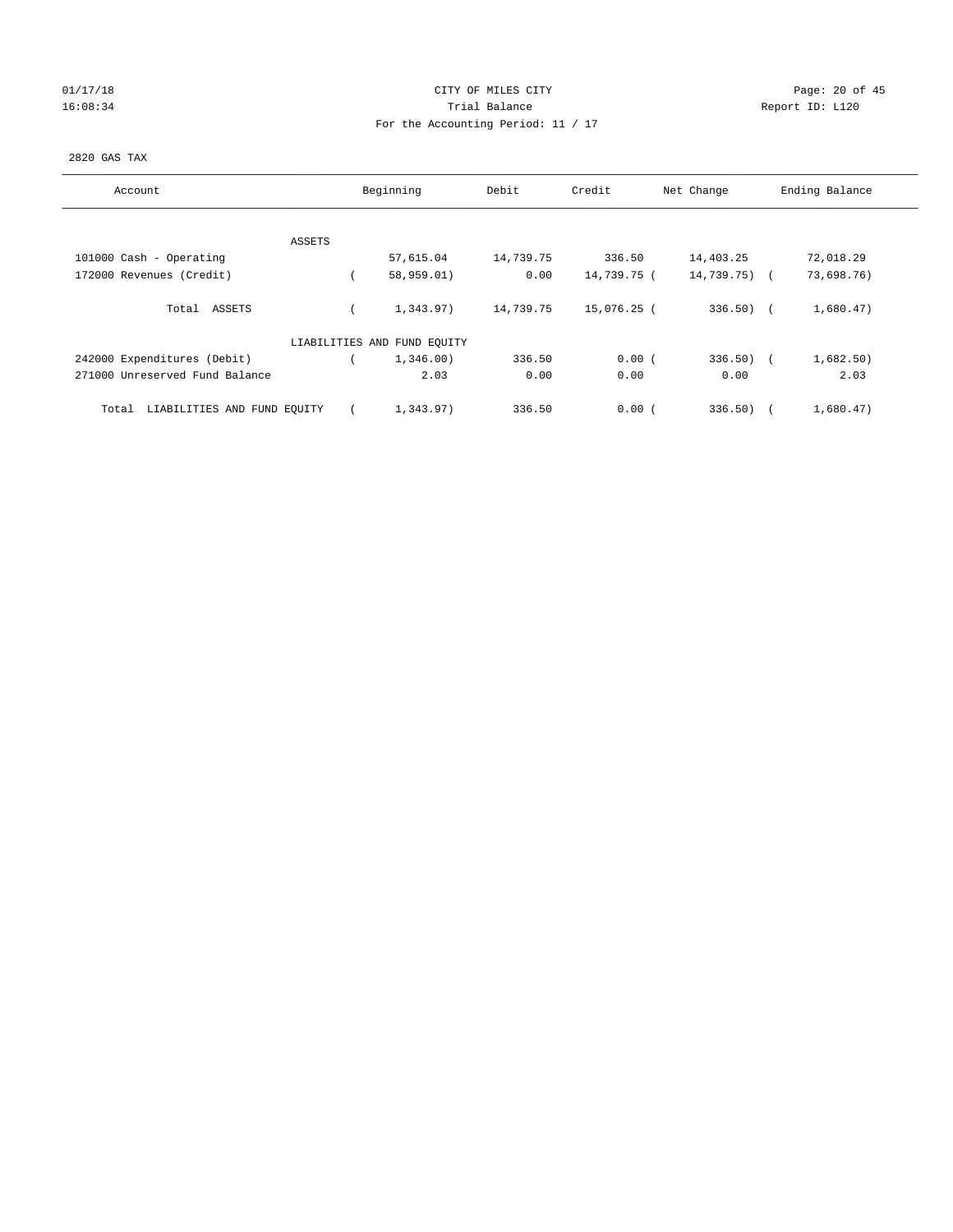## $CITY$  OF MILES  $CITY$  and the contract of  $P_0$  and  $CITY$  and  $P_1$  and  $P_2$  and  $P_3$  and  $P_4$  and  $P_5$  and  $P_6$  and  $P_7$  and  $P_8$  and  $P_7$  and  $P_8$  and  $P_9$  and  $P_9$  and  $P_9$  and  $P_9$  and  $P_9$  and  $P_9$  and  $P_$ 16:08:34 Report ID: L120 For the Accounting Period: 11 / 17

#### 2850 911 EMERGENCY

| Account                              | Beginning     |                             | Debit     | Credit       | Net Change   | Ending Balance |
|--------------------------------------|---------------|-----------------------------|-----------|--------------|--------------|----------------|
|                                      |               |                             |           |              |              |                |
|                                      | <b>ASSETS</b> |                             |           |              |              |                |
| 101000 Cash - Operating              |               | 239,463.22                  | 51,564.81 | 5,420.60     | 46,144.21    | 285,607.43     |
| 141000 Prepaid Expense               |               | 22,270.00                   | 0.00      | 0.00         | 0.00         | 22,270.00      |
| 172000 Revenues (Credit)             |               | 87,907.45)                  | 0.00      | 51,564.81 (  | 51, 564.81)  | 139, 472. 26)  |
|                                      |               |                             |           |              |              |                |
| Total ASSETS                         |               | 173,825.77                  | 51,564.81 | 56,985.41 (  | 5,420.60)    | 168,405.17     |
|                                      |               |                             |           |              |              |                |
|                                      |               | LIABILITIES AND FUND EQUITY |           |              |              |                |
| 202000 Accounts Payable              |               | 10,440.72                   | 5,420.60  | 5,420.60     | 0.00         | 10,440.72      |
| 242000 Expenditures (Debit)          |               | 49,894.08)                  | 5,420.60  | 0.00(        | $5,420.60$ ( | 55, 314.68)    |
| 271000 Unreserved Fund Balance       |               | 213, 279. 13                | 0.00      | 0.00         | 0.00         | 213, 279.13    |
|                                      |               |                             |           |              |              |                |
| LIABILITIES AND FUND EQUITY<br>Total |               | 173,825.77                  | 10,841.20 | $5,420.60$ ( | 5,420.60)    | 168,405.17     |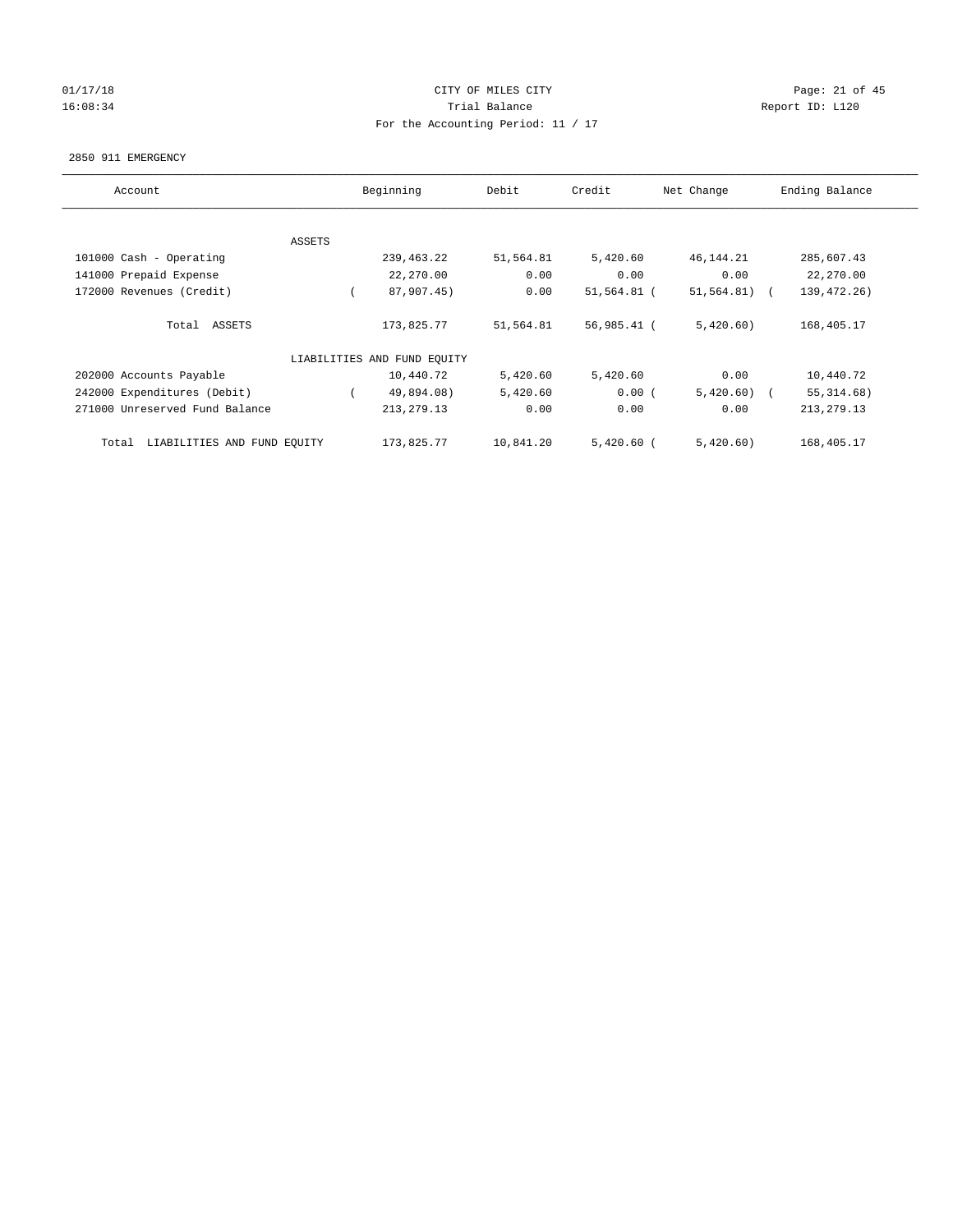# 01/17/18 Page: 22 of 45 16:08:34 Trial Balance Report ID: L120 For the Accounting Period: 11 / 17

#### 2880 LIBRARY GRANTS

| Account                                |        | Beginning                   | Debit  | Credit       | Net Change | Ending Balance |
|----------------------------------------|--------|-----------------------------|--------|--------------|------------|----------------|
|                                        |        |                             |        |              |            |                |
|                                        | ASSETS |                             |        |              |            |                |
| 101003 Cash - per capita               |        | 15,884.42                   | 0.00   | 0.00         | 0.00       | 15,884.42      |
| 101020 Cash - Partners Program         |        | 37,678.70                   | 0.00   | $220.00$ (   | 220.00)    | 37,458.70      |
| 101030 Cash - Sagebrush Fed/Base Grant |        | 10,000.83                   | 0.00   | 0.00         | 0.00       | 10,000.83      |
|                                        |        |                             |        |              |            |                |
| Total ASSETS                           |        | 63,563.95                   | 0.00   | $220.00$ (   | 220.00)    | 63, 343.95     |
|                                        |        |                             |        |              |            |                |
|                                        |        | LIABILITIES AND FUND EQUITY |        |              |            |                |
| 202000 Accounts Payable                |        | 0.00                        | 220.00 | 220.00       | 0.00       | 0.00           |
| 242000 Expenditures (Debit)            |        | 1,217.50)                   | 220.00 | 0.00(        | 220.00)    | 1,437.50)      |
| 271000 Unreserved Fund Balance         |        | 64,781.45                   | 0.00   | 0.00         | 0.00       | 64,781.45      |
|                                        |        |                             |        |              |            |                |
| LIABILITIES AND FUND EQUITY<br>Total   |        | 63,563.95                   | 440.00 | $220.00$ $($ | 220.00     | 63, 343.95     |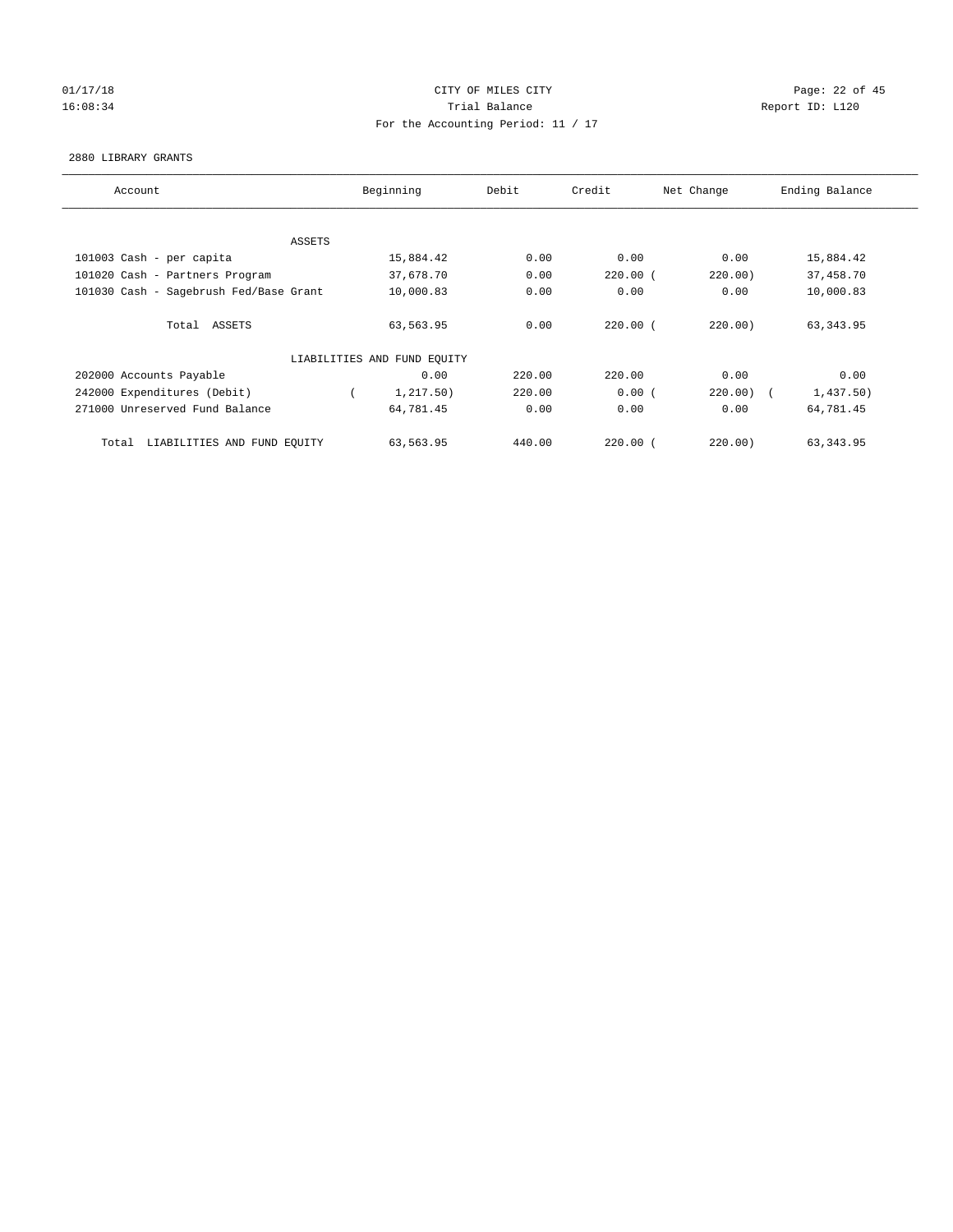## 01/17/18 Page: 23 of 45 16:08:34 Report ID: L120 For the Accounting Period: 11 / 17

#### 2935 Historic Preservation

| Account                                     | Beginning                   | Debit  | Credit     | Net Change | Ending Balance |
|---------------------------------------------|-----------------------------|--------|------------|------------|----------------|
|                                             |                             |        |            |            |                |
| ASSETS                                      |                             |        |            |            |                |
| 101000 Cash - Operating                     | 4,725.19                    | 0.00   | $140.40$ ( | 140.40)    | 4,584.79       |
| 172000 Revenues (Credit)                    | 18.21)                      | 0.00   | 0.00       | 0.00       | 18.21)         |
| Total ASSETS                                | 4,706.98                    | 0.00   | $140.40$ ( | 140.40)    | 4,566.58       |
|                                             | LIABILITIES AND FUND EQUITY |        |            |            |                |
| 202000 Accounts Payable                     | 0.00                        | 42.28  | 42.28      | 0.00       | 0.00           |
| 242000 Expenditures (Debit)                 | 1,954.35)                   | 140.40 | 0.00(      | 140.40)    | 2,094.75)      |
| 271000 Unreserved Fund Balance              | 9,947.71                    | 0.00   | 0.00       | 0.00       | 9,947.71       |
| 271500 Restatements to Prior Year's Fund B( | 3,286.38)                   | 0.00   | 0.00       | 0.00       | 3, 286.38)     |
| LIABILITIES AND FUND EQUITY<br>Total        | 4,706.98                    | 182.68 | $42.28$ (  | 140.40)    | 4,566.58       |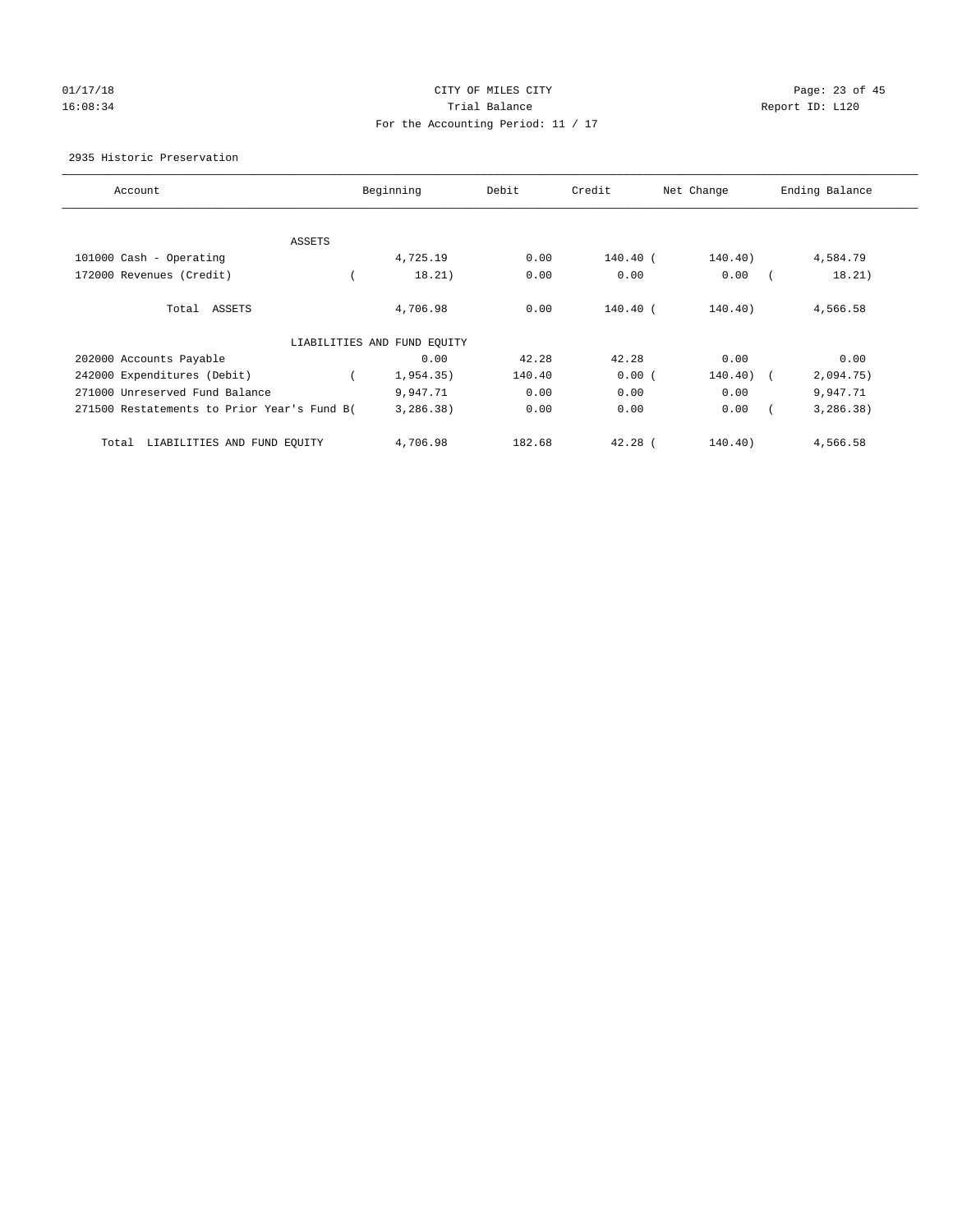# 01/17/18 Page: 24 of 45 16:08:34 Report ID: L120 For the Accounting Period: 11 / 17

#### 2985 RETIRED SENIOR VOLUNTEER PROG (RSVP)

| Account                                    | Beginning                   | Debit    | Credit       | Net Change   | Ending Balance |
|--------------------------------------------|-----------------------------|----------|--------------|--------------|----------------|
|                                            |                             |          |              |              |                |
| <b>ASSETS</b>                              |                             |          |              |              |                |
| 101000 Cash - Operating                    | 3,893.49)                   | 6,460.26 | 5,703.94     | 756.32       | 3, 137.17)     |
| 101004 RSVP Non-Federal Cash Operating-Cus | 10,720.12                   | 494.22   | 196.36       | 297.86       | 11,017.98      |
| 101006 Cash- operating-Fallon              | 5,680.41                    | 0.00     | 0.00         | 0.00         | 5,680.41       |
| 101008 RSVP- Custer Excess                 | 1,471.68)                   | 0.00     | $416.61$ (   | 416.61)      | 1,888.29)      |
| 103100 Petty Cash-                         | 200.00                      | 0.00     | 0.00         | 0.00         | 200.00         |
| 132000 Due From Government (Short Term)    | 8,605.71                    | 0.00     | 0.00         | 0.00         | 8,605.71       |
| 172000 Revenues (Credit)                   | 37,608.30)                  | 375.63   | $6,954.48$ ( | $6,578.85$ ( | 44, 187. 15)   |
| Total ASSETS                               | 17,767.23)                  | 7,330.11 | 13,271.39 (  | $5,941.28$ ( | 23,708.51)     |
|                                            | LIABILITIES AND FUND EQUITY |          |              |              |                |
| 202000 Accounts Payable                    | 0.00                        | 785.22   | 785.22       | 0.00         | 0.00           |
| 242000 Expenditures (Debit)                | 30,438.10)                  | 5,941.28 | 0.00(        | $5,941.28$ ( | 36, 379. 38)   |
| 271000 Unreserved Fund Balance             | 12,670.87                   | 0.00     | 0.00         | 0.00         | 12,670.87      |
| Total LIABILITIES AND FUND EQUITY          | 17,767.23)                  | 6,726.50 | 785.22 (     | $5,941.28$ ( | 23,708.51)     |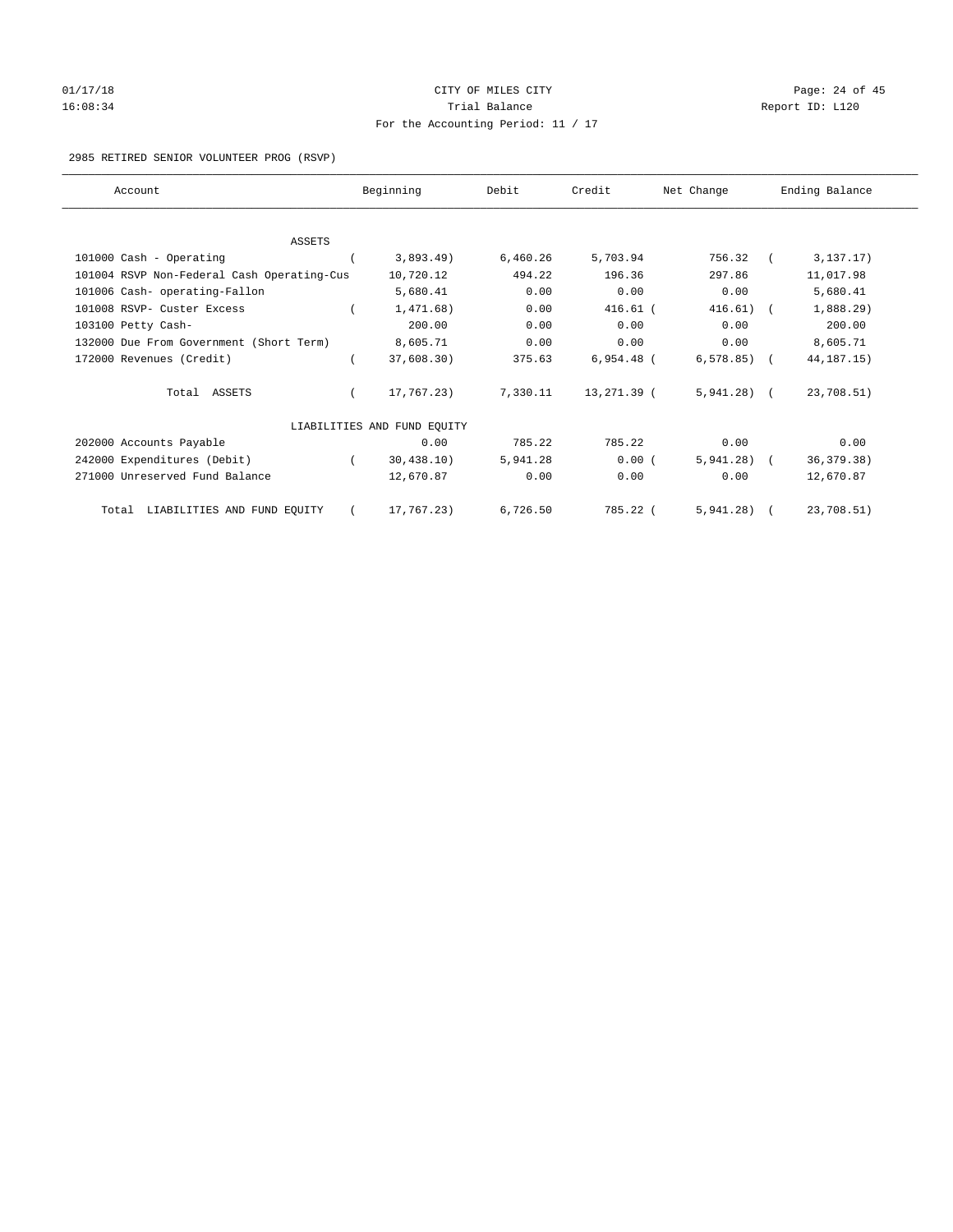3300 Judgement & Losses-Power Settlement

| Account                                     | Beginning                   |       | Debit | Credit | Net Change | Ending Balance |       |
|---------------------------------------------|-----------------------------|-------|-------|--------|------------|----------------|-------|
| ASSETS                                      |                             |       |       |        |            |                |       |
| 115208 Taxes Receivable - Personal 2008     |                             | 0.47) | 0.00  | 0.00   | 0.00       |                | 0.47) |
| Total ASSETS                                |                             | 0.47) | 0.00  | 0.00   | 0.00       | $\sqrt{2}$     | 0.47) |
|                                             | LIABILITIES AND FUND EQUITY |       |       |        |            |                |       |
| 223200 Deferred Revenue - Pers Prop Taxes ( |                             | 0.47) | 0.00  | 0.00   | 0.00       | $\sqrt{2}$     | 0.47) |
| Total LIABILITIES AND FUND EOUITY           |                             | 0.47) | 0.00  | 0.00   | 0.00       |                | 0.47) |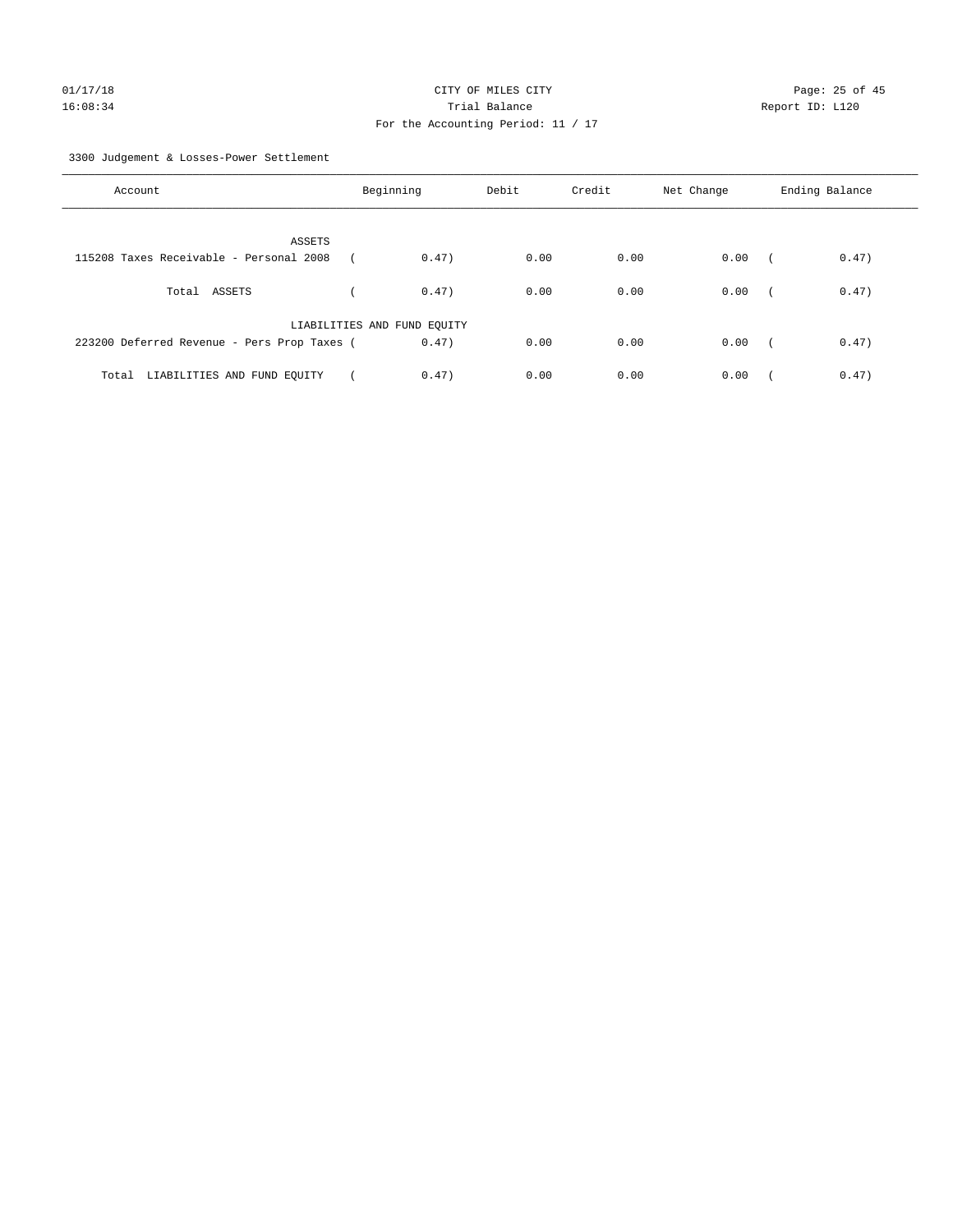## 01/17/18 Page: 26 of 45 16:08:34 Trial Balance Report ID: L120 For the Accounting Period: 11 / 17

3400 SID REVOLVING FUND

| Account                              | Beginning                   | Debit | Credit | Net Change | Ending Balance |
|--------------------------------------|-----------------------------|-------|--------|------------|----------------|
| ASSETS                               |                             |       |        |            |                |
| 101000 Cash - Operating              | 2,985.00                    | 0.00  | 0.00   | 0.00       | 2,985.00       |
| ASSETS<br>Total                      | 2,985.00                    | 0.00  | 0.00   | 0.00       | 2,985.00       |
|                                      | LIABILITIES AND FUND EQUITY |       |        |            |                |
| 271000 Unreserved Fund Balance       | 2,985.00                    | 0.00  | 0.00   | 0.00       | 2,985.00       |
| LIABILITIES AND FUND EQUITY<br>Total | 2,985.00                    | 0.00  | 0.00   | 0.00       | 2,985.00       |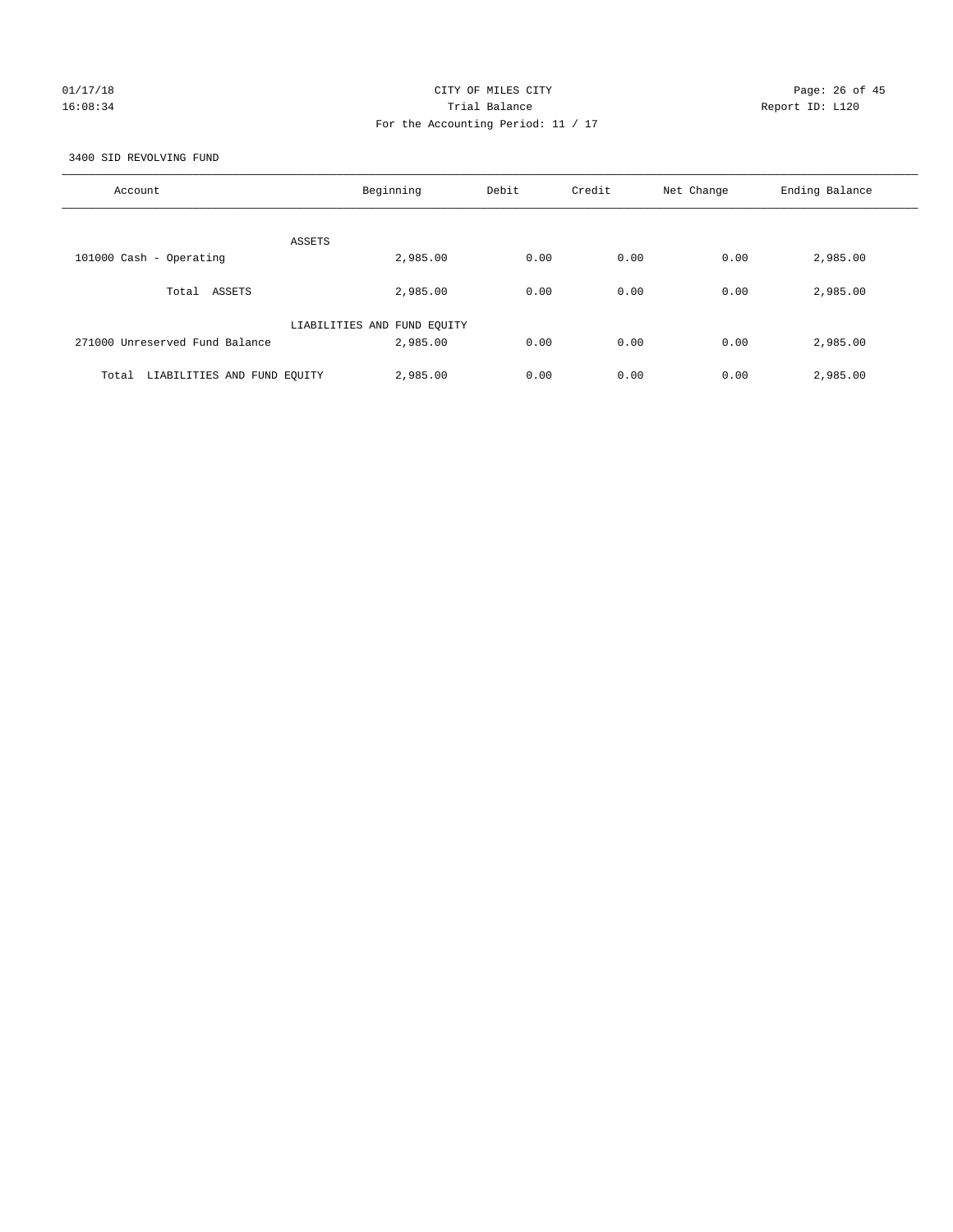# 01/17/18 Page: 27 of 45 16:08:34 Report ID: L120 For the Accounting Period: 11 / 17

#### 3670 SID 211

| Account                                    | Beginning                   | Debit    | Credit     | Net Change   | Ending Balance |  |
|--------------------------------------------|-----------------------------|----------|------------|--------------|----------------|--|
| ASSETS                                     |                             |          |            |              |                |  |
| 101000 Cash - Operating                    | 11,579.32                   | 1,667.96 | 0.00       | 1,667.96     | 13, 247. 28    |  |
| 118000 Special Assessments Receivable 2000 | 2,551.35                    | 0.00     | 0.00       | 0.00         | 2,551.35       |  |
| 118150 Special Assessments Receivables-201 | 1,224.81                    | 0.00     | 0.00       | 0.00         | 1,224.81       |  |
| 118170 Special Assessments Receivables-201 | 3,790.07                    | 0.00     | 1,667.96 ( | 1,667.96)    | 2,122.11       |  |
| 119000 Special Assmt Recbl - Deferred      | 39,670.16                   | 0.00     | 0.00       | 0.00         | 39,670.16      |  |
| 172000 Revenues (Credit)                   | 0.00                        | 0.00     | 1,667.96 ( | $1,667.96$ ( | 1,667.96)      |  |
| Total ASSETS                               | 58,815.71                   | 1,667.96 | 3,335.92 ( | 1,667.96)    | 57, 147. 75    |  |
|                                            | LIABILITIES AND FUND EQUITY |          |            |              |                |  |
| 223000 Deferred Revenue/Uncollected Taxes  | 47,236.39                   | 1,667.96 | 0.00(      | 1,667.96)    | 45,568.43      |  |
| 242000 Expenditures (Debit)                | 2,524.38)                   | 0.00     | 0.00       | 0.00         | 2,524.38)      |  |
| 271000 Unreserved Fund Balance             | 14,103.70                   | 0.00     | 0.00       | 0.00         | 14,103.70      |  |
| Total LIABILITIES AND FUND EQUITY          | 58,815.71                   | 1,667.96 | 0.00(      | 1,667.96)    | 57, 147. 75    |  |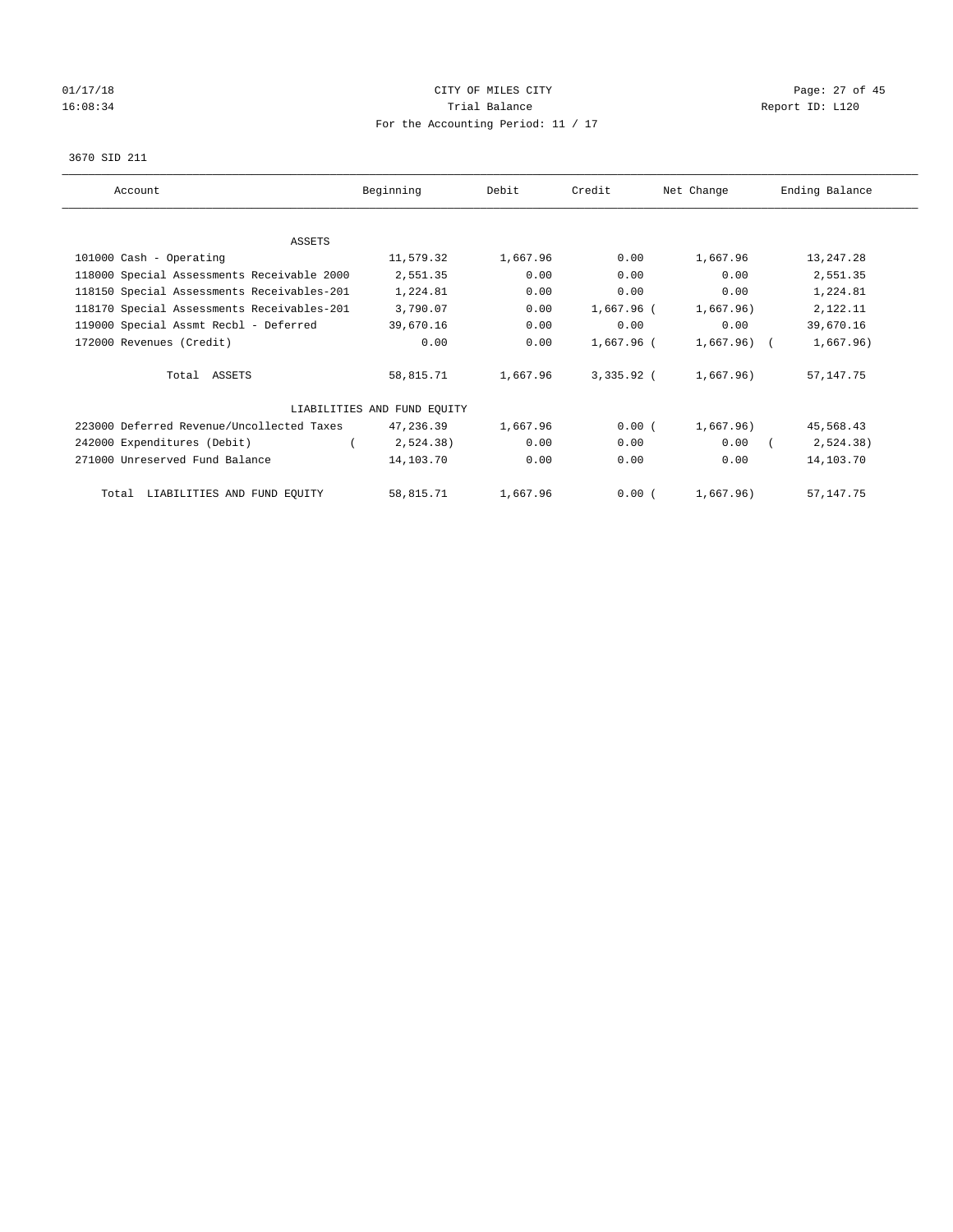# 01/17/18 Page: 28 of 45 16:08:34 Trial Balance Report ID: L120 For the Accounting Period: 11 / 17

#### 4000 General Fund Capitol Improvement Fund

| Account                              | Beginning                   | Debit  | Credit     | Net Change            | Ending Balance |
|--------------------------------------|-----------------------------|--------|------------|-----------------------|----------------|
| ASSETS                               |                             |        |            |                       |                |
| 101000 Cash - Operating              | 57,582.25                   | 122.21 | 0.00       | 122.21                | 57,704.46      |
| 172000 Revenues (Credit)             | 222.12)                     | 0.00   | $122.21$ ( | 122.21)<br>$\sqrt{2}$ | 344.33)        |
| Total ASSETS                         | 57,360.13                   | 122.21 | 122.21     | 0.00                  | 57,360.13      |
|                                      | LIABILITIES AND FUND EQUITY |        |            |                       |                |
| 242000 Expenditures (Debit)          | 16,746.93)                  | 79.61  | 79.61      | 0.00                  | 16,746.93)     |
| 271000 Unreserved Fund Balance       | 74,107.06                   | 0.00   | 0.00       | 0.00                  | 74,107.06      |
| LIABILITIES AND FUND EQUITY<br>Total | 57,360.13                   | 79.61  | 79.61      | 0.00                  | 57,360.13      |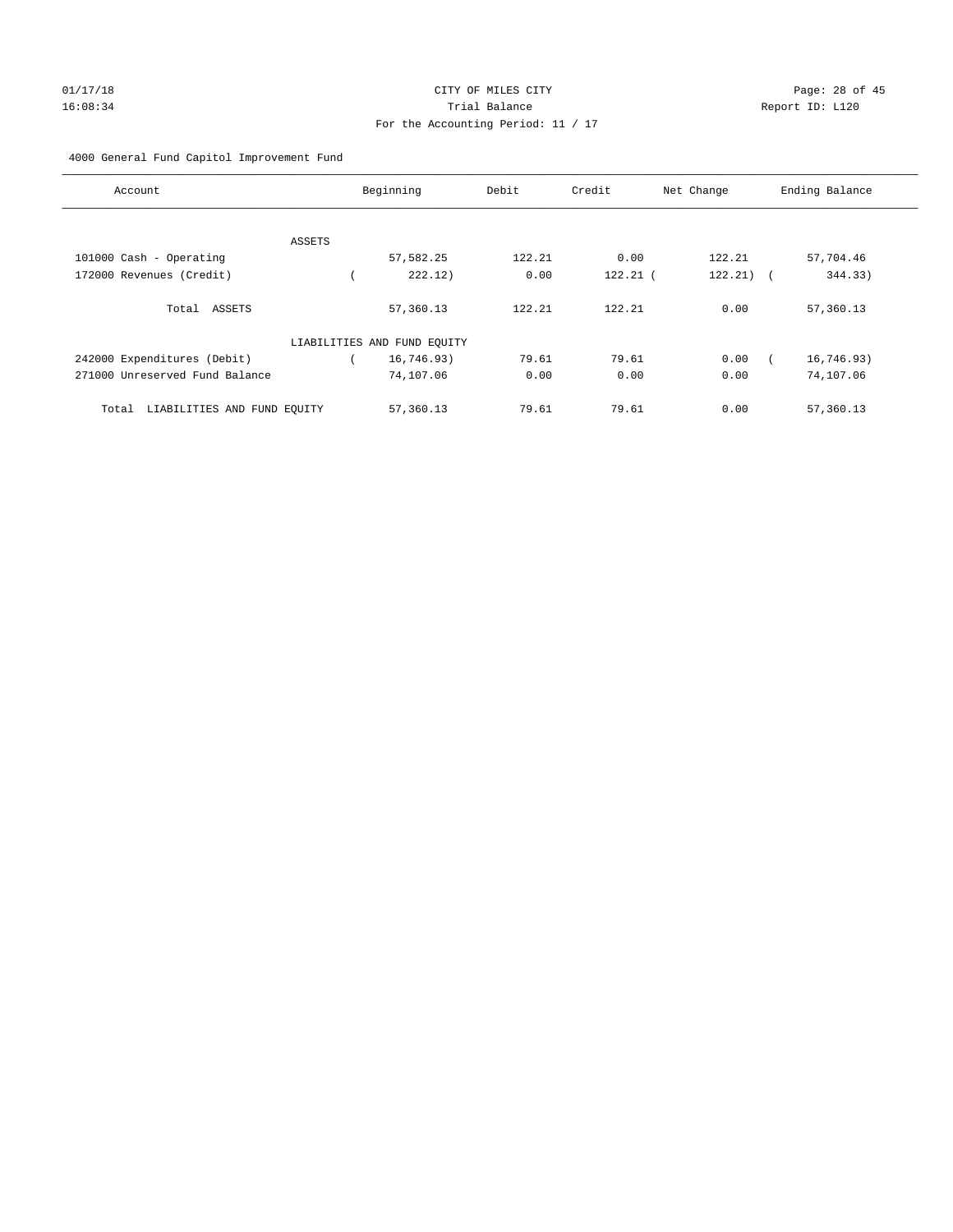# 01/17/18 Page: 29 of 45 16:08:34 Trial Balance Report ID: L120 For the Accounting Period: 11 / 17

4050 Ambulance Capital Improvement Fund

| Account                              | Beginning                   | Debit | Credit | Net Change | Ending Balance |
|--------------------------------------|-----------------------------|-------|--------|------------|----------------|
| ASSETS                               |                             |       |        |            |                |
| 101000 Cash - Operating              | 13,779.06                   | 0.00  | 0.00   | 0.00       | 13,779.06      |
| ASSETS<br>Total                      | 13,779.06                   | 0.00  | 0.00   | 0.00       | 13,779.06      |
|                                      | LIABILITIES AND FUND EQUITY |       |        |            |                |
| 271000 Unreserved Fund Balance       | 13,779.06                   | 0.00  | 0.00   | 0.00       | 13,779.06      |
| LIABILITIES AND FUND EQUITY<br>Total | 13,779.06                   | 0.00  | 0.00   | 0.00       | 13,779.06      |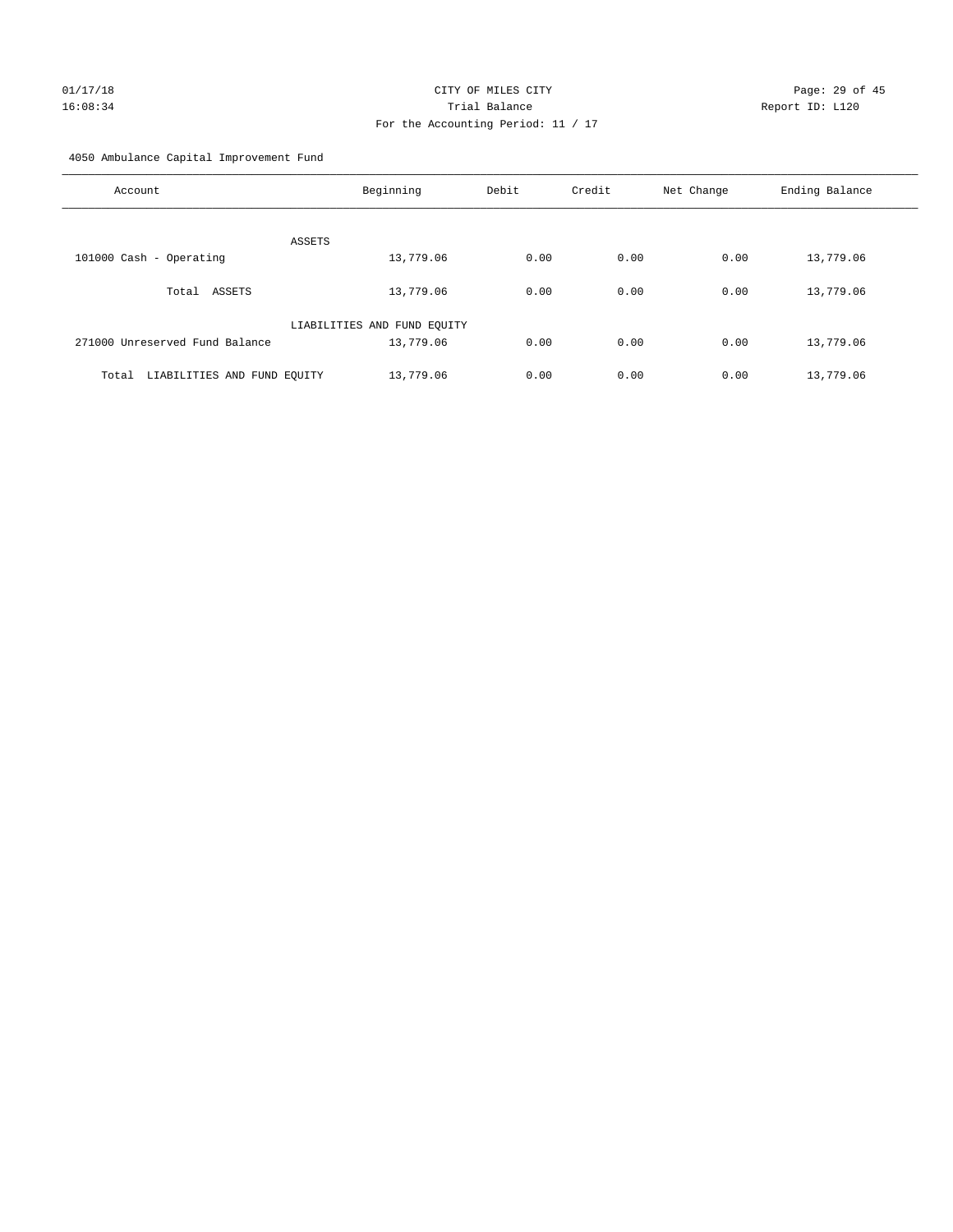# 01/17/18 Page: 30 of 45 16:08:34 Trial Balance Report ID: L120 For the Accounting Period: 11 / 17

4060 CAPITAL IMPROV-PUBLIC WORKS

| Account                              | Beginning                   | Debit  | Credit       | Net Change  | Ending Balance |
|--------------------------------------|-----------------------------|--------|--------------|-------------|----------------|
|                                      |                             |        |              |             |                |
| ASSETS                               |                             |        |              |             |                |
| 101000 Cash - Operating              | 263,965.92                  | 947.23 | 0.00         | 947.23      | 264, 913. 15   |
| 122000 Accounts Receivable           | 1,252.00                    | 0.00   | $312.00$ $($ | 312.00)     | 940.00         |
| 172000 Revenues (Credit)             | 6,716.64)                   | 0.00   | $635.23$ (   | $635.23)$ ( | 7,351.87)      |
| Total ASSETS                         | 258,501.28                  | 947.23 | 947.23       | 0.00        | 258,501.28     |
|                                      | LIABILITIES AND FUND EQUITY |        |              |             |                |
| 271000 Unreserved Fund Balance       | 258,501.28                  | 0.00   | 0.00         | 0.00        | 258,501.28     |
| LIABILITIES AND FUND EQUITY<br>Total | 258,501.28                  | 0.00   | 0.00         | 0.00        | 258,501.28     |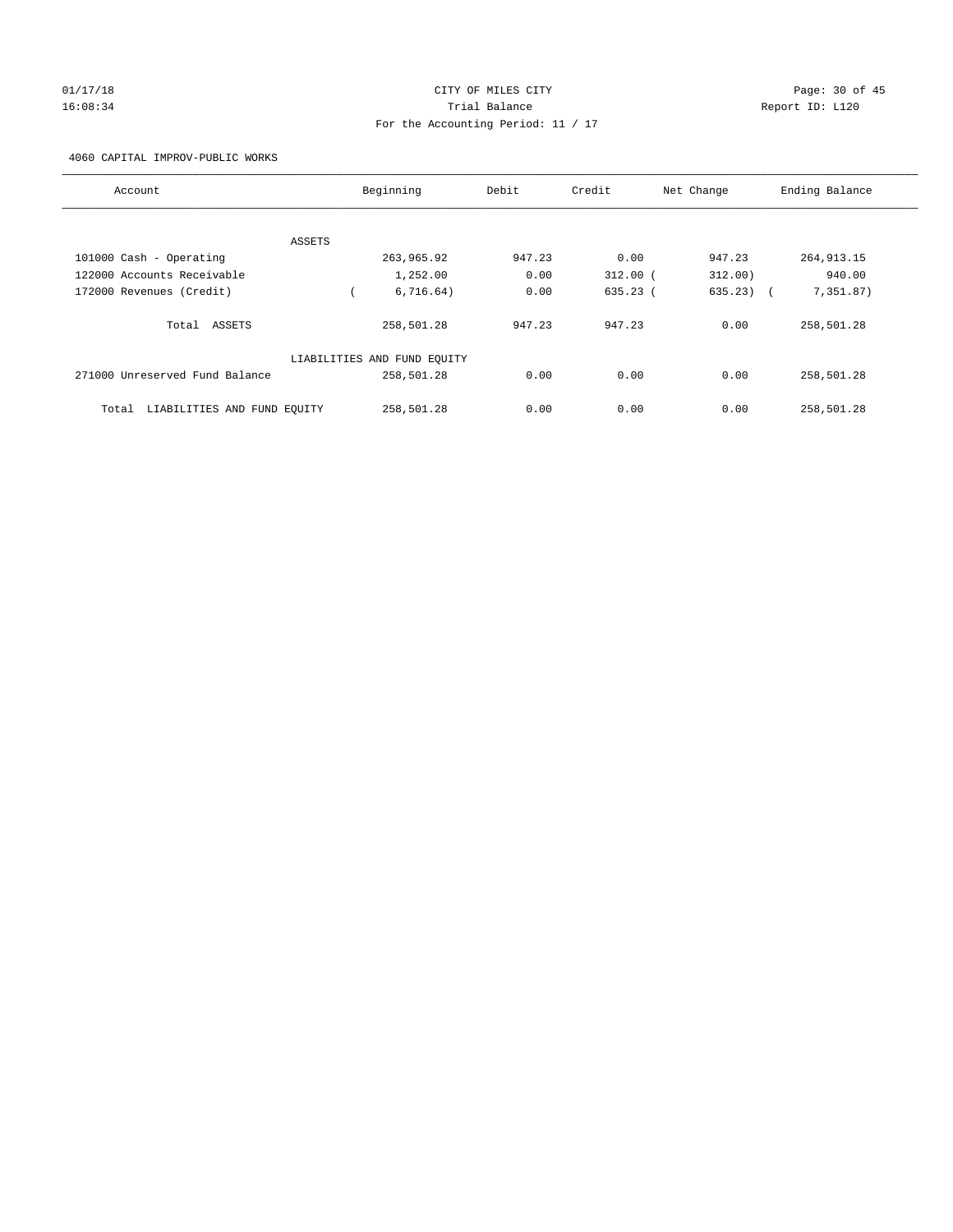# $CITY$  OF MILES  $CITY$  and the contract of  $P_0$  Page: 31 of 45 16:08:34 Trial Balance Report ID: L120 For the Accounting Period: 11 / 17

#### 5210 WATER UTILITY

| Account                                                   | Beginning                   | Debit        | Credit       | Net Change   | Ending Balance          |
|-----------------------------------------------------------|-----------------------------|--------------|--------------|--------------|-------------------------|
| ASSETS                                                    |                             |              |              |              |                         |
| 101000 Cash - Operating                                   | 3,285,550.37                | 184, 169. 79 | 118,365.08   | 65,804.71    | 3, 351, 355.08          |
| 101010 Deposit Cash                                       | 97,250.00                   | 6,250.00     | 3,000.00     | 3,250.00     | 100,500.00              |
| 102240 Cash - Replacement & Depreciation                  | 1,489,589.35                | 0.00         | 0.00         | 0.00         | 1,489,589.35            |
| 102250 Cash - System Devlopment Fees                      | 302,453.25                  | 600.00       | 0.00         | 600.00       | 303,053.25              |
| 102270 Cash - Curb Stop Replacement Fee                   | 302,297.24                  | 3,628.45     | 4,198.83 (   | 570.38)      | 301,726.86              |
| 102312 RevBnd/CurYearDebt-DNRC/CarbonTank                 | 46, 348.76                  | 11,587.19    | 0.00         | 11,587.19    | 57,935.95               |
| 102313 RevBnd/CurYearDebt-DNRC/NE WtrLine                 | 47,470.40                   | 11,867.60    | 0.00         | 11,867.60    | 59,338.00               |
| 102315 RevBnd/CurYearDebt-ARRA/NE Water Li                | 6,188.01                    | 1,546.98     | 0.00         | 1,546.98     | 7,734.99                |
| 102322 RevBnd/Reserve-DNRC/CarbonTank                     | 153,009.00                  | 0.00         | 0.00         | 0.00         | 153,009.00              |
| 102323 RevBnd/Reserve-DNRC/NE WtrLine                     | 128,653.00                  | 0.00         | 0.00         | 0.00         | 128,653.00              |
| 102325 RevBnd/Reserve-ARRA B-NE Waterline                 | 18,245.00                   | 0.00         | 0.00         | 0.00         | 18,245.00               |
| 103000 Petty Cash                                         | 330.00                      | 0.00         | 0.00         | 0.00         | 330.00                  |
| 122000 Accounts Receivable                                | 200,264.61                  | 207,639.93   | 174,207.46   | 33, 432.47   | 233,697.08              |
| 122020 Accounts Receivable-\$2.00 State Ass               | 2.00                        | 0.00         | 0.00         | 0.00         | 2.00                    |
| 162000 Deferred outflows-GASB68                           | 97,358.00                   | 0.00         | 0.00         | 0.00         | 97,358.00               |
| 172000 Revenues (Credit)<br>$\left($                      | 987,746.93)                 | 65.34        | 215,432.99 ( | 215, 367.65) | 1,203,114.58)           |
| 181000 Land                                               | 41,844.00                   | 0.00         | 0.00         | 0.00         | 41,844.00               |
| 182000 Buildings                                          | 22,997.00                   | 0.00         | 0.00         | 0.00         | 22,997.00               |
| 182100 Allowance for Depr - Buildings (Cre(               | 22,997.00)                  | 0.00         | 0.00         | 0.00         | 22,997.00)              |
| 186000 Machinery and Equipment                            | 453,741.42                  | 0.00         | 0.00         | 0.00         | 453,741.42              |
| 186100 Allowance for Depr - Machinery & Eq(               | 286,464.00)                 | 0.00         | 0.00         | 0.00         | 286,464.00)             |
| 189100 Source of Supply                                   | 3, 448, 234.49              | 0.00         | 0.00         | 0.00         | 3,448,234.49            |
| 189110 Allowance for Depreciation - Source(               | 637,848.00)                 | 0.00         | 0.00         | 0.00         | 637,848.00)<br>$\left($ |
| 189300 Treatment Plant                                    | 3,716,158.00                | 0.00         | 0.00         | 0.00         | 3,716,158.00            |
| 189310 Allowance for Depr - Treatment Plan( 1,952,682.00) |                             | 0.00         | 0.00         | 0.00         | (1,952,682.00)          |
| 189400 Transmission & Distribution                        | 13, 399, 789. 26            | 0.00         | 0.00         | 0.00         | 13, 399, 789. 26        |
| 189410 Allowance for Depr - Trans & Distri( 3,987,753.00) |                             | 0.00         | 0.00         | 0.00         | (3,987,753.00)          |
| Total ASSETS                                              | 19, 382, 282. 23            | 427,355.28   | 515,204.36 ( | 87,849.08)   | 19, 294, 433. 15        |
|                                                           | LIABILITIES AND FUND EQUITY |              |              |              |                         |
| 202000 Accounts Payable                                   | 34,879.00                   | 26,524.43    | 26,524.43    | 0.00         | 34,879.00               |
| 214000 Deposits Payable                                   | 97,250.00                   | 3,000.00     | 6, 250.00    | 3,250.00     | 100,500.00              |
| 214010 Refunds Payable                                    | 62.99                       | 492.71       | 492.71       | 0.00         | 62.99                   |
| 223899 Deferred inflows-GASB 68                           | 1,925.00                    | 0.00         | 0.00         | 0.00         | 1,925.00                |
| 231000 BONDS PAYABLE                                      | 4,499,000.00                | 0.00         | 0.00         | 0.00         | 4,499,000.00            |
| 237000 Net Pension liability-GASB 68                      | 581,442.00                  | 0.00         | 0.00         | 0.00         | 581,442.00              |
| 238000 Other Post Employment Benefits                     | 11,236.00                   | 0.00         | 0.00         | 0.00         | 11,236.00               |
| 239000 Compensated Absences Payable                       | 100,480.00                  | 0.00         | 0.00         | 0.00         | 100,480.00              |
| 242000 Expenditures (Debit)<br>$\overline{ }$             | 448, 233.05)                | 91,102.07    | 2.99(        | 91,099.08)   | 539, 332. 13)           |
| 250300 Reserve Revenue Bond - Current Debt                | 323, 303.85                 | 0.00         | 0.00         | 0.00         | 323, 303.85             |
| 250500 Reserve - System Dev Fees                          | 171,098.25                  | 0.00         | 0.00         | 0.00         | 171,098.25              |
| 250600 Reserve for Replacement & Depreciat                | 1,351,889.30                | 0.00         | 0.00         | 0.00         | 1,351,889.30            |
| 271000 Unreserved Fund Balance<br>$\left($                | 479,092.93)                 | 0.00         | 0.00         | 0.00         | 479,092.93)             |
| 272000 Unreserved Retained Earnings                       | 13, 137, 041.82             | 0.00         | 0.00         | 0.00         | 13, 137, 041.82         |
| Total LIABILITIES AND FUND EQUITY                         | 19, 382, 282. 23            | 121, 119. 21 | 33,270.13 (  | 87,849.08)   | 19, 294, 433. 15        |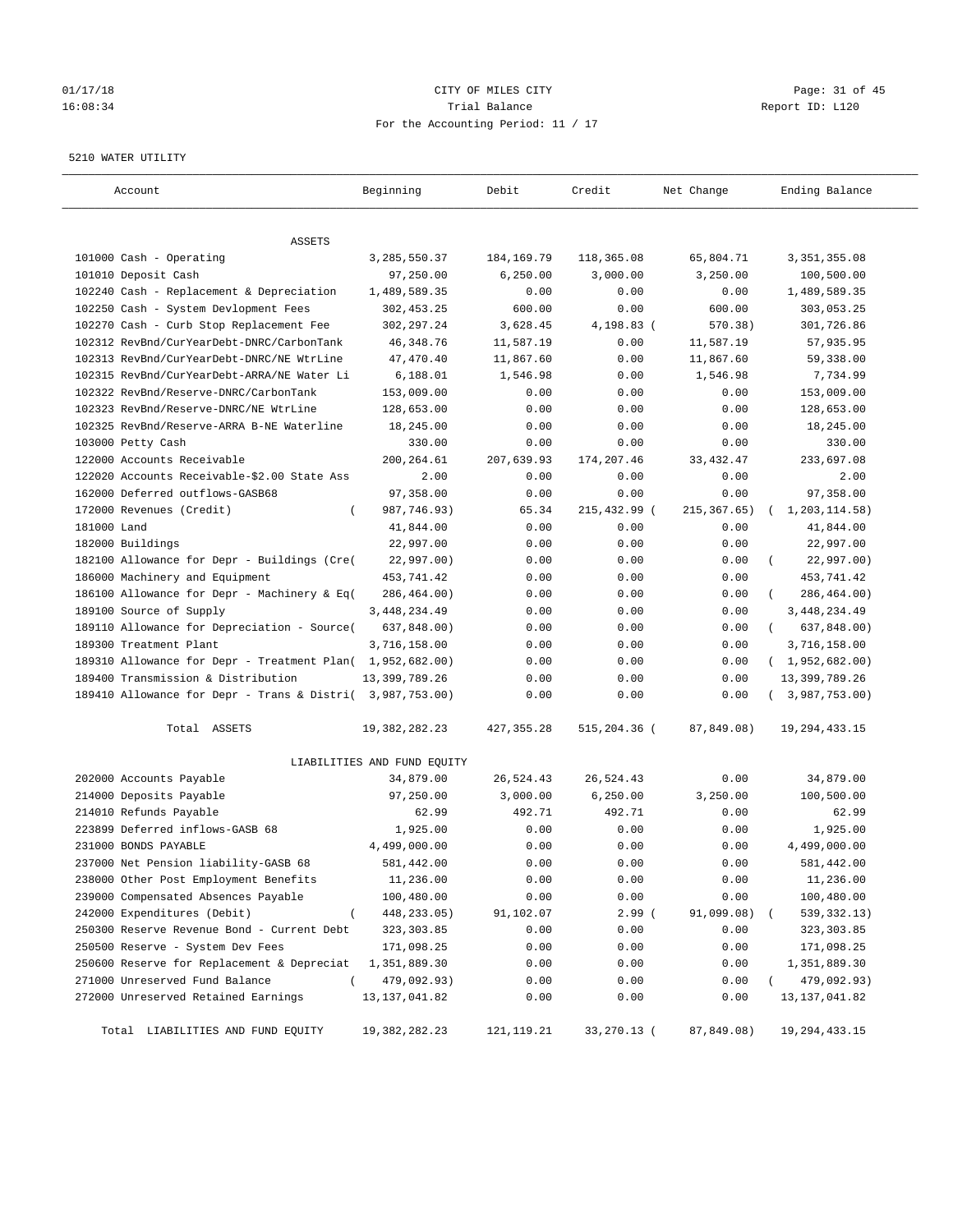# 01/17/18 Page: 32 of 45 16:08:34 Trial Balance Report ID: L120 For the Accounting Period: 11 / 17

#### 5310 SEWER UTILITY

| Account                                                   | Beginning                   | Debit        | Credit         | Net Change    | Ending Balance          |
|-----------------------------------------------------------|-----------------------------|--------------|----------------|---------------|-------------------------|
| <b>ASSETS</b>                                             |                             |              |                |               |                         |
| 101000 Cash - Operating                                   | 1,562,098.60                | 170,048.57   | 108,802.62     | 61,245.95     | 1,623,344.55            |
| 102240 Cash - Replacement & Depreciation                  | 195,098.39                  | 0.00         | 0.00           | 0.00          | 195,098.39              |
| 102250 Cash - System Devlopment Fees                      | 146,760.91                  | 240.00       | 0.00           | 240.00        | 147,000.91              |
| 102279 WWtr Treatment Plant-Phase II Const(               | 814,640.83)                 | 667,326.00   | 141, 431.95    | 525,894.05    | 288,746.78)             |
| 102280 WWtr Treatment Plant-Phase I Constr                | 678,063.46                  | 0.00         | 0.00           | 0.00          | 678,063.46              |
| 102316 RevBnd/CurYearDebt-Phase 1 Haynes L                | 33,626.68                   | 8,406.67     | 0.00           | 8,406.67      | 42,033.35               |
| 102317 RevBnd/CurYearDebt-WWTP Phase II                   | 126,967.66                  | 58,842.33    | 0.00           | 58,842.33     | 185,809.99              |
| 102390 REV BOND/RESERVE-Sewer Phase 1                     | 101,735.00                  | 0.00         | 0.00           | 0.00          | 101,735.00              |
| 102396 REV BOND/RESERVE-SEWER PHASE II                    | 85,894.00                   | 0.00         | 0.00           | 0.00          | 85,894.00               |
| 122000 Accounts Receivable                                | 211,364.94                  | 163,853.60   | 164,839.21 (   | 985.61)       | 210, 379.33             |
| 132000 Due From Government (Short Term)                   | 1,684,258.00                | 0.00         | 0.00           | 0.00          | 1,684,258.00            |
| 162000 Deferred outflows-GASB68                           | 79,131.00                   | 0.00         | 0.00           | 0.00          | 79,131.00               |
| 172000 Revenues (Credit)                                  | 2, 315, 932. 23)            | 62.43        | 862,050.39 (   | 861,987.96)   | 3, 177, 920. 19)        |
| 181000 Land                                               | 2.00                        | 0.00         | 0.00           | 0.00          | 2.00                    |
| 186000 Machinery and Equipment                            | 743,665.77                  | 0.00         | 0.00           | 0.00          | 743,665.77              |
| 186100 Allowance for Depr - Machinery & Eq(               | 458,458.00)                 | 0.00         | 0.00           | 0.00          | 458,458.00)<br>$\left($ |
| 188000 Const. Work in Progress-NE Wtr Line                | 4,835,122.93                | 0.00         | 0.00           | 0.00          | 4,835,122.93            |
| 189300 Treatment Plant                                    | 4,648,138.96                | 0.00         | 0.00           | 0.00          | 4,648,138.96            |
| 189310 Allowance for Depr - Treatment Plan( 1,413,812.00) |                             | 0.00         | 0.00           | 0.00          | (1, 413, 812.00)        |
| 189400 Transmission & Distribution                        | 4,028,819.40                | 0.00         | 0.00           | 0.00          | 4,028,819.40            |
| 189410 Allowance for Depr - Trans & Distri( 1,500,237.00) |                             | 0.00         | 0.00           | 0.00          | (1,500,237.00)          |
| Total ASSETS                                              | 12,657,667.64               | 1,068,779.60 | 1,277,124.17 ( | 208, 344.57)  | 12, 449, 323.07         |
|                                                           | LIABILITIES AND FUND EQUITY |              |                |               |                         |
| 202000 Accounts Payable                                   | 132,588.44                  | 156, 442.44  | 156,442.44     | 0.00          | 132,588.44              |
| 223899 Deferred inflows-GASB 68                           | 1,564.00                    | 0.00         | 0.00           | 0.00          | 1,564.00                |
| 231300 Bonds Pay 1979 Issue                               | 1,212,000.00                | 0.00         | 0.00           | 0.00          | 1,212,000.00            |
| 231301 WWTP #2 Bonds Pay                                  | 3,908,520.00                | 0.00         | 0.00           | 0.00          | 3,908,520.00            |
| 237000 Net Pension liability-GASB 68                      | 472,582.00                  | 0.00         | 0.00           | 0.00          | 472,582.00              |
| 238000 Other Post Employment Benefits                     | 9,136.00                    | 0.00         | 0.00           | 0.00          | 9,136.00                |
| 239000 Compensated Absences Payable                       | 79,792.00                   | 0.00         | 0.00           | 0.00          | 79,792.00               |
| 242000 Expenditures (Debit)<br>$\left($                   | 1,511,705.32)               | 208, 344.57  | 0.00(          | 208, 344.57)  | 1,720,049.89)           |
| 250500 Reserve - System Dev Fees                          | 82,925.91                   | 0.00         | 0.00           | 0.00          | 82,925.91               |
| 250600 Reserve for Replacement & Depreciat                | 1,666,491.83                | 0.00         | 0.00           | 0.00          | 1,666,491.83            |
| 271000 Unreserved Fund Balance                            | 362,628.93)                 | 0.00         | 0.00           | 0.00          | 362,628.93)             |
| 272000 Unreserved Retained Earnings                       | 6,966,401.71                | 0.00         | 0.00           | 0.00          | 6,966,401.71            |
| Total LIABILITIES AND FUND EOUITY                         | 12,657,667.64               | 364,787.01   | 156,442.44 (   | 208, 344, 57) | 12,449,323.07           |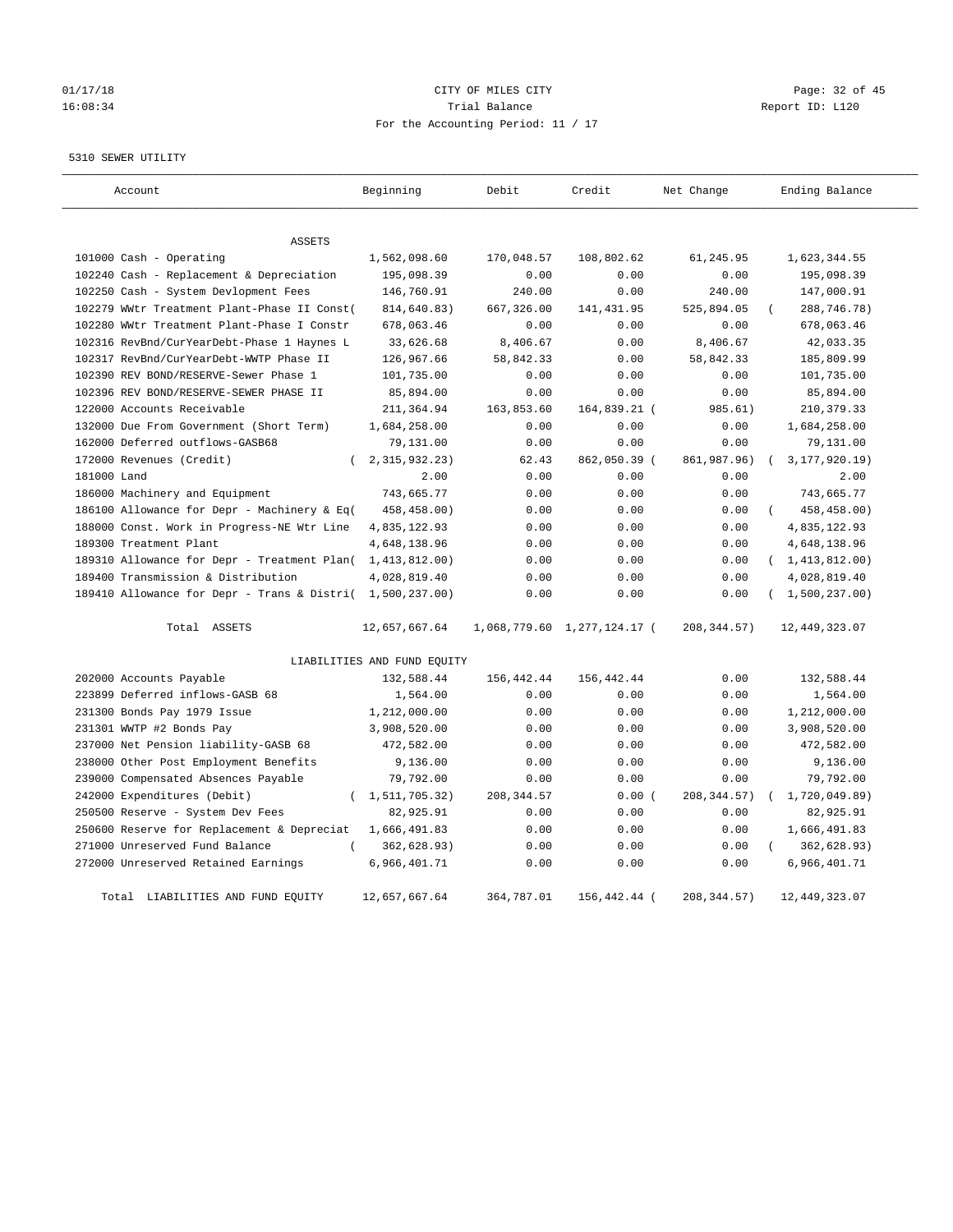#### 01/17/18 Page: 33 of 45 16:08:34 Trial Balance Report ID: L120 For the Accounting Period: 11 / 17

#### 5510 AMBULANCE FUND

| Account                                     |                | Beginning                   | Debit      | Credit       | Net Change     |            | Ending Balance |
|---------------------------------------------|----------------|-----------------------------|------------|--------------|----------------|------------|----------------|
| ASSETS                                      |                |                             |            |              |                |            |                |
| 101000 Cash - Operating                     | $\left($       | 193,943.32)                 | 38, 241.89 | 57,449.63 (  | 19,207.74)     | $\sqrt{ }$ | 213, 151.06)   |
| 113211 Taxes Receivable - Real 2011         |                | 19.68                       | 0.00       | 0.00         | 0.00           |            | 19.68          |
| 113213 Tax Receivables Real-2013            | $\left($       | 0.67)                       | 0.00       | 0.00         | 0.00           |            | 0.67)          |
| 113214 Taxes Receivable- Real 2014          |                | 0.87                        | 0.00       | 0.00         | 0.00           |            | 0.87           |
| 113215 Tax Receivables Real-2015            |                | 6.08                        | 0.00       | $0.43$ (     | 0.43)          |            | 5.65           |
| 113216 Tax Receivables real-2016            |                | 49.94                       | 0.00       | 3.08(        | 3.08)          |            | 46.86          |
| 113217 Tax receivables real-2017            | $\overline{ }$ | 284.86)                     | 0.00       | 4,247.52 (   | 4,247.52)      |            | 4,532.38)      |
| 115208 Taxes Receivable - Personal 2008     |                | 0.01                        | 0.00       | 0.00         | 0.00           |            | 0.01           |
| 115214 Taxes Receivable Personal 2014       | $\left($       | 0.01)                       | 0.00       | 0.00         | 0.00           |            | 0.01)          |
| 115215 Taxes Receivable Personal-2015       | $\left($       | 0.01)                       | 0.00       | 0.00         | 0.00           |            | 0.01)          |
| 115216 Tax receivable personal-2016         |                | 0.59                        | 0.00       | 0.00         | 0.00           |            | 0.59           |
| 115217 Tax receivable personal-2017         |                | 13.70                       | 0.00       | $4.48$ (     | 4.48)          |            | 9.22           |
| 122000 Accounts Receivable                  |                | 250,122.56                  | 52, 315.38 | 47, 118.22   | 5,197.16       |            | 255, 319.72    |
| 122100 Acct Receivable                      | $\left($       | 118,467.20)                 | 0.00       | 0.00         | 0.00           | $\left($   | 118,467.20)    |
| 162000 Deferred outflows-GASB68             |                | 39,733.00                   | 0.00       | 0.00         | 0.00           |            | 39,733.00      |
| 172000 Revenues (Credit)                    | $\left($       | 257,857.24)                 | 0.00       | 56,548.55 (  | $56, 548.55$ ) | $\left($   | 314,405.79)    |
| 186000 Machinery and Equipment              |                | 411, 482.11                 | 0.00       | 0.00         | 0.00           |            | 411, 482.11    |
| 186100 Allowance for Depr - Machinery & Eq( |                | 263,437.00)                 | 0.00       | 0.00         | 0.00           |            | 263, 437.00)   |
| Total ASSETS                                | $\left($       | 132,561.77)                 | 90,557.27  | 165,371.91 ( | 74,814.64)     | $\sqrt{2}$ | 207, 376.41)   |
|                                             |                | LIABILITIES AND FUND EQUITY |            |              |                |            |                |
| 202000 Accounts Payable                     |                | 0.00                        | 19,378.07  | 19,378.07    | 0.00           |            | 0.00           |
| 223100 Deferred Revenue - Real Prop Taxes ( |                | 394.00)                     | 4,251.03   | 0.00(        | 4, 251.03)     |            | 4,645.03)      |
| 223200 Deferred Revenue - Pers Prop Taxes ( |                | 7.06)                       | 4.48       | 0.00(        | 4.48)          |            | 11.54)         |
| 223899 Deferred inflows-GASB 68             |                | 8,017.00                    | 0.00       | 0.00         | 0.00           |            | 8,017.00       |
| 235000 CONTRACTS/NOTES/LOANS PAYABLE        | $\left($       | 0.01)                       | 0.00       | 0.00         | 0.00           |            | 0.01)          |
| 237000 Net Pension liability-GASB 68        |                | 138,715.00                  | 0.00       | 0.00         | 0.00           |            | 138,715.00     |
| 238000 Other Post Employment Benefits       |                | 4,975.00                    | 0.00       | 0.00         | 0.00           |            | 4,975.00       |
| 239000 Compensated Absences Payable         |                | 28,702.00                   | 0.00       | 0.00         | 0.00           |            | 28,702.00      |
| 242000 Expenditures (Debit)                 | $\left($       | 236,564.38)                 | 70,581.84  | 22.71(       | 70, 559.13)    |            | 307, 123.51)   |
| 271000 Unreserved Fund Balance              |                | 121, 630.00)                | 0.00       | 0.00         | 0.00           |            | 121,630.00)    |
| 272000 Unreserved Retained Earnings         |                | 45,624.68                   | 0.00       | 0.00         | 0.00           |            | 45,624.68      |
| LIABILITIES AND FUND EQUITY<br>Total        |                | 132,561.77)                 | 94, 215.42 | 19,400.78 (  | 74,814.64)     |            | 207, 376.41)   |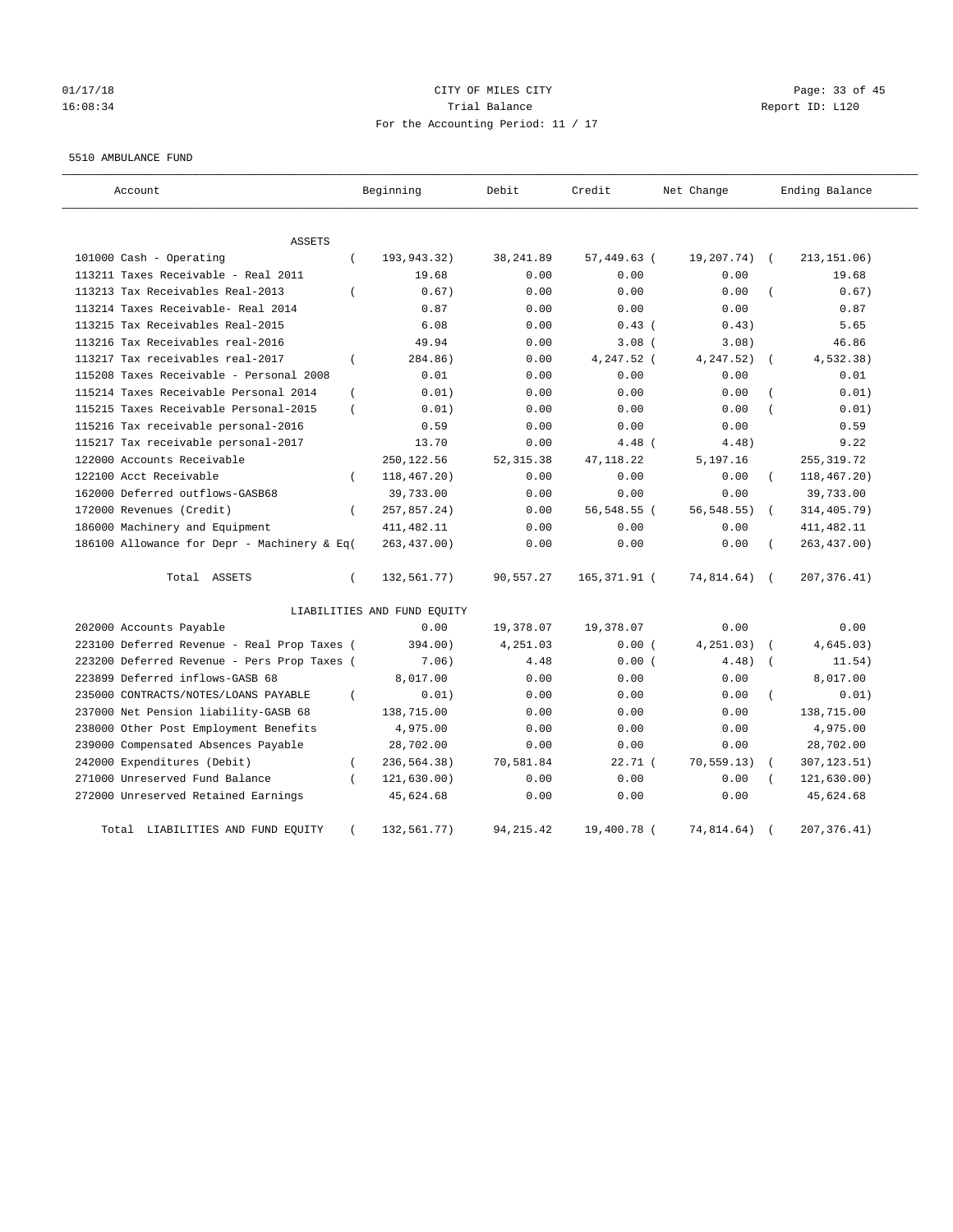# 01/17/18 Page: 34 of 45 16:08:34 Trial Balance Report ID: L120 For the Accounting Period: 11 / 17

#### 5610 AIRPORT OPERATING

| Account                                            | Beginning                   | Debit      | Credit       | Net Change  | Ending Balance             |
|----------------------------------------------------|-----------------------------|------------|--------------|-------------|----------------------------|
| ASSETS                                             |                             |            |              |             |                            |
| 101000 Cash - Operating                            | 269,188.93                  | 31, 344.05 | 29,705.61    | 1,638.44    | 270,827.37                 |
| 102117 Airport Improvement                         | 56,055.12                   | 0.00       | 0.00         | 0.00        | 56,055.12                  |
| 102230 Cash - Surplus/Credit Card Acct<br>$\left($ | 1, 255.54)                  | 7,137.97   | 7,137.97     | 0.00        | 1, 255.54)                 |
| 103000 Petty Cash                                  | 100.00                      | 0.00       | 0.00         | 0.00        | 100.00                     |
| 113211 Taxes Receivable - Real 2011                | 11.57                       | 0.00       | 0.00         | 0.00        | 11.57                      |
| 113213 Tax Receivables Real-2013                   | 1.04)                       | 0.00       | 0.00         | 0.00        | 1.04)                      |
| 113214 Taxes Receivable- Real 2014                 | 1.32                        | 0.00       | 0.00         | 0.00        | 1.32                       |
| 113215 Tax Receivables Real-2015                   | 9.15                        | 0.00       | $0.64$ (     | 0.64)       | 8.51                       |
| 113216 Tax Receivables real-2016                   | 74.87                       | 0.00       | $4.63$ (     | 4.63)       | 70.24                      |
| 113217 Tax receivables real-2017<br>$\left($       | 427.26)                     | 0.00       | $6,370.83$ ( | 6,370.83)   | 6,798.09                   |
| 115208 Taxes Receivable - Personal 2008            | 0.02                        | 0.00       | 0.00         | 0.00        | 0.02                       |
| 115215 Taxes Receivable Personal-2015              | 0.01                        | 0.00       | 0.00         | 0.00        | 0.01                       |
| 115216 Tax receivable personal-2016                | 0.90                        | 0.00       | 0.00         | 0.00        | 0.90                       |
| 115217 Tax receivable personal-2017                | 20.55                       | 0.00       | 6.71(        | 6.71)       | 13.84                      |
| 141000 Prepaid Expense                             | 4,615.00                    | 0.00       | 0.00         | 0.00        | 4,615.00                   |
| 162000 Deferred outflows-GASB68                    | 23,482.00                   | 0.00       | 0.00         | 0.00        | 23,482.00                  |
| 172000 Revenues (Credit)                           | 641,230.90)                 | 75.00      | 31,419.05 (  | 31, 344.05) | 672, 574.95)<br>$\sqrt{2}$ |
| 181000 Land                                        | 19,983.00                   | 0.00       | 0.00         | 0.00        | 19,983.00                  |
| 182000 Buildings                                   | 677,537.00                  | 0.00       | 0.00         | 0.00        | 677,537.00                 |
| 182100 Allowance for Depr - Buildings (Cre(        | 368,868.00)                 | 0.00       | 0.00         | 0.00        | 368,868.00)                |
| 184000 Improvements Other Than Buildings           | 13,017,833.11               | 0.00       | 0.00         | 0.00        | 13,017,833.11              |
| 184100 Allowance for Depr - Imp Other Than(        | 2,810,394.00)               | 0.00       | 0.00         | 0.00        | (2,810,394.00)             |
| 186000 Machinery and Equipment                     | 907,191.59                  | 0.00       | 0.00         | 0.00        | 907,191.59                 |
| 186100 Allowance for Depr - Machinery & Eq(        | 427,674.00)                 | 0.00       | 0.00         | 0.00        | 427,674.00)                |
| Total ASSETS                                       | 10,726,253.40               | 38,557.02  | 74,645.44 (  | 36,088.42)  | 10,690,164.98              |
|                                                    | LIABILITIES AND FUND EQUITY |            |              |             |                            |
| 202000 Accounts Payable                            | 0.00                        | 16,597.79  | 16,597.79    | 0.00        | 0.00                       |
| 223100 Deferred Revenue - Real Prop Taxes (        | 590.98)                     | 6,376.10   | 0.00(        | 6,376.10)   | 6,967.08)                  |
| 223200 Deferred Revenue - Pers Prop Taxes (        | 10.59)                      | 6.71       | 0.00(        | 6.71)       | 17.30)                     |
| 223899 Deferred inflows-GASB 68                    | 464.00                      | 0.00       | 0.00         | 0.00        | 464.00                     |
| 235000 CONTRACTS/NOTES/LOANS PAYABLE               | 2,352.61                    | 0.00       | 0.00         | 0.00        | 2,352.61                   |
| 235140 LTrm Pay/Intercap-Runway                    | 14,757.13                   | 0.00       | 0.00         | 0.00        | 14,757.13                  |
| 235150 LTrm Pay/MT Aeronautics                     | 4,921.00                    | 0.00       | 0.00         | 0.00        | 4,921.00                   |
| 235160 LTrm Pay/MT Aeronautics (2)                 | 135,624.00                  | 0.00       | 0.00         | 0.00        | 135,624.00                 |
| 237000 Net Pension liability-GASB 68               | 140,238.00                  | 0.00       | 0.00         | 0.00        | 140,238.00                 |
| 238000 Other Post Employment Benefits              | 2,789.00                    | 0.00       | 0.00         | 0.00        | 2,789.00                   |
| 239000 Compensated Absences Payable                | 14,631.00                   | 0.00       | 0.00         | 0.00        | 14,631.00                  |
| 242000 Expenditures (Debit)<br>$\left($            | 406,666.88)                 | 29,705.61  | 0.00(        | 29,705.61)  | 436,372.49)                |
| 250600 Reserve for Replacement & Depreciat         | 18,913.67                   | 0.00       | 0.00         | 0.00        | 18,913.67                  |
| 271000 Unreserved Fund Balance<br>$\left($         | 80,253.00)                  | 0.00       | 0.00         | 0.00        | 80,253.00)                 |
| 272000 Unreserved Retained Earnings                | 10,879,084.44               | 0.00       | 0.00         | 0.00        | 10,879,084.44              |
| Total LIABILITIES AND FUND EQUITY                  | 10,726,253.40               | 52,686.21  | 16,597.79 (  | 36,088.42)  | 10,690,164.98              |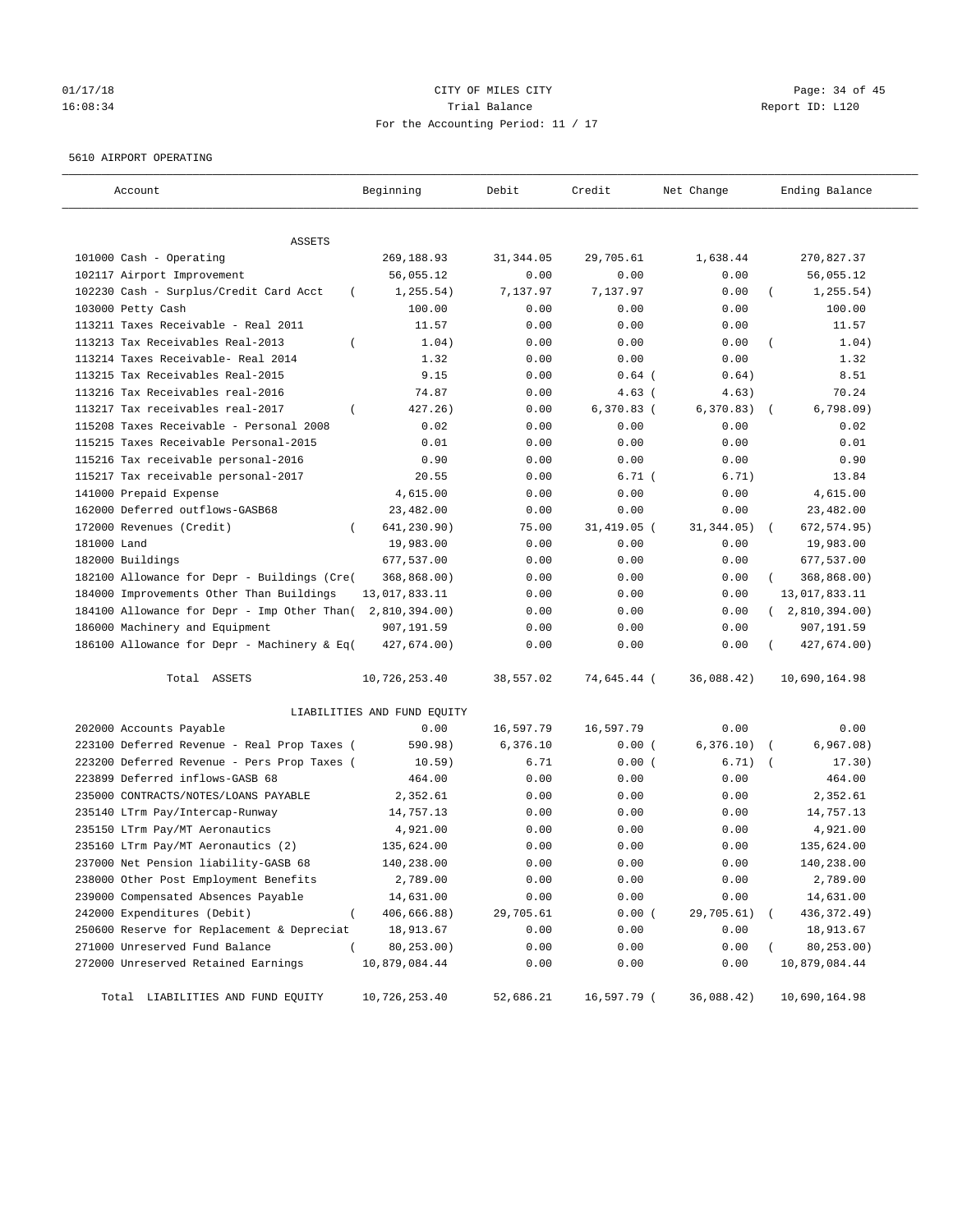## 01/17/18 Page: 35 of 45 16:08:34 Report ID: L120 For the Accounting Period: 11 / 17

#### 6040 PUBLIC WORKS

| Account                              | Beginning                   | Debit      | Credit       | Net Change   | Ending Balance |
|--------------------------------------|-----------------------------|------------|--------------|--------------|----------------|
|                                      |                             |            |              |              |                |
| ASSETS                               |                             |            |              |              |                |
| 101000 Cash - Operating              | 20,712.90                   | 0.00       | 14,275.43 (  | 14, 275. 43) | 6,437.47       |
| 172000 Revenues (Credit)             | 35,848.06)                  | 0.00       | 0.00         | 0.00         | 35,848.06)     |
| Total ASSETS                         | 15, 135, 16)                | 0.00       | 14,275.43 (  | 14,275.43) ( | 29,410.59)     |
|                                      | LIABILITIES AND FUND EOUITY |            |              |              |                |
| 202000 Accounts Payable              | 0.00                        | 1,290.43   | 1,290.43     | 0.00         | 0.00           |
| 239000 Compensated Absences Payable  | 12,809.00                   | 0.00       | 0.00         | 0.00         | 12,809.00      |
| 242000 Expenditures (Debit)          | 60, 157.73)                 | 14, 275.43 | 0.00(        | 14, 275. 43) | 74, 433.16)    |
| 271000 Unreserved Fund Balance       | 64,521.88)                  | 0.00       | 0.00         | 0.00         | 64,521.88)     |
| 272000 Unreserved Retained Earnings  | 96,735.45                   | 0.00       | 0.00         | 0.00         | 96,735.45      |
| LIABILITIES AND FUND EQUITY<br>Total | 15, 135, 16)                | 15,565.86  | $1,290.43$ ( | 14, 275. 43) | 29,410.59)     |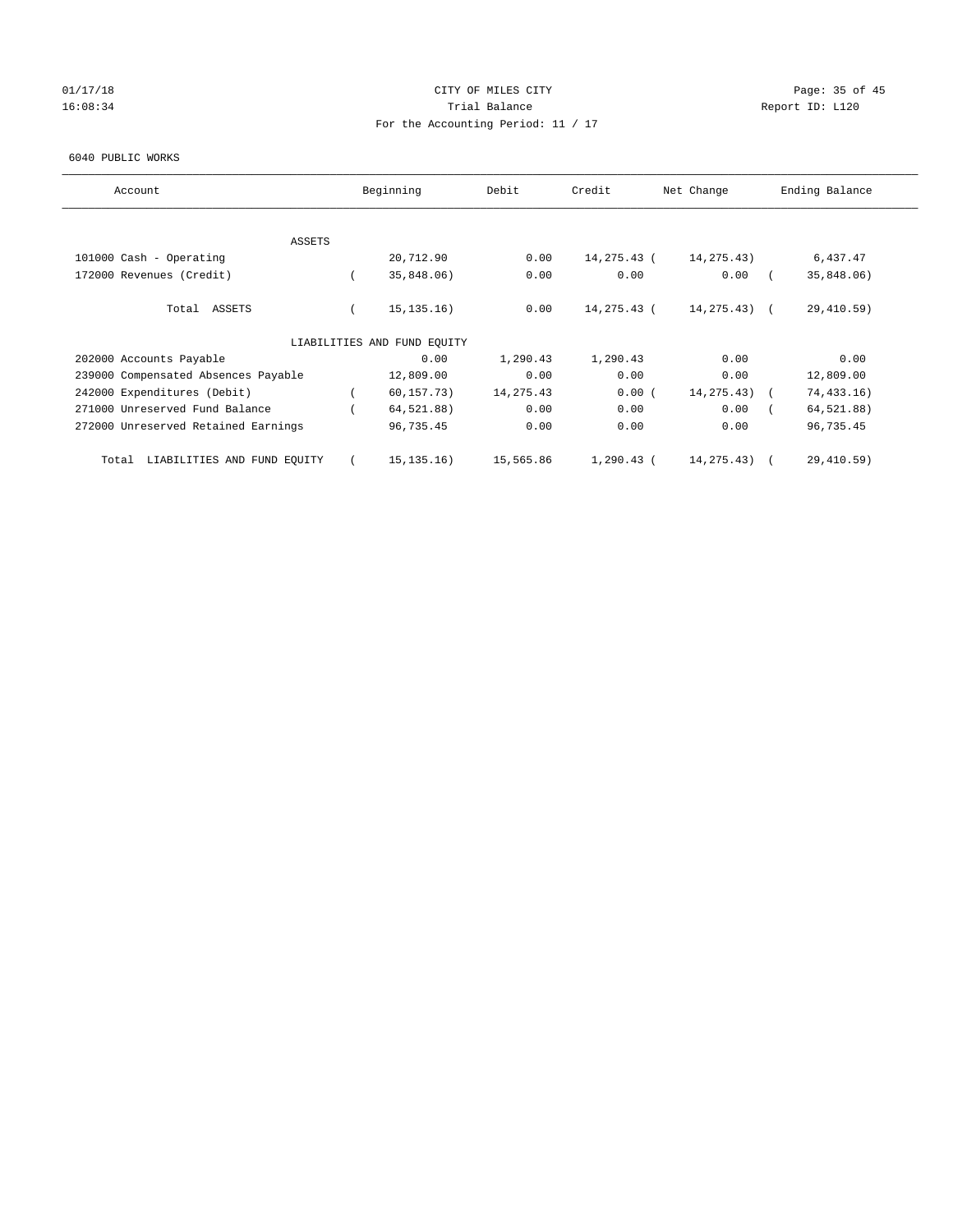## 01/17/18 Page: 36 of 45 16:08:34 Report ID: L120 For the Accounting Period: 11 / 17

#### 7370 TBID

| Account                              | Beginning                   | Debit     | Credit    | Net Change | Ending Balance |
|--------------------------------------|-----------------------------|-----------|-----------|------------|----------------|
|                                      |                             |           |           |            |                |
|                                      | ASSETS                      |           |           |            |                |
| 101000 Cash - Operating              | 0.00                        | 8,679.00  | 8,679.00  | 0.00       | 0.00           |
| Total ASSETS                         | 0.00                        | 8,679.00  | 8,679.00  | 0.00       | 0.00           |
|                                      | LIABILITIES AND FUND EQUITY |           |           |            |                |
| 202000 Accounts Payable              | 0.00                        | 8,679.00  | 8,679.00  | 0.00       | 0.00           |
| 212500 Due to Others                 | 0.00                        | 8,679.00  | 8,679.00  | 0.00       | 0.00           |
| LIABILITIES AND FUND EQUITY<br>Total | 0.00                        | 17,358.00 | 17,358.00 | 0.00       | 0.00           |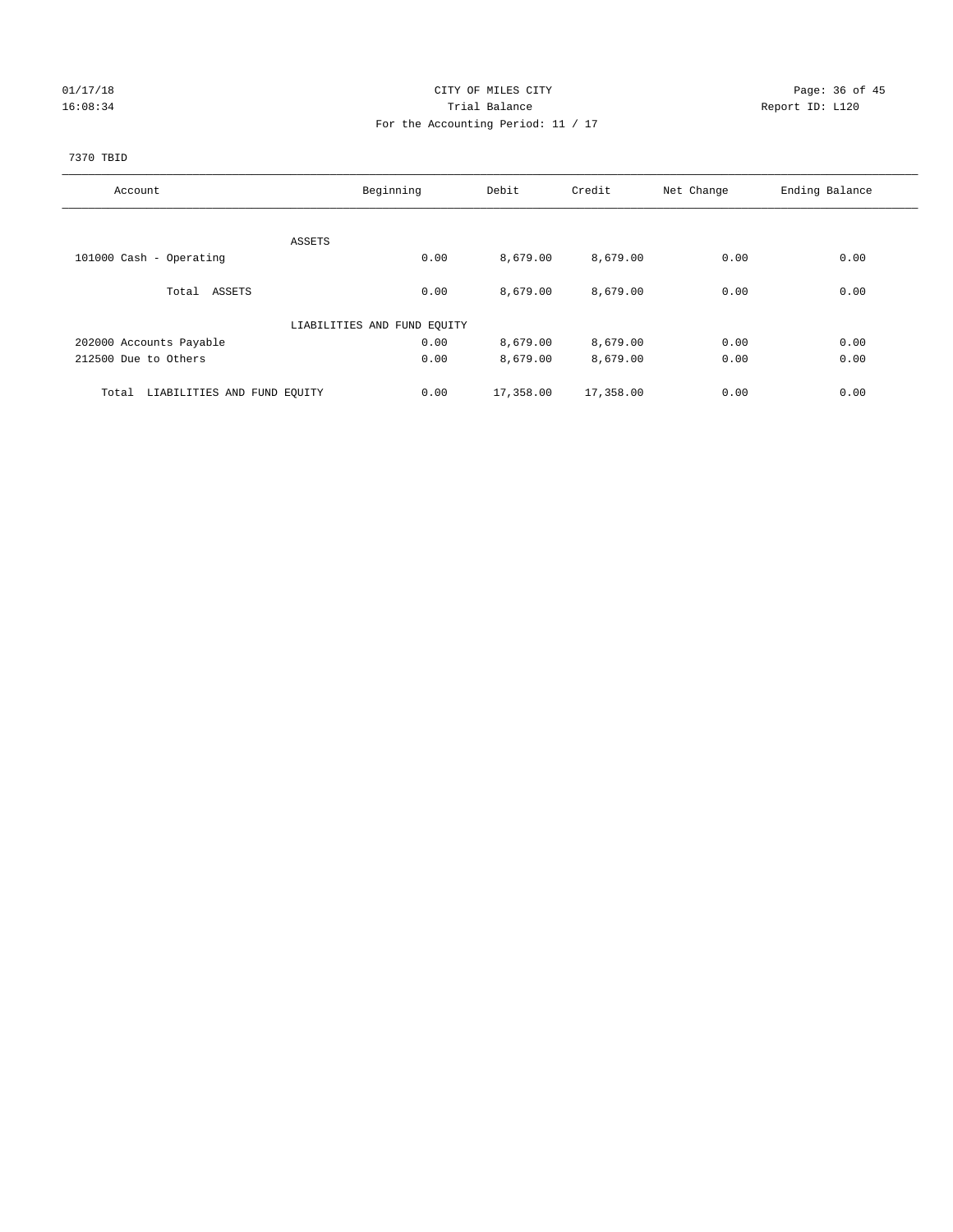# 01/17/18 Page: 37 of 45 16:08:34 Trial Balance Report ID: L120 For the Accounting Period: 11 / 17

7467 Law Enforcement Academy Surcharge

| Account                                   | Beginning                   | Debit  | Credit | Net Change | Ending Balance |
|-------------------------------------------|-----------------------------|--------|--------|------------|----------------|
| ASSETS                                    |                             |        |        |            |                |
| 101000 Cash - Operating                   | 750.00                      | 410.00 | 0.00   | 410.00     | 1,160.00       |
| ASSETS<br>Total                           | 750.00                      | 410.00 | 0.00   | 410.00     | 1,160.00       |
|                                           | LIABILITIES AND FUND EQUITY |        |        |            |                |
| 212200 Due to Federal, Soc Sec & Medicare | 750.00                      | 0.00   | 410.00 | 410.00     | 1,160.00       |
| LIABILITIES AND FUND EQUITY<br>Total      | 750.00                      | 0.00   | 410.00 | 410.00     | 1,160.00       |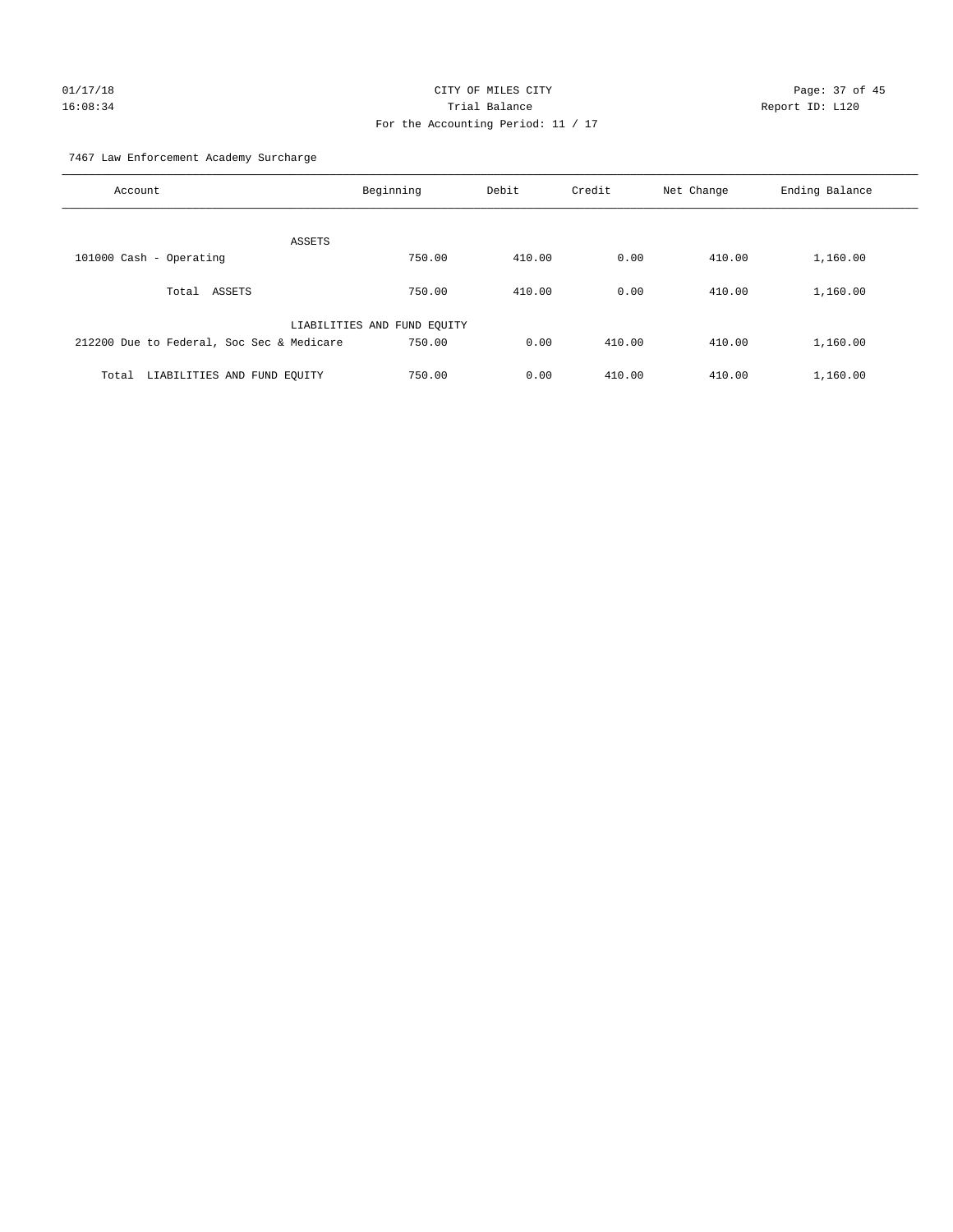#### 7471 CIVIL LEGAL ASSIST/VICTIM DOM VIOLENCE PROG

| Account                              | Beginning                   | Debit  | Credit | Net Change | Ending Balance |
|--------------------------------------|-----------------------------|--------|--------|------------|----------------|
|                                      |                             |        |        |            |                |
|                                      | <b>ASSETS</b>               |        |        |            |                |
| 101000 Cash - Operating              | 2,966.50                    | 616.50 | 0.00   | 616.50     | 3,583.00       |
| ASSETS<br>Total                      | 2,966.50                    | 616.50 | 0.00   | 616.50     | 3,583.00       |
|                                      | LIABILITIES AND FUND EQUITY |        |        |            |                |
| 212500 Due to Others                 | 2,966.50                    | 0.00   | 616.50 | 616.50     | 3,583.00       |
|                                      |                             |        |        |            |                |
| LIABILITIES AND FUND EQUITY<br>Total | 2,966.50                    | 0.00   | 616.50 | 616.50     | 3,583.00       |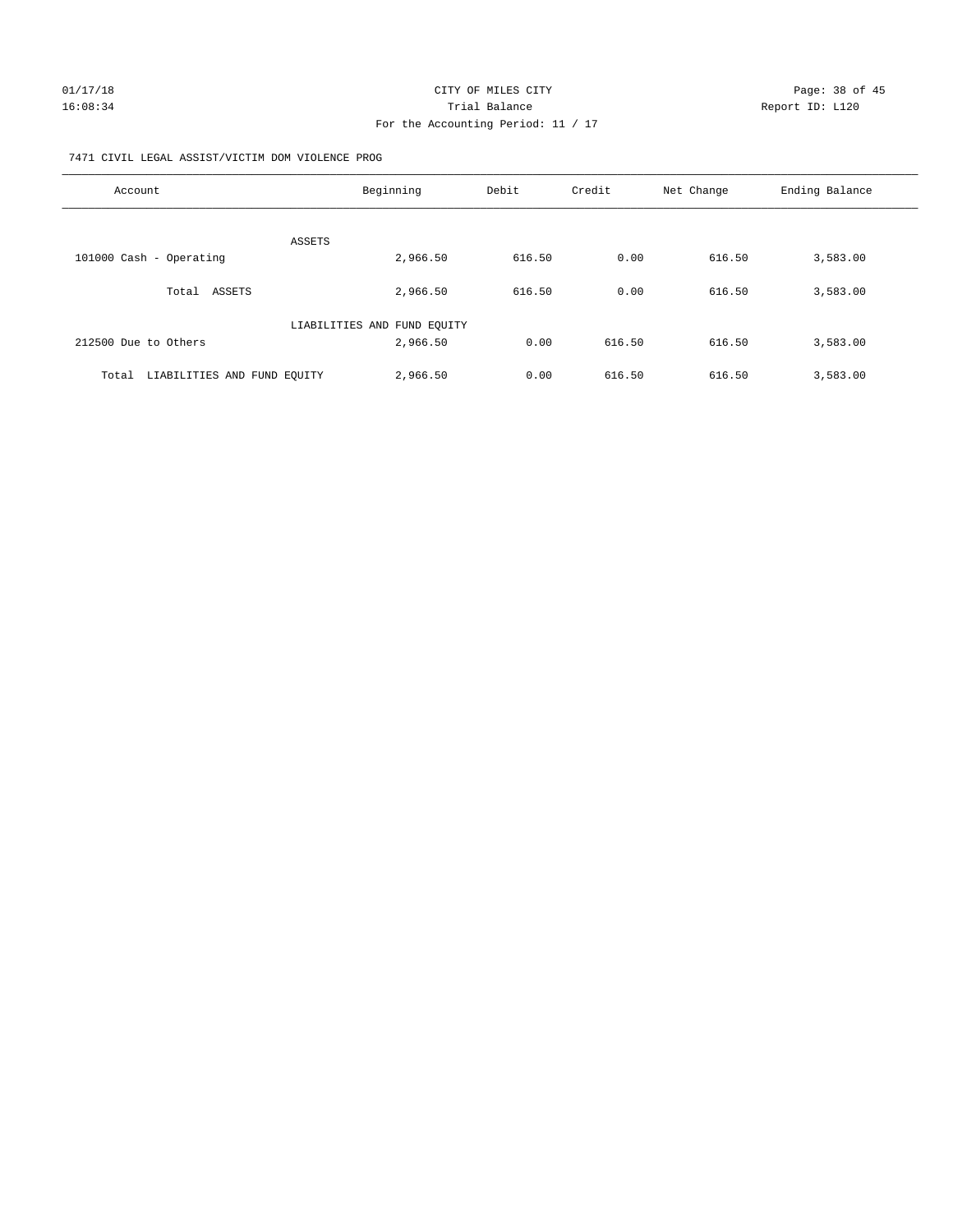## 01/17/18 Page: 39 of 45 16:08:34 Report ID: L120 For the Accounting Period: 11 / 17

7473 Public Defender Fee

| Account                              | Beginning                   | Debit | Credit | Net Change | Ending Balance |
|--------------------------------------|-----------------------------|-------|--------|------------|----------------|
| ASSETS                               |                             |       |        |            |                |
| 101000 Cash - Operating              | 120.00                      | 0.00  | 0.00   | 0.00       | 120.00         |
| Total ASSETS                         | 120.00                      | 0.00  | 0.00   | 0.00       | 120.00         |
|                                      | LIABILITIES AND FUND EQUITY |       |        |            |                |
| 212500 Due to Others                 | 120.00                      | 0.00  | 0.00   | 0.00       | 120.00         |
| LIABILITIES AND FUND EQUITY<br>Total | 120.00                      | 0.00  | 0.00   | 0.00       | 120.00         |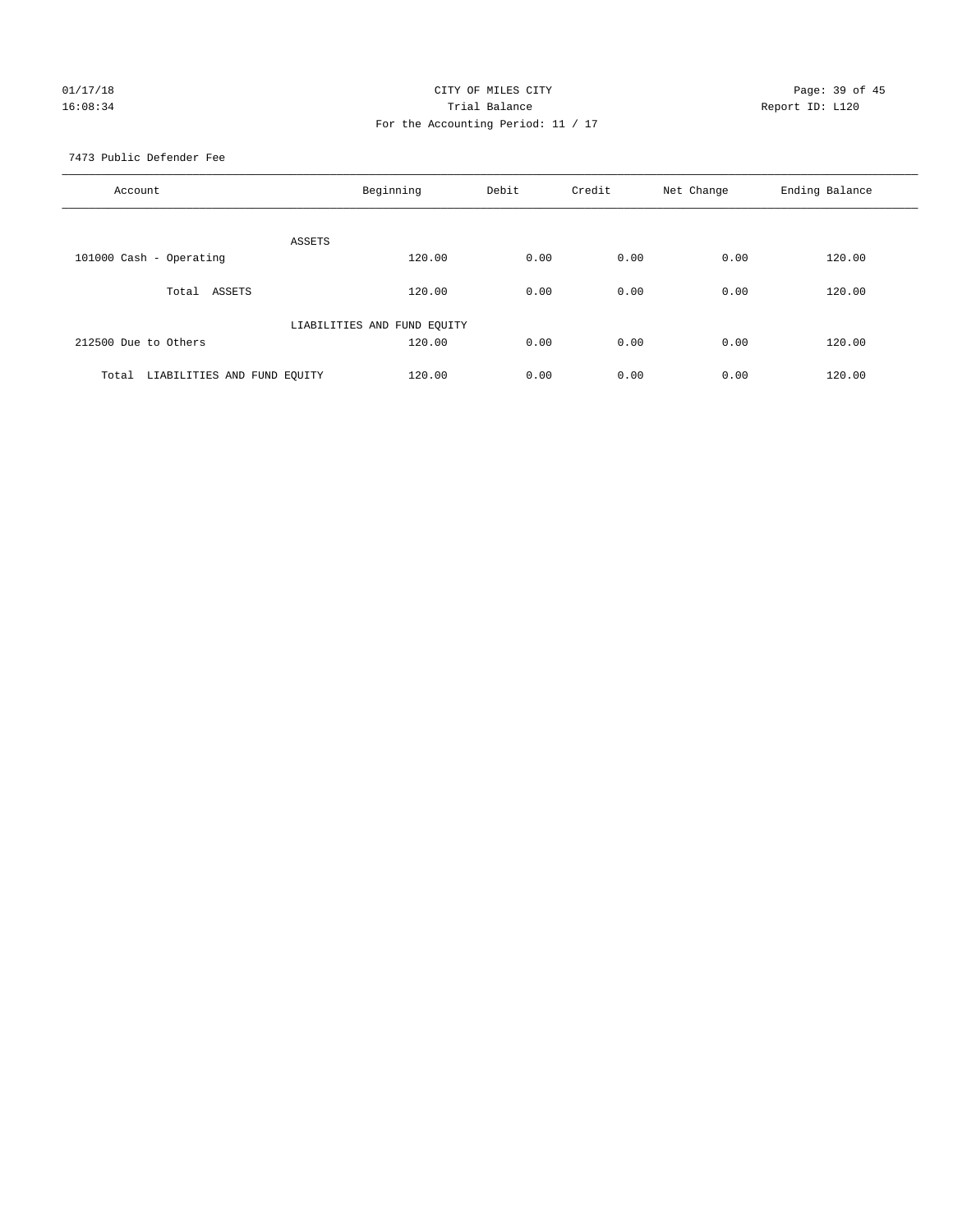## 01/17/18 Page: 40 of 45 16:08:34 Report ID: L120 For the Accounting Period: 11 / 17

#### 7910 PAYROLL FUND

| Account                                     | Beginning | Debit       | Credit     | Net Change | Ending Balance |  |  |
|---------------------------------------------|-----------|-------------|------------|------------|----------------|--|--|
|                                             |           |             |            |            |                |  |  |
| ASSETS                                      |           |             |            |            |                |  |  |
| 101000 Cash - Operating                     | 92,669.75 | 541,572.35  | 518,825.11 | 22,747.24  | 115,416.99     |  |  |
|                                             |           |             |            |            |                |  |  |
| Total ASSETS                                | 92,669.75 | 541,572.35  | 518,825.11 | 22,747.24  | 115,416.99     |  |  |
| LIABILITIES AND FUND EQUITY                 |           |             |            |            |                |  |  |
| 201000 Warrants Payable                     | 77,488.86 | 86,482.84   | 92,891.53  | 6,408.69   | 83,897.55      |  |  |
| 212200 Due to Federal, Soc Sec & Medicare ( | 3.32      | 83,986.93   | 83,990.25  | 3.32       | 0.00           |  |  |
| 212202 Due to State Unemployment            | 903.36    | 0.00        | 1,001.69   | 1,001.69   | 1,905.05       |  |  |
| 212203 Due to Worker's Compensation         | 14,272.20 | 0.00        | 15,333.54  | 15,333.54  | 29,605.74      |  |  |
| 212204 Due to State Income Tax              | 0.00      | 18,130.00   | 18,130.00  | 0.00       | 0.00           |  |  |
| 212205 Due to MPORS-GABA                    | 0.00      | 14,216.34   | 14,216.34  | 0.00       | 0.00           |  |  |
| 212207 Due to AFLAC, AFLAC PRETAX           | 0.00      | 531.86      | 531.86     | 0.00       | 0.00           |  |  |
| 212208 Due to Health Ins, Dental, Vision    | 8.65      | 65,523.47   | 65,523.47  | 0.00       | 8.65           |  |  |
| 212209 Due to PERS Retirement               | 0.00      | 36,722.41   | 36,722.41  | 0.00       | 0.00           |  |  |
| 212210 Due to FURS-GABA Retirement          | 0.00      | 16,144.65   | 16, 144.65 | 0.00       | 0.00           |  |  |
| 212212 Due to City of Miles City            | 0.00      | 377.76      | 377.76     | 0.00       | 0.00           |  |  |
| Total LIABILITIES AND FUND EQUITY           | 92,669.75 | 322, 116.26 | 344,863.50 | 22,747.24  | 115,416.99     |  |  |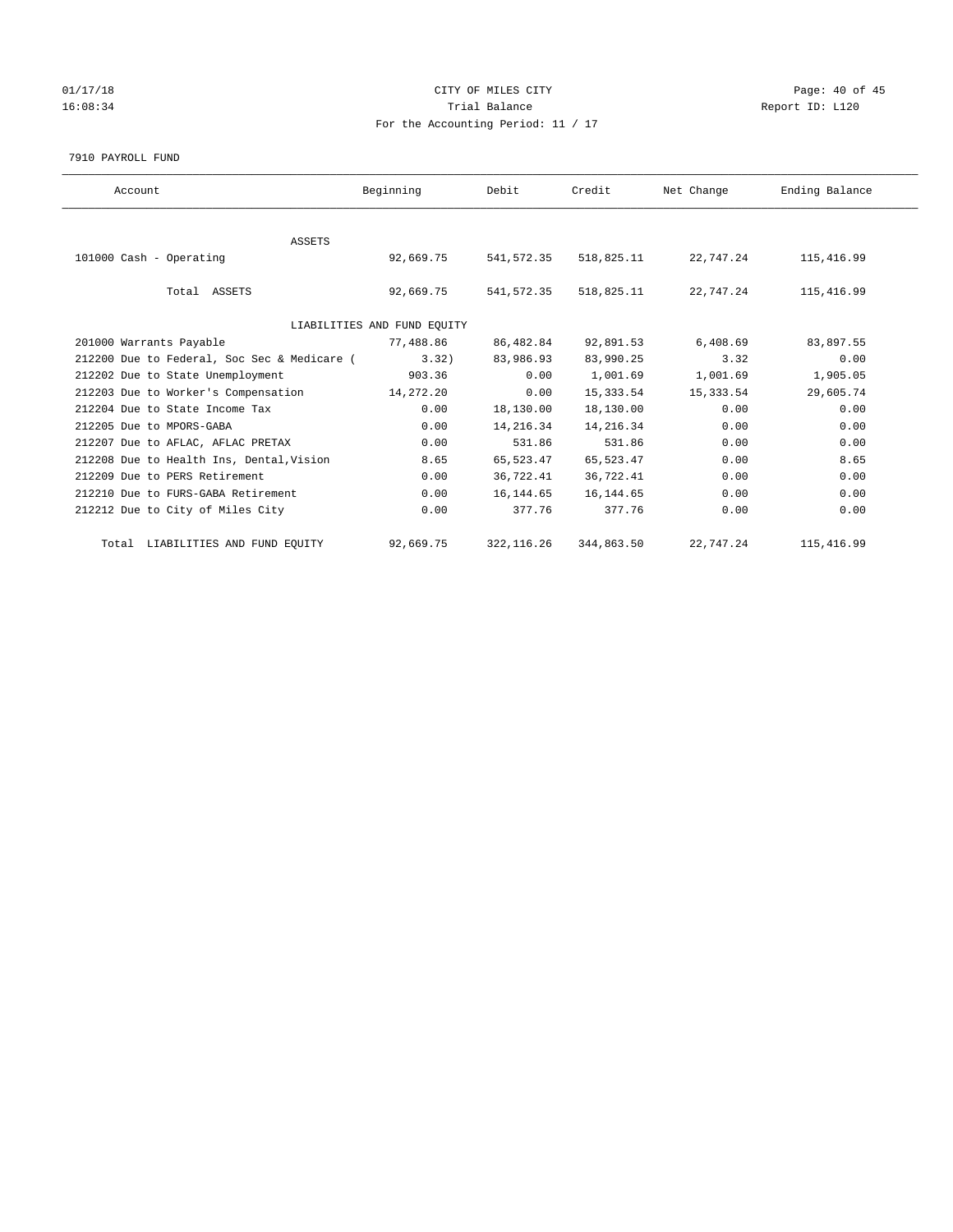| 01/17/18 |  |
|----------|--|
| 16:08:34 |  |

#### CITY OF MILES CITY CONTROL CONTROL CITY CONTROL Page: 41 of 45 16:08:34 Report ID: L120 For the Accounting Period: 11 / 17

#### 7930 CLAIMS FUND

| Account                              | Beginning                   | Debit       | Credit       | Net Change    | Ending Balance |
|--------------------------------------|-----------------------------|-------------|--------------|---------------|----------------|
|                                      | ASSETS                      |             |              |               |                |
| 101000 Cash - Operating              | 554, 370.37                 | 379,113.07  | 609,218.43 ( | 230, 105. 36) | 324, 265.01    |
| ASSETS<br>Total                      | 554, 370.37                 | 379,113.07  | 609,218.43 ( | 230, 105. 36) | 324, 265.01    |
|                                      | LIABILITIES AND FUND EQUITY |             |              |               |                |
| 201000 Warrants Payable              | 554, 370.37                 | 609,218.43  | 379,113.07 ( | 230.105.36    | 324, 265.01    |
| LIABILITIES AND FUND EQUITY<br>Total | 554, 370.37                 | 609, 218.43 | 379,113.07 ( | 230.105.36    | 324, 265.01    |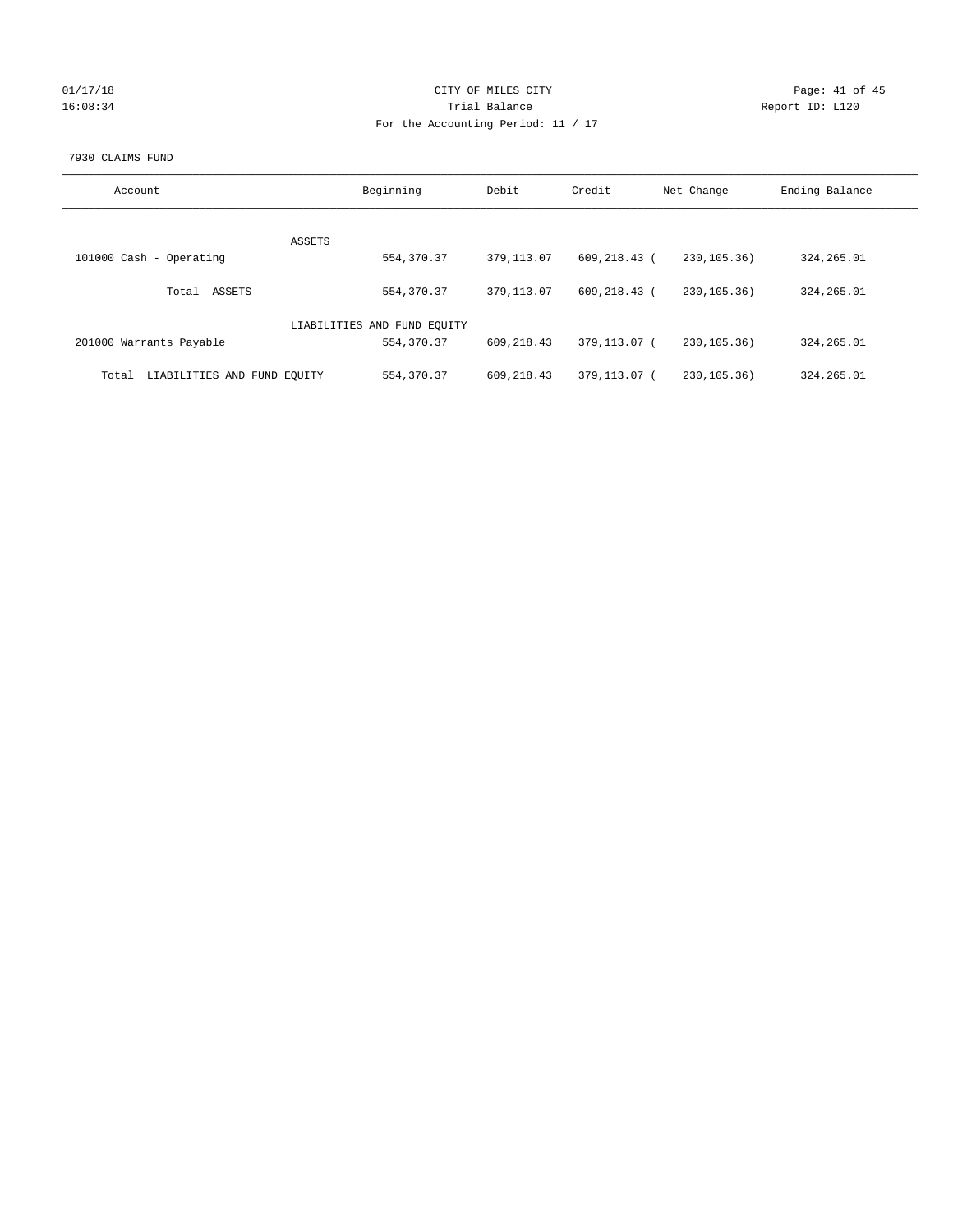# 01/17/18 Page: 42 of 45 16:08:34 Trial Balance Report ID: L120 For the Accounting Period: 11 / 17

7980 CUSTER CO WATER & SEWER DISTRICT

| Account                                 | Beginning                   | Debit     | Credit      | Net Change | Ending Balance |
|-----------------------------------------|-----------------------------|-----------|-------------|------------|----------------|
|                                         |                             |           |             |            |                |
| ASSETS                                  |                             |           |             |            |                |
| 101000 Cash - Operating                 | 0.00                        | 15,071.21 | 15,071.21   | 0.00       | 0.00           |
| 122000 Accounts Receivable              | 17,036.88                   | 14,444.68 | 15,071.21 ( | 626.53)    | 16,410.35      |
| Total ASSETS                            | 17,036.88                   | 29,515.89 | 30,142.42 ( | 626.53)    | 16,410.35      |
|                                         | LIABILITIES AND FUND EQUITY |           |             |            |                |
| 202000 Accounts Payable                 | 0.00                        | 15,071.21 | 15,071.21   | 0.00       | 0.00           |
| 211020 Due to Custer Water & Sewer Dist | 17,036.88                   | 15,071.21 | 14,444.68 ( | 626.53)    | 16,410.35      |
| LIABILITIES AND FUND EQUITY<br>Total    | 17,036.88                   | 30,142.42 | 29,515.89 ( | 626.53)    | 16,410.35      |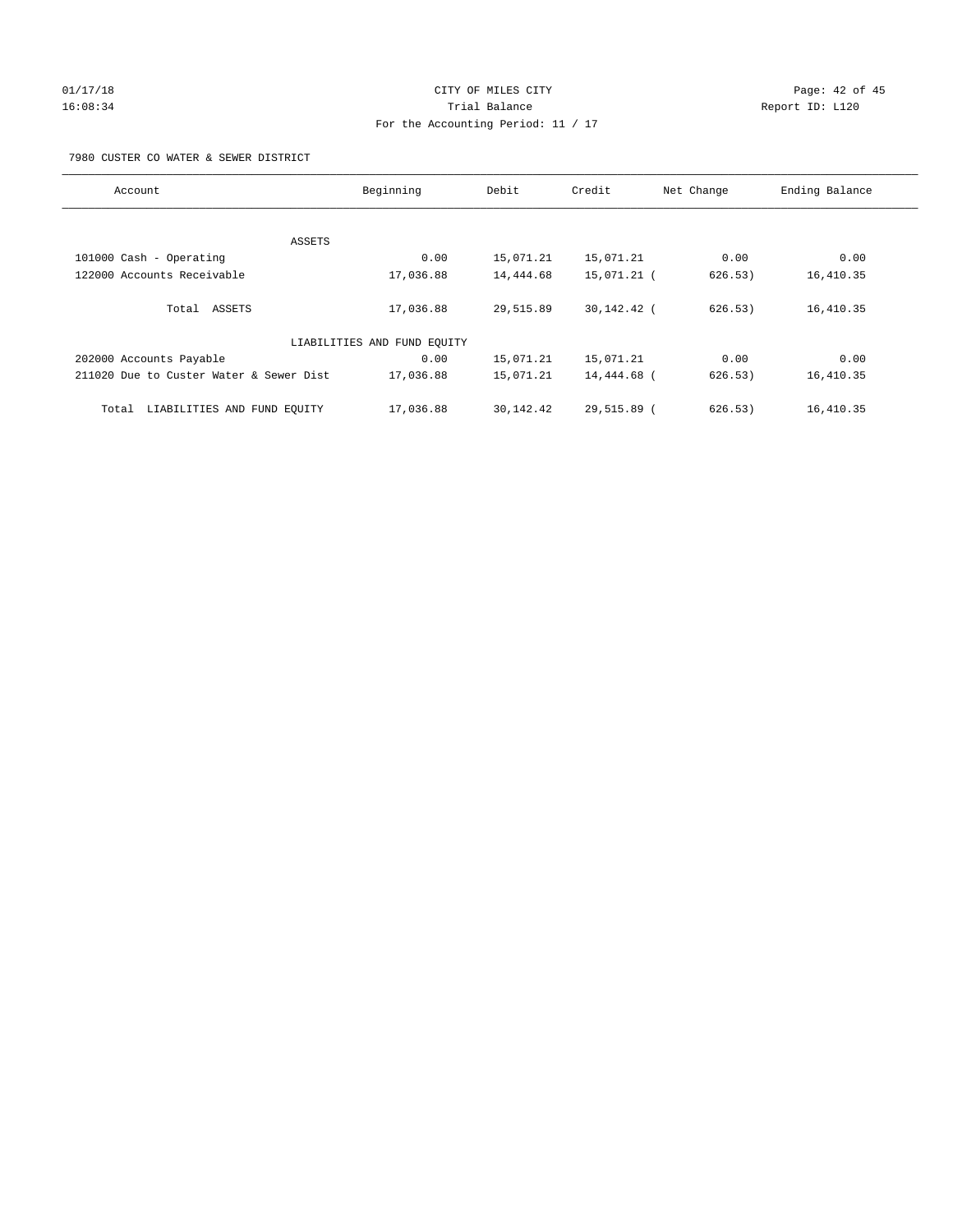## 01/17/18 Page: 43 of 45 16:08:34 Trial Balance Report ID: L120 For the Accounting Period: 11 / 17

7981 Interest Clearing

| Account                           | Beginning                   | Debit     | Credit      | Net Change | Ending Balance |
|-----------------------------------|-----------------------------|-----------|-------------|------------|----------------|
|                                   |                             |           |             |            |                |
|                                   | ASSETS                      |           |             |            |                |
| 101000 Cash - Operating           | 9,879.97                    | 10,037.49 | 19,917.46 ( | 9,879.97)  | 0.00           |
| Total ASSETS                      | 9,879.97                    | 10,037.49 | 19,917.46 ( | 9,879.97)  | 0.00           |
|                                   | LIABILITIES AND FUND EQUITY |           |             |            |                |
| 212500 Due to Others              | 9,879.97                    | 19,917.46 | 10,037.49 ( | 9,879.97)  | 0.00           |
| Total LIABILITIES AND FUND EOUITY | 9,879.97                    | 19,917.46 | 10,037.49 ( | 9,879.97)  | 0.00           |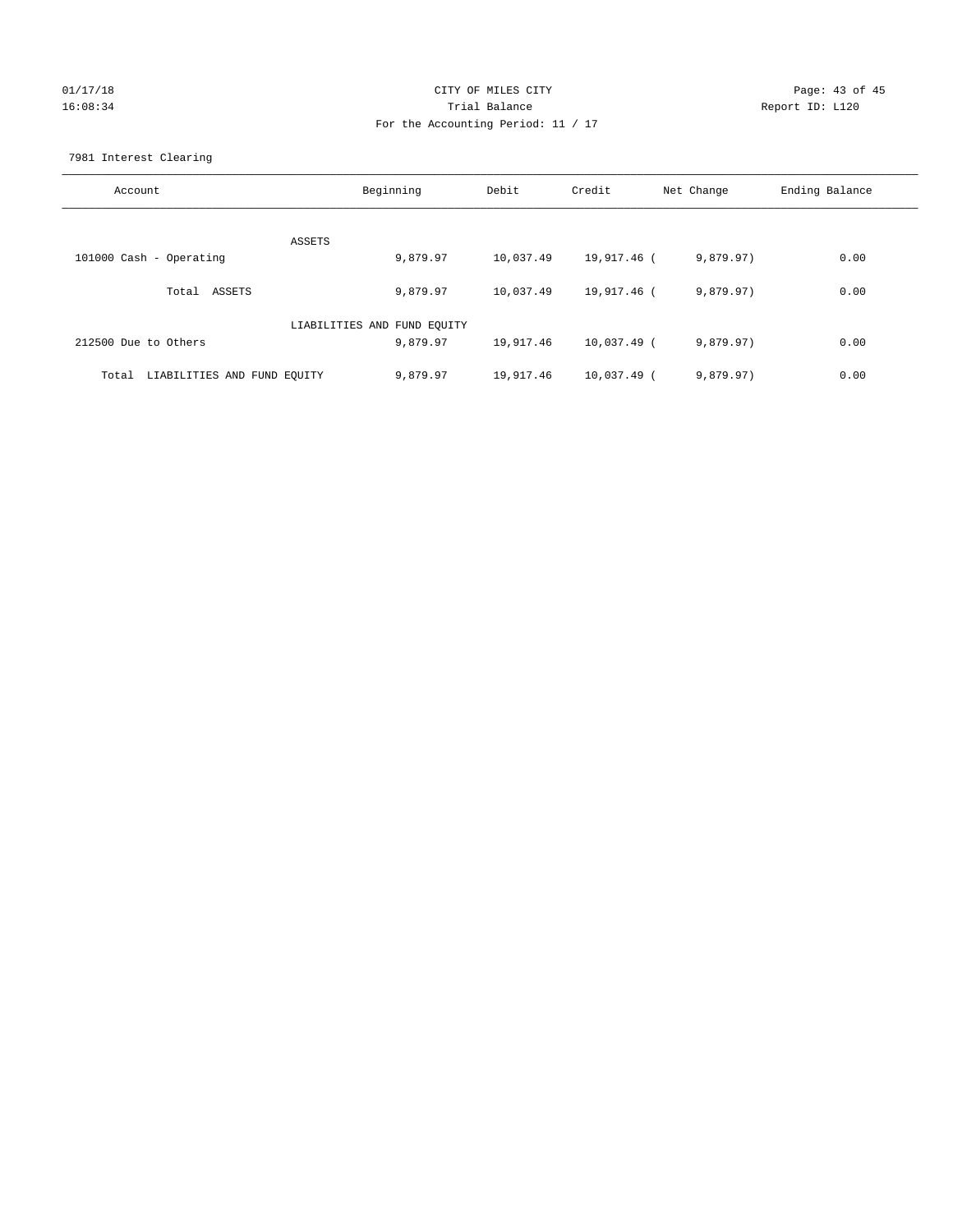## 01/17/18 Page: 44 of 45 16:08:34 Report ID: L120 For the Accounting Period: 11 / 17

#### 9000 GENERAL FIXED ASSETS GROUP OF ACCOUNTS FUND

| Account                                                    | Beginning                   | Debit | Credit | Net Change | Ending Balance  |
|------------------------------------------------------------|-----------------------------|-------|--------|------------|-----------------|
| ASSETS                                                     |                             |       |        |            |                 |
| 181000 Land                                                | 526,599.00                  | 0.00  | 0.00   | 0.00       | 526,599.00      |
| 182000 Buildings                                           | 1,986,836.00                | 0.00  | 0.00   | 0.00       | 1,986,836.00    |
| 182100 Allowance for Depr - Buildings (Cre(                | 684,991.00)                 | 0.00  | 0.00   | 0.00       | 684,991.00)     |
| 186000 Machinery and Equipment                             | 3,038,732.00                | 0.00  | 0.00   | 0.00       | 3,038,732.00    |
| 186100 Allowance for Depr - Machinery & Eq(                | 1,463,750.00                | 0.00  | 0.00   | 0.00       | 1,463,750.00    |
| 187000 Infrastructure                                      | 33,670,108.00               | 0.00  | 0.00   | 0.00       | 33,670,108.00   |
| 187100 Allowance For Depreciation - Infras( 16,321,771.00) |                             | 0.00  | 0.00   | 0.00       | 16,321,771.00)  |
| Total ASSETS                                               | 20, 751, 763.00             | 0.00  | 0.00   | 0.00       | 20, 751, 763.00 |
|                                                            | LIABILITIES AND FUND EQUITY |       |        |            |                 |
| 280000 INVESTMENT IN GENERAL FIXED ASSETS                  | 20, 751, 763.00             | 0.00  | 0.00   | 0.00       | 20, 751, 763.00 |
| LIABILITIES AND FUND EQUITY<br>Total                       | 20, 751, 763.00             | 0.00  | 0.00   | 0.00       | 20, 751, 763.00 |